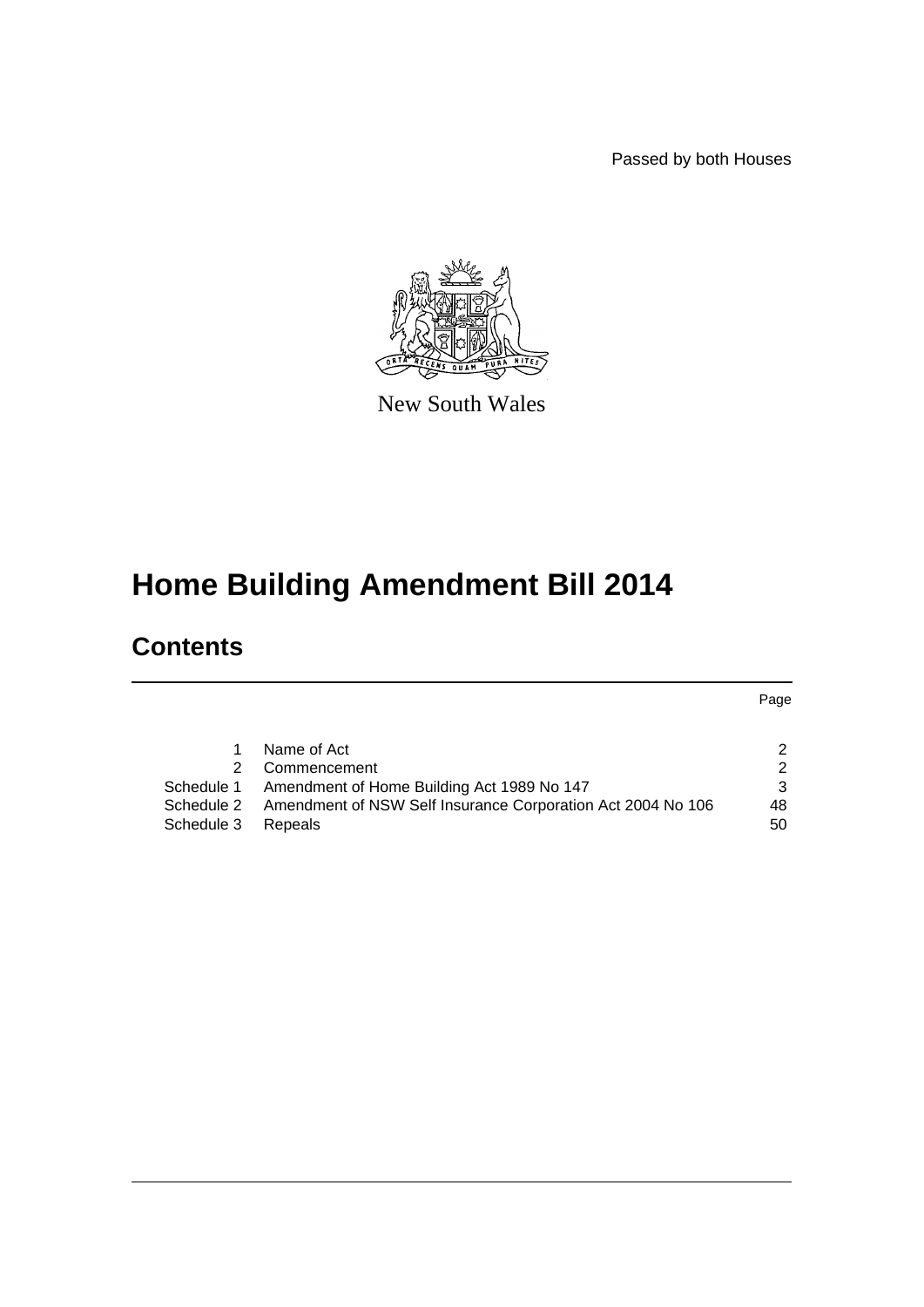*I certify that this public bill, which originated in the Legislative Assembly, has finally passed the Legislative Council and the Legislative Assembly of New South Wales.*

> *Clerk of the Legislative Assembly. Legislative Assembly, Sydney,* , 2014



New South Wales

# **Home Building Amendment Bill 2014**

Act No , 2014

An Act to amend the *Home Building Act 1989* in connection with the statutory review of that Act; and for other purposes.

*I have examined this bill and find it to correspond in all respects with the bill as finally passed by both Houses.*

*Assistant Speaker of the Legislative Assembly.*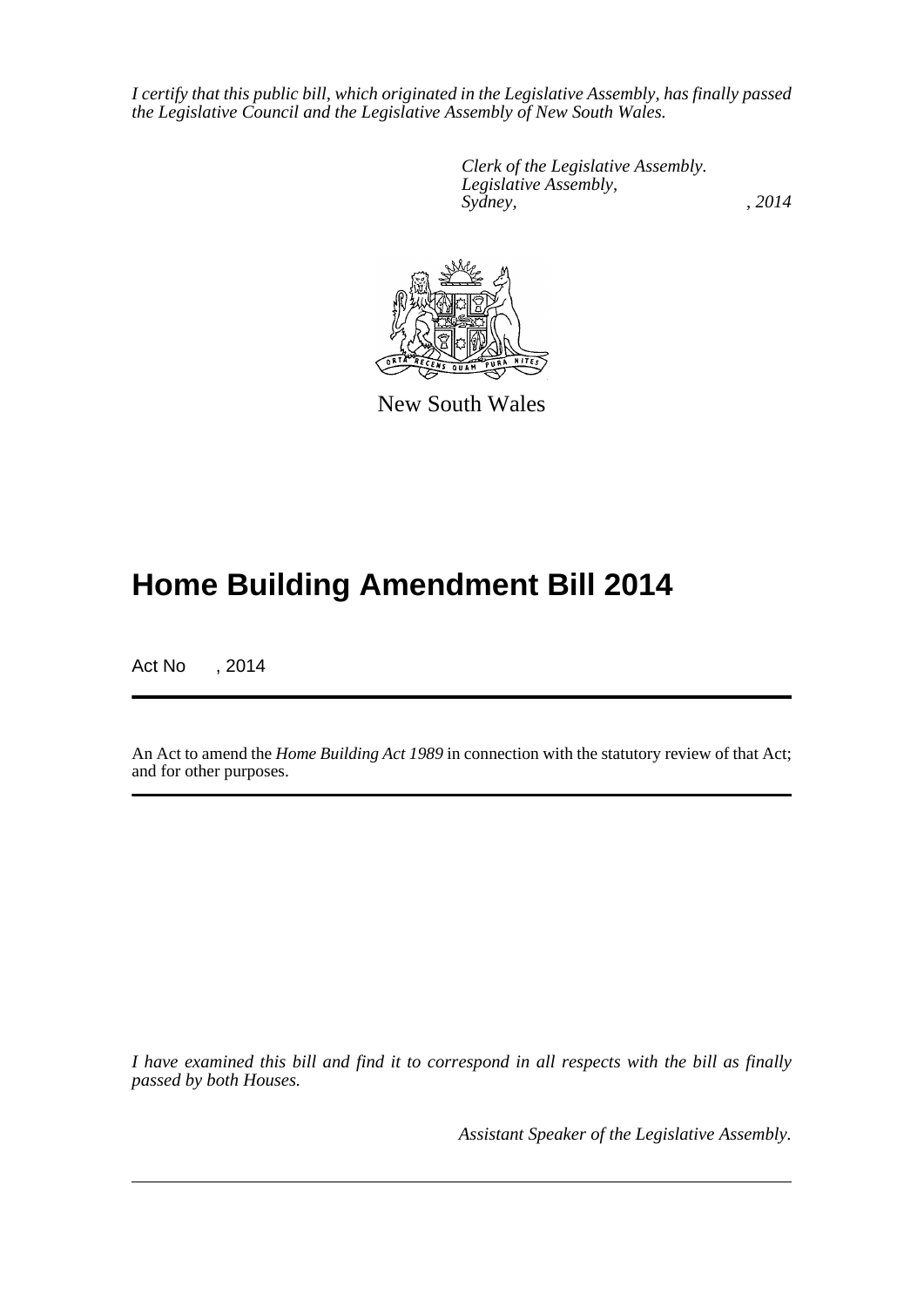## <span id="page-2-0"></span>**The Legislature of New South Wales enacts:**

#### **1 Name of Act**

This Act is the *Home Building Amendment Act 2014*.

#### <span id="page-2-1"></span>**2 Commencement**

This Act commences on a day or days to be appointed by proclamation.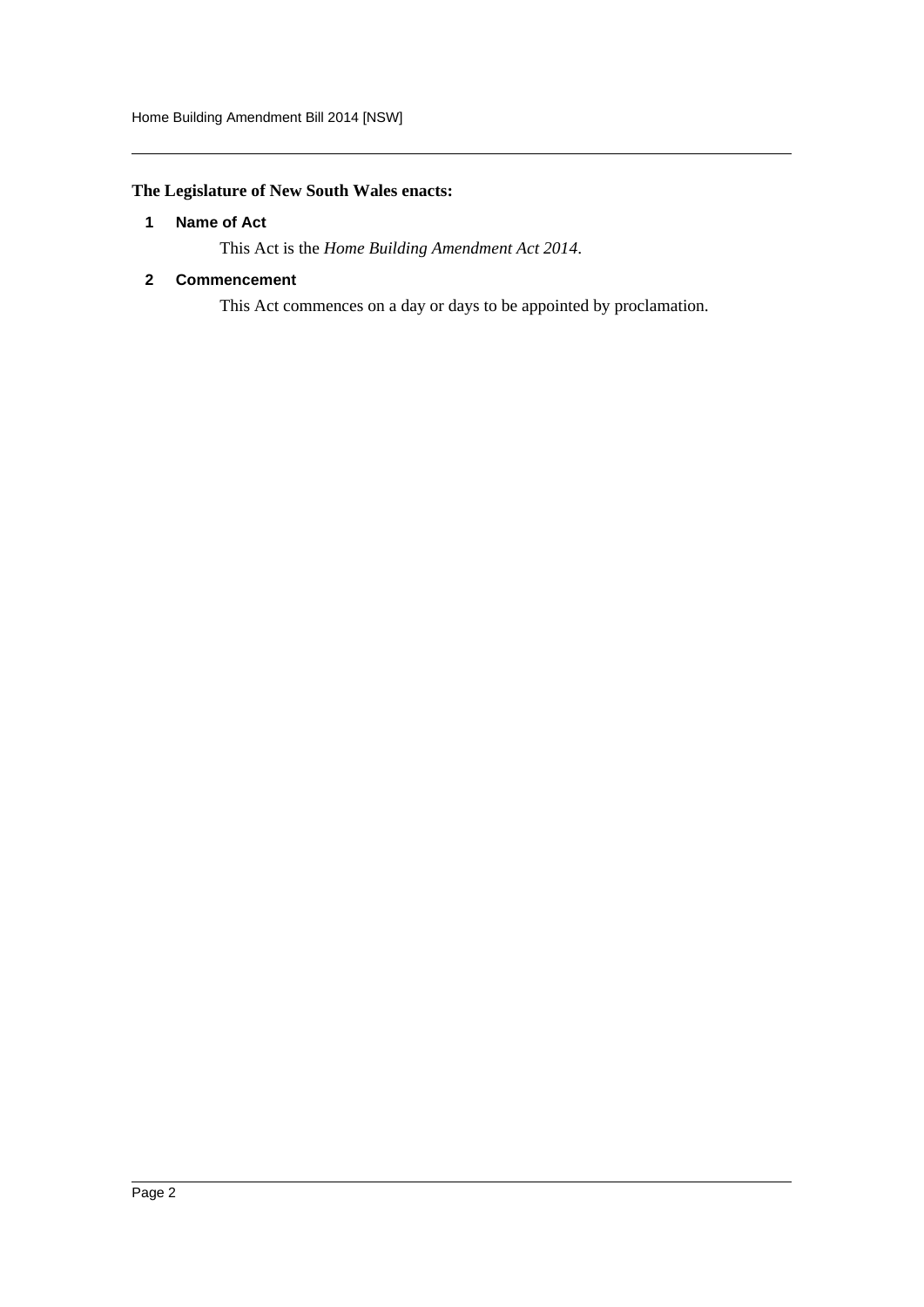# <span id="page-3-0"></span>**Schedule 1 Amendment of Home Building Act 1989 No 147**

#### **[1] Section 3**

Omit the section. Insert instead:

#### **3 Interpretation**

Schedule 1 provides for the interpretation of expressions used in this Act.

### **[2] Section 3AA Meaning of "close associate" of applicant for, or holder of, licence** Omit the section.

**[3] Section 3B Date of completion of residential building work**

Insert before section 3B (1):

(1A) This section does not apply to residential building work to which section 3C applies.

**Note.** Section 3C provides for the date of completion of new buildings in strata schemes.

#### **[4] Section 3B (5)**

Omit "home warranty insurance".

Insert instead "insurance under the Home Building Compensation Fund".

#### **[5] Section 3C**

Insert as section 3C:

#### **3C Date of completion of new buildings in strata schemes**

- (1) This section applies to residential building work comprising the construction of a new building in a strata scheme (within the meaning of the *Strata Schemes Management Act 1996*) where the issue of an occupation certificate is required to authorise commencement of the use or occupation of the building. **Note.** Section 3B provides for the date of completion of other residential building work.
	-
- (2) The completion of residential building work to which this section applies occurs on:
	- (a) the date of issue of an occupation certificate that authorises the occupation and use of the whole of the building, unless paragraph (b) applies, or
	- (b) the occurrence of some other event that is prescribed by the regulations as constituting completion of the work.
- (3) If a contract to do residential building work (the *primary contract*) comprises the construction of 2 or more separate buildings, the date of completion of that work is to be determined as if there were a separate contract for each separate building (with each contract on the same terms as the primary contract) so that the work for each building will have a separate completion date. For the purposes of this section, a building is *separate* if it is reasonably capable of being used and occupied separately from any other building.

**Note.** Separate buildings can still have the same completion date if they are completed at the same time.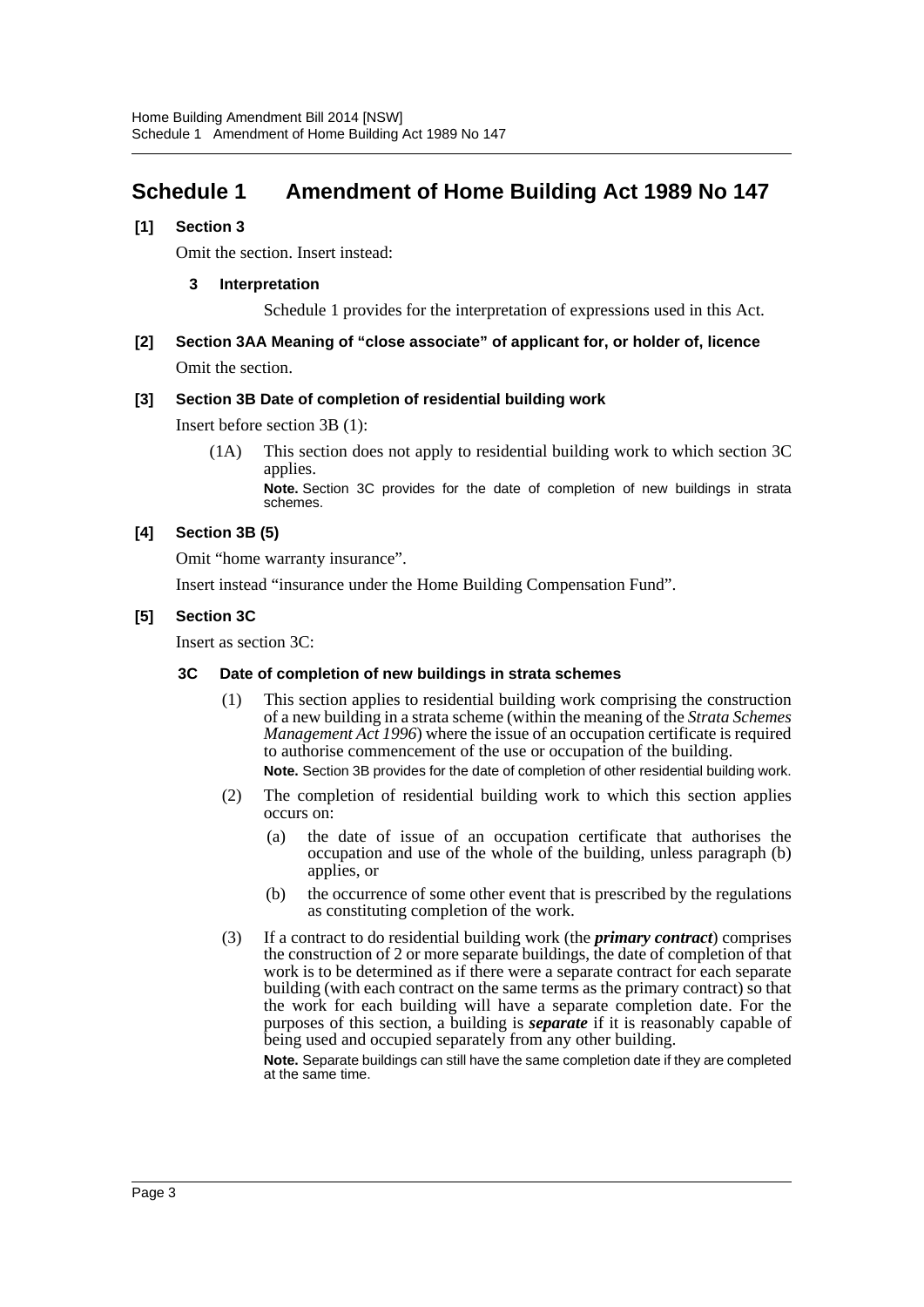- (4) This section applies for the purpose of determining when completion of residential building work occurs for the purposes of any provision of this Act, the regulations or a contract of insurance under the Home Building Compensation Fund.
- (5) In this section:

*building* means any structure that, as a new building, requires the issue of an occupation certificate to authorise its use and occupation.

*occupation certificate* means an occupation certificate under the *Environmental Planning and Assessment Act 1979*.

**Note.** A swimming pool, tennis court or detached garage can be a building for the purposes of this section if an occupation certificate is required to authorise its use and occupation. If a structure in a strata scheme does not require an occupation certificate, section 3B will apply to it instead of section 3C.

#### **[6] Section 3D**

Insert as section 3D:

#### **3D Application of provisions to specialist work**

In its application to specialist work, this Act is not limited to specialist work that is residential building work and extends to specialist work that is not residential building work (for example, commercial and industrial specialist work).

#### **[7] Section 4 Unlicensed contracting**

Insert after section 4 (5):

(6) An individual who is convicted of a second or subsequent offence under a provision of this section is liable to a penalty not exceeding 500 penalty units or imprisonment for a term not exceeding 12 months, or both.

#### **[8] Section 5 Seeking work by or for unlicensed person**

Insert after section 5 (2):

(3) An individual who is convicted of a second or subsequent offence under this section is liable to a penalty not exceeding 500 penalty units or imprisonment for a term not exceeding 12 months, or both.

#### **[9] Section 6 Application of requirements for contracts**

Omit "sections 7, 7AAA, 7A and 7B" wherever occurring in section 6 (2).

Insert instead "sections 7, 7AAA, 7AA, 7B and 7BA".

#### **[10] Section 7 Form of contracts (other than small jobs)**

Insert before section 7 (1A):

**Note.** Section 7AAA applies to contracts for small jobs.

#### **[11] Section 7 (2) (h)–(j)**

Insert at the end of section  $7(2)(g)$ :

, and

(h) in the case of a contract to do residential building work (other than a construction contract to which the *Building and Construction Industry Security of Payment Act 1999* applies)—details of any progress payments payable under the contract, and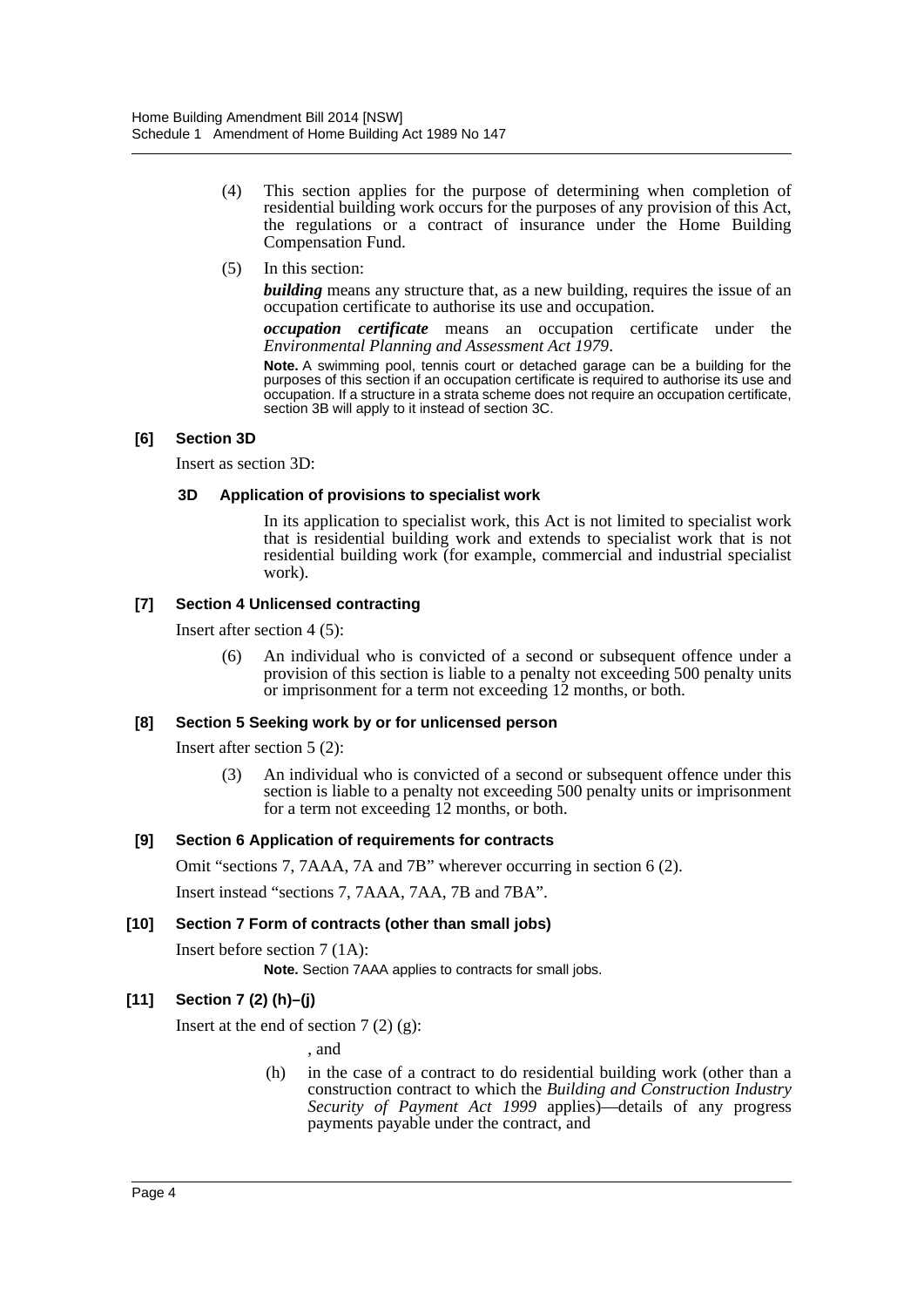- (i) in the case of a contract to do residential building work—a statement that the contract may be terminated in the circumstances provided by the general law and that this does not prevent the parties agreeing to additional circumstances in which the contract may be terminated, and
- (j) any other matter prescribed by the regulations for inclusion in the contract.

#### **[12] Section 7 (8)**

Insert after section 7 (7):

- (8) This section does not apply to:
	- (a) a contract that is made between parties who each hold a contractor licence and is for work that each party's contractor licence authorises the party to contract to do, or
	- (b) a contract to do specialist work that is not also residential building work. **Note.** The exception in paragraph (a) applies to a subcontracting arrangement between licensees, and to a contract between licensees for work to be done on premises that one of the licensees owns.

#### **[13] Section 7AAA Form of contracts (small jobs)**

Insert after section 7AAA (4):

- (5) This section does not apply to:
	- (a) a contract that is made between parties who each hold a contractor licence and is for work that each party's contractor licence authorises the party to contract to do, or
	- (b) a contract to do specialist work that is not also residential building work.

**Note.** The exception in paragraph (a) applies to a subcontracting arrangement between licensees, and to a contract between licensees for work to be done on premises that one of the licensees owns.

#### **[14] Section 7AA Consumer information**

Omit section 7AA (1A). Insert instead:

- (1A) This section applies only to contracts to which section 7 applies but does not apply to any of the following contracts:
	- (a) a contract to do residential building work entered into between the holder of a contractor licence and a developer in relation to the work,
	- (b) a contract of a class prescribed by the regulations.

#### **[15] Section 7AA (2)**

Omit the subsection.

#### **[16] Section 7A Offence**

Omit "section 7 or 7AAA". Insert instead "sections 7, 7AAA and 7E".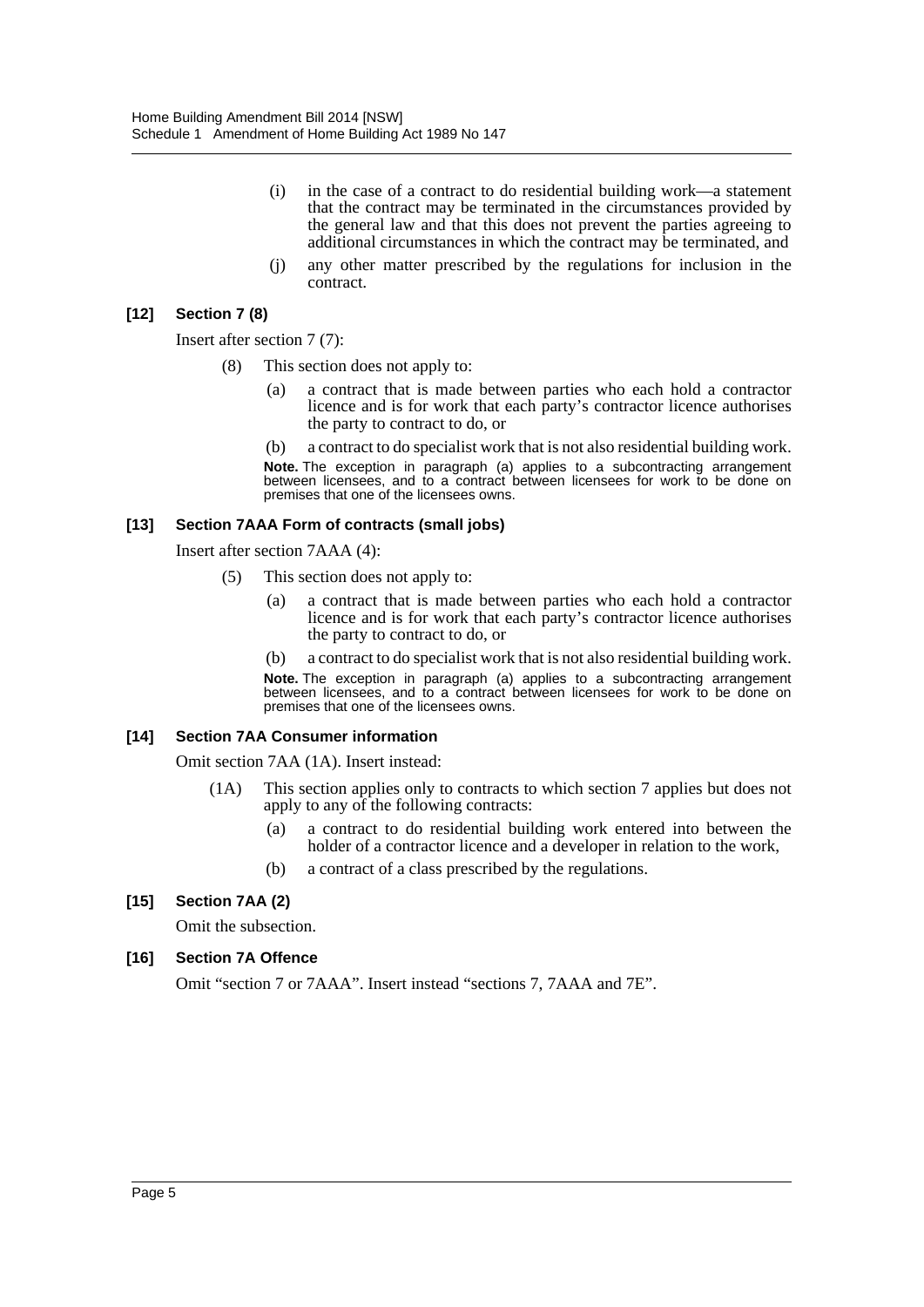#### **[17] Section 7BA Cooling-off period: person may rescind a contract for residential building work within 5 days without penalty**

Omit section 7BA (8). Insert instead:

- (8) This section does not apply to any of the following contracts:
	- (a) a contract that is made between parties who each hold a contractor licence and is for work that each party's contractor licence authorises the party to contract to do,

**Note.** The exception in paragraph (a) applies to a subcontracting arrangement between licensees, and to a contract between licensees for work to be done on premises that one of the licensees owns.

- (b) a contract entered into between the holder of a contractor licence and a developer in relation to the work,
- (c) a contract that is supplied and fully prepared by or on behalf of the person who contracts with the holder of the contractor licence and no part of which is supplied or prepared by or on behalf of the holder of the contractor licence,

**Note.** The exception in paragraph (c) does not apply to a contract supplied and prepared by the person who contracts with the holder of a contractor licence if any terms or conditions are added to the contract by the holder of the contractor licence or his or her representative.

(d) a contract of a class prescribed by the regulations.

#### **[18] Section 7E**

Omit the section. Insert instead:

#### **7E Terms of contracts**

- (1) A contract must include (and is taken to include) each of the terms set out in Part 1 of Schedule 2. A contract that contains a term that is inconsistent with a term set out in Part 1 of Schedule 2 is unenforceable to the extent of the inconsistency.
- (2) The regulations may make provision for or with respect to:
	- (a) terms or other matter that must be included in a contract or a class of contracts, or
	- (b) terms or other matter that must not be included in a contract or a class of contracts.
- (3) If the regulations require a contract or class of contracts to contain a specified term (a *prescribed term*), a contract of the kind concerned is taken to include the term. A contract that contains a term that is inconsistent with a prescribed term is unenforceable to the extent of the inconsistency.
- (4) If the regulations provide that any term or other matter must not be included in a contract or a class of contracts, any contract that contains that term or other matter is unenforceable to the extent that it includes or applies to that term or other matter.
- (5) Any regulation made under this section does not apply to a contract in force at the time that the regulation commences.
- (6) This section does not limit section 7 (3).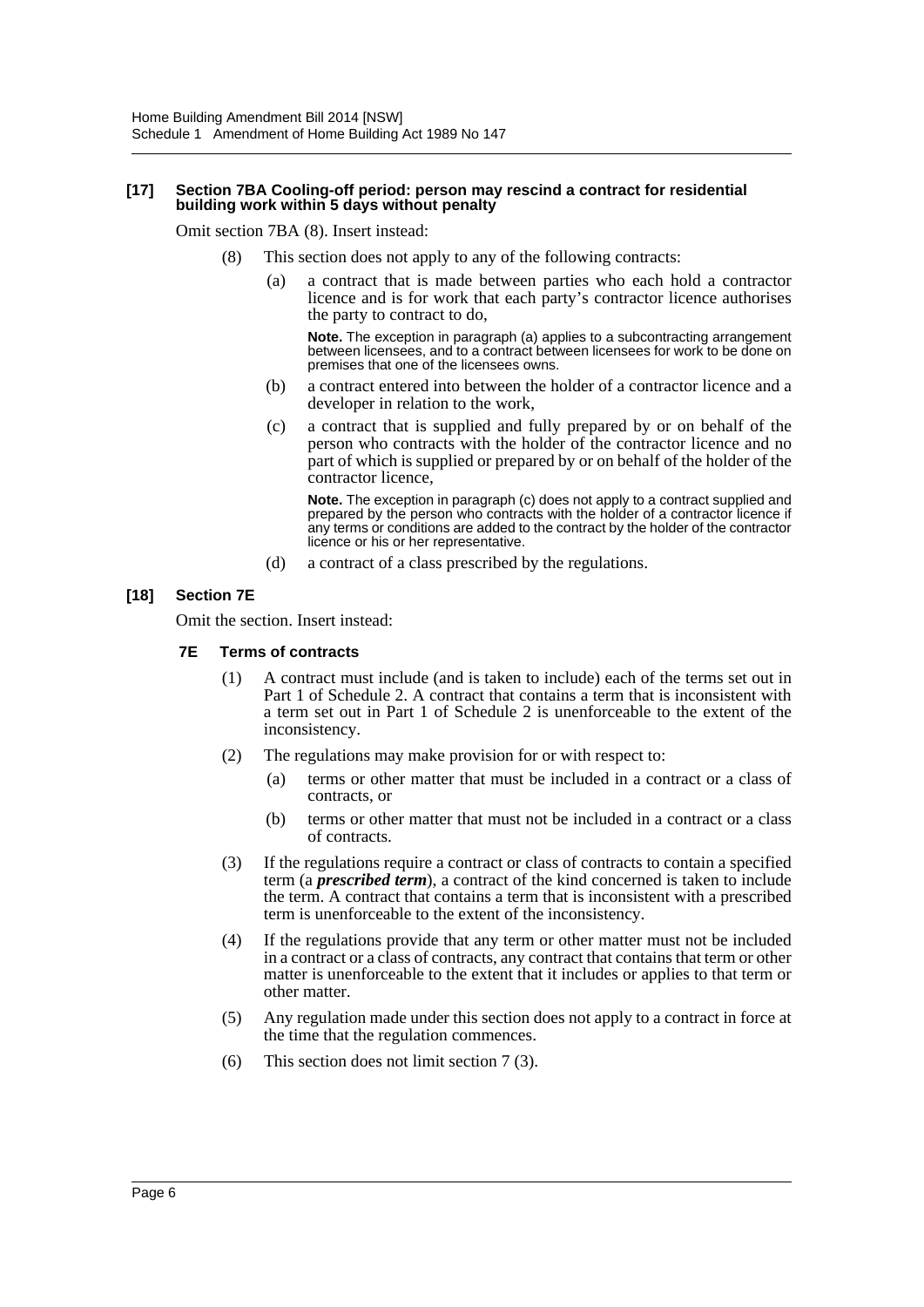#### **[19] Sections 8 and 8A**

Omit section 8. Insert instead:

#### **8 Maximum deposit for residential building work**

- (1) The maximum amount of a deposit for residential building work is 10% of the contract price. A *deposit* for residential building work is a payment on account before work is commenced under a contract to do residential building work.
- (2) A person must not:
	- (a) demand or receive payment of a deposit for residential building work if the amount of the payment exceeds the maximum imposed by this section, or
	- (b) enter into a contract under which the person is entitled to demand or receive payment of a deposit for residential building work if the amount of the payment exceeds the maximum imposed by this section.

Maximum penalty: 1,000 penalty units in the case of a corporation and 200 penalty units in any other case.

- (3) The regulations may make provision concerning how a contract price is to be determined for the purposes of this section.
- (4) This section does not apply to residential building work done under:
	- (a) a contract that is made between parties who each hold a contractor licence and is for work that each party's contractor licence authorises the party to contract to do, or
	- (b) a contract to do specialist work that is not also residential building work.

**Note.** The exception in paragraph (a) applies to a subcontracting arrangement between licensees, and to a contract between licensees for work to be done on premises that one of the licensees owns.

#### **8A Maximum progress payments (other than small jobs)**

- (1) This section applies to a contract to do residential building work when the contract price exceeds the prescribed amount or (if the contract price is not known) the reasonable market cost of the labour and materials involved exceeds the prescribed amount. The *prescribed amount* is the amount prescribed by the regulations for the purposes of this section and is inclusive of GST.
- (2) A progress payment for residential building work under a contract to which this section applies is authorised only if it is one of the following kinds of authorised progress payments:
	- (a) a progress payment of a specified amount or specified percentage of the contract price that is payable following completion of a specified stage of the work, with the work that comprises that stage described in clear and plain language,
	- (b) a progress payment for labour and materials in respect of work already performed or costs already incurred (and which may include the addition of a margin), with provision for a claim for payment to be supported by such invoices, receipts or other documents as may be reasonably necessary to support the claim and with payment intervals fixed by the contract or on an "as invoiced" basis,
	- (c) a progress payment authorised by the regulations.

**Note.** Progress payments can extend to variations to the work to be done under the contract.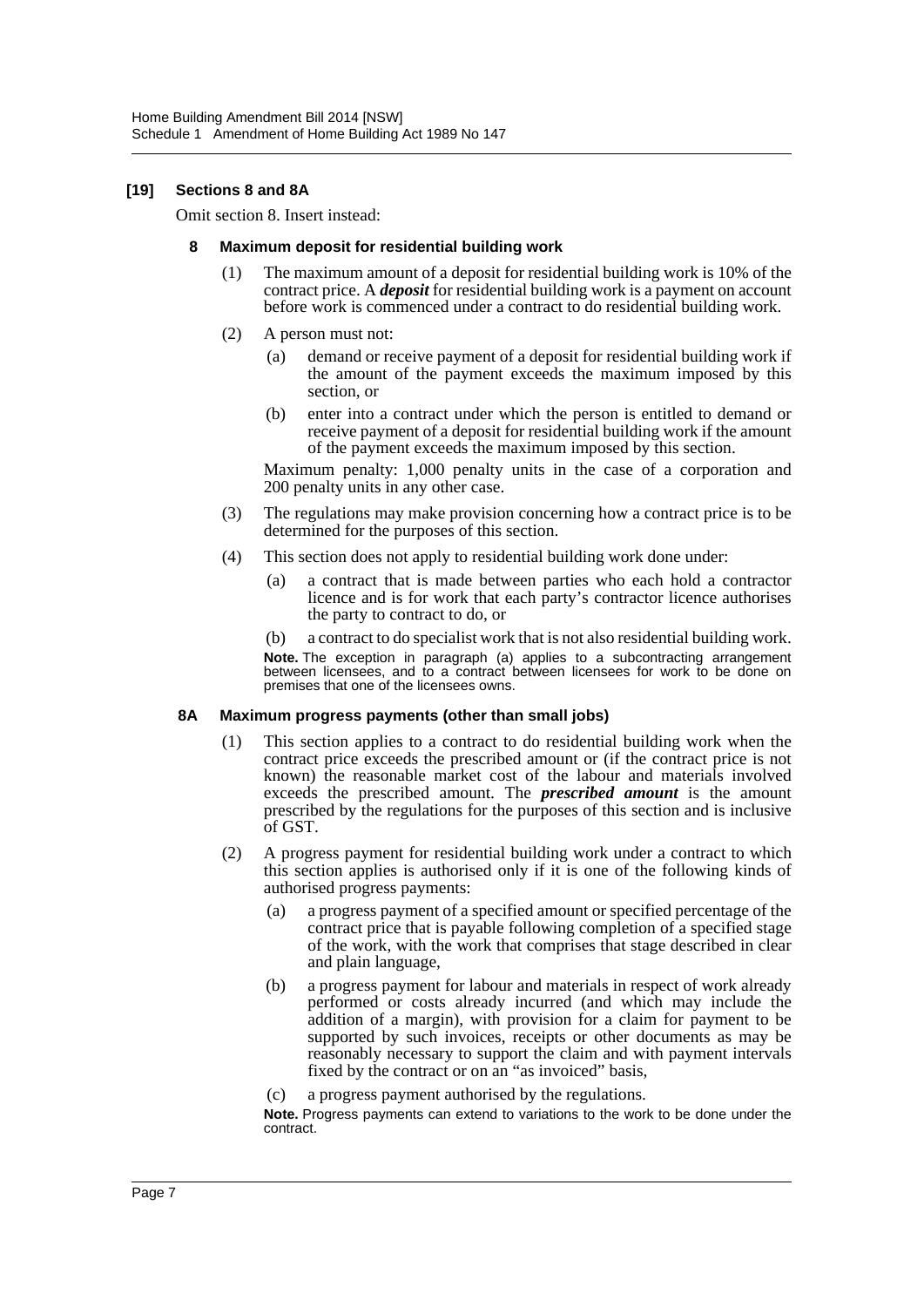- (3) A contract can provide for more than one kind of authorised progress payment.
- (4) A person must not:
	- (a) demand or receive payment of a progress payment under a contract to which this section applies unless the progress payment is authorised under this section, or
	- (b) enter into a contract to which this section applies under which the person is entitled to demand or receive payment of a progress payment unless the progress payment is authorised under this section.

Maximum penalty: 1,000 penalty units in the case of a corporation and 200 penalty units in any other case.

- (5) This section does not apply to a progress payment for residential building work under a construction contract to which the *Building and Construction Industry Security of Payment Act 1999* applies.
- (6) This section does not apply to:
	- (a) a contract that is made between parties who each hold a contractor licence and is for work that each party's contractor licence authorises the party to contract to do, or

(b) a contract to do specialist work that is not also residential building work. **Note.** The exception in paragraph (a) applies to a subcontracting arrangement between licensees, and to a contract between licensees for work to be done on premises that one of the licensees owns.

#### **[20] Section 14 Unqualified electrical wiring work**

Omit section 14 (1) (a). Insert instead:

(a) as a qualified supervisor in respect of that work, or

#### **[21] Section 14 (6)**

Insert after section 14 (5):

(6) In this section, *qualified supervisor* in respect of electrical wiring work means the holder of an endorsed contractor licence, or a supervisor certificate, authorising its holder to do that work.

#### **[22] Section 16DA Offence**

Omit "section 16D". Insert instead "sections 16D and 16DE".

#### **[23] Section 16DE**

Omit the section. Insert instead:

#### **16DE Terms of contracts**

- (1) A contract must include (and is taken to include) each of the terms set out in Part 2 of Schedule 2. A contract that contains a term that is inconsistent with a term set out in Part 2 of Schedule 2 is unenforceable to the extent of the inconsistency.
- (2) The regulations may make provision for or with respect to:
	- (a) terms or other matter that must be included in a contract or a class of contracts, or
	- (b) terms or other matter that must not be included in a contract or a class of contracts.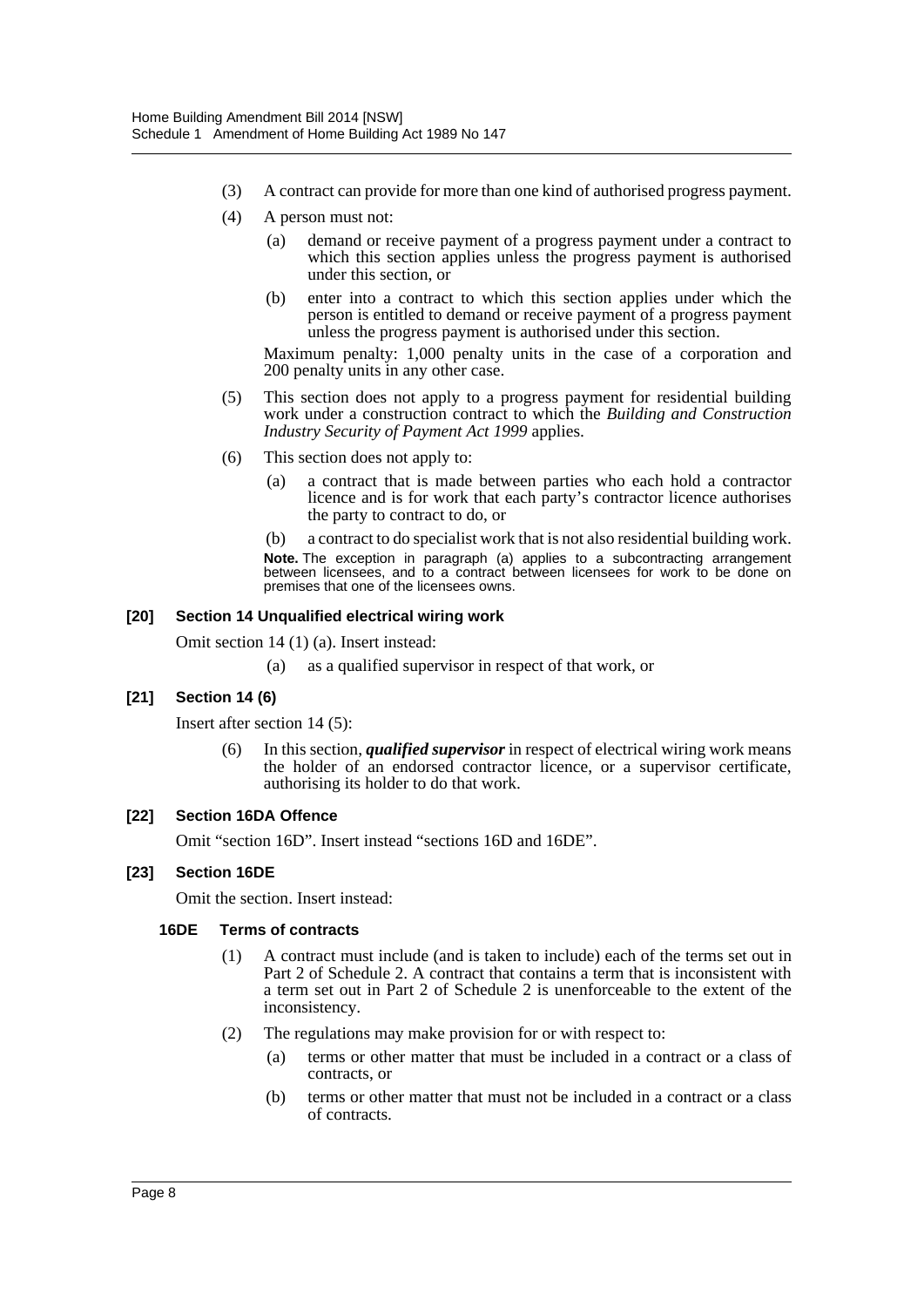- (3) If the regulations require a contract or class of contracts to contain a specified term (a *prescribed term*), a contract of the kind concerned is taken to include the term. A contract that contains a term that is inconsistent with a prescribed term is unenforceable to the extent of the inconsistency.
- (4) If the regulations provide that any term or other matter must not be included in a contract or a class of contracts, any contract that contains that term or other matter is unenforceable to the extent that it includes or applies to that term or other matter.
- (5) Any regulation made under this section does not apply to a contract in force at the time that the regulation commences.
- (6) A requirement imposed by or under this section that a contract must include a particular term is a requirement that the contract expressly include the term and is not complied with merely because this section provides that the contract is taken to include the term.
- (7) This section does not limit section 16D (3).

#### **[24] Section 16E**

Omit the section. Insert instead:

#### **16E Maximum deposit for kit home supply**

- (1) The maximum amount of a deposit for the supply of a kit home is 10% of the contract price. A *deposit* for the supply of a kit home is a payment on account before delivery of part of the kit home is made under a contract to supply a kit home.
- (2) A person must not:
	- (a) demand or receive payment of a deposit for the supply of a kit home if the amount of the deposit exceeds the maximum imposed by this section, or
	- (b) enter into a contract under which the person is entitled to demand or receive payment of a deposit for the supply of a kit home if the amount of the deposit exceeds the maximum imposed by this section.

Maximum penalty: 1,000 penalty units in the case of a corporation and 200 penalty units in any other case.

(3) The regulations may make provision concerning how a contract price is to be determined for the purposes of this section.

#### **[25] Section 18B Warranties as to residential building work**

Omit "performed in a proper and workmanlike manner" from section 18B (a).

Insert instead "done with due care and skill".

#### **[26] Section 18B (2)**

Insert at the end of section 18B:

(2) The statutory warranties implied by this section are not limited to a contract to do residential building work for an owner of land and are also implied in a contract under which a person (the *principal contractor*) who has contracted to do residential building work contracts with another person (a *subcontractor* to the principal contractor) for the subcontractor to do the work (or any part of the work) for the principal contractor.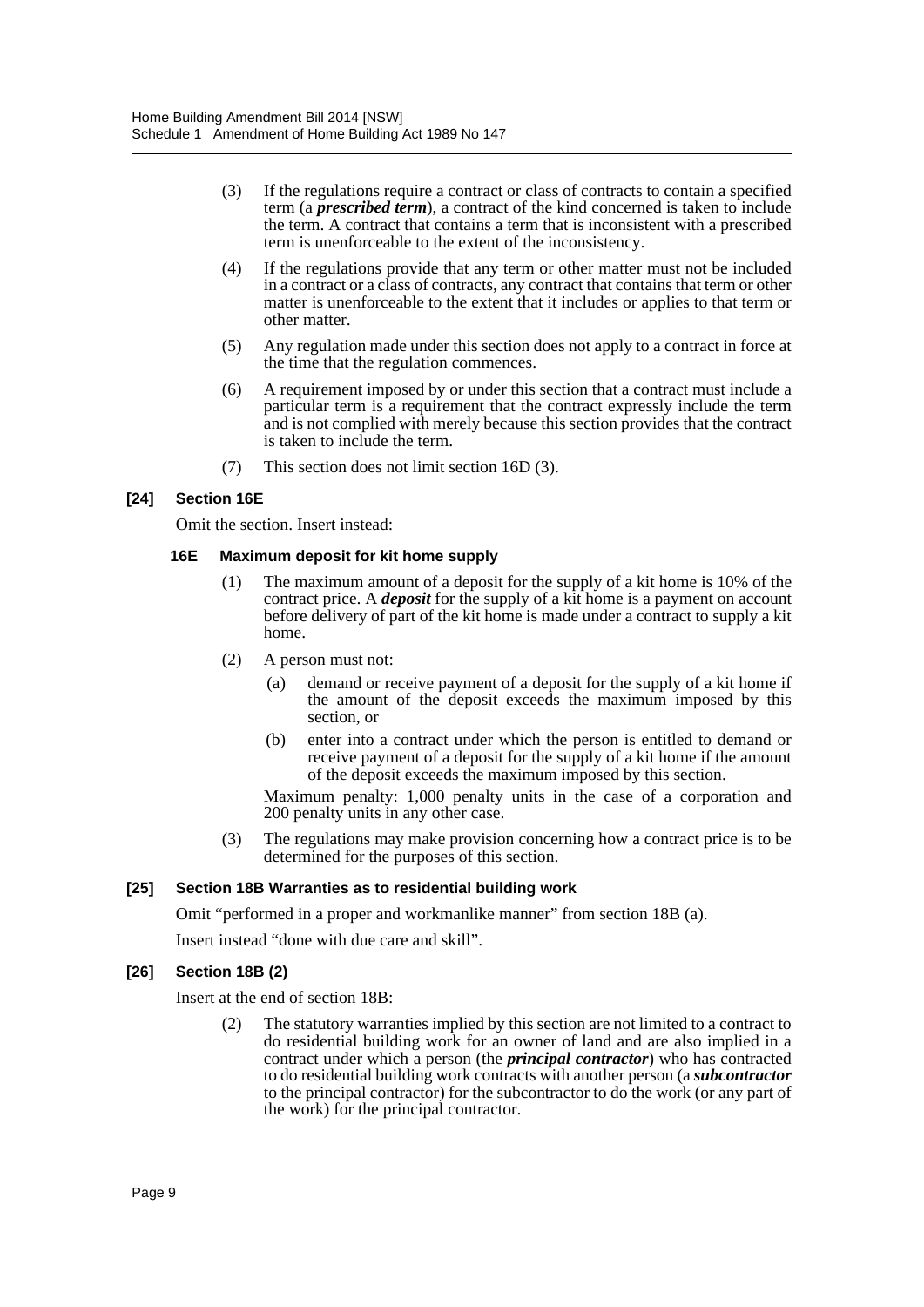#### **[27] Section 18BA**

Insert after section 18B:

#### **18BA Duties of person having benefit of statutory warranty**

- (1) Breach of a statutory warranty implied in a contract constitutes a breach of the contract and accordingly:
	- (a) a party to the contract who suffers loss arising from the breach has a duty to mitigate their loss, and
	- (b) the onus of establishing a failure to mitigate loss is on the party alleging the failure.
- (2) The duty of a party to a contract to mitigate loss in respect of a breach of a statutory warranty extends to a person who has the benefit of the statutory warranty or who is entitled to the same rights as those that a party to the contract has in respect of the statutory warranty.
- (3) The following duties apply to a person who has the benefit of a statutory warranty but do not limit any duty the person has to mitigate loss arising from breach of a statutory warranty:
	- (a) when a breach of the statutory warranty becomes apparent, the person must make reasonable efforts to ensure that a person against whom the warranty can be enforced is given notice in writing of the breach within 6 months after the breach becomes apparent,
	- (b) the person must not unreasonably refuse a person who is in breach of the statutory warranty such access to the residential building work concerned as that person may reasonably require for the purpose of or in connection with rectifying the breach (the *duty to allow reasonable access*).
- (4) A breach of warranty *becomes apparent* for the purposes of this section when any person entitled to the benefit of the warranty first becomes aware (or ought reasonably to have become aware) of the breach.
- (5) If a failure to comply with a duty under this section is established in proceedings before a court or tribunal concerning a breach of a statutory warranty, the failure is a matter that the court or tribunal may take into account. If the failure is a failure to comply with the duty to allow reasonable access, the court or tribunal must take the failure into account.

#### **[28] Section 18E Proceedings for breach of warranties**

Omit "structural defect (as defined in the regulations)" from section 18E (1) (b).

Insert instead "major defect in residential building work".

#### **[29] Section 18E (3) and (4)**

Insert after section 18E (2):

- (3) The regulations may prescribe defects in a building that are not (despite any other provision of this section) a major defect.
- (4) In this section:

#### *major defect* means:

(a) a defect in a major element of a building that is attributable to defective design, defective or faulty workmanship, defective materials, or a failure to comply with the structural performance requirements of the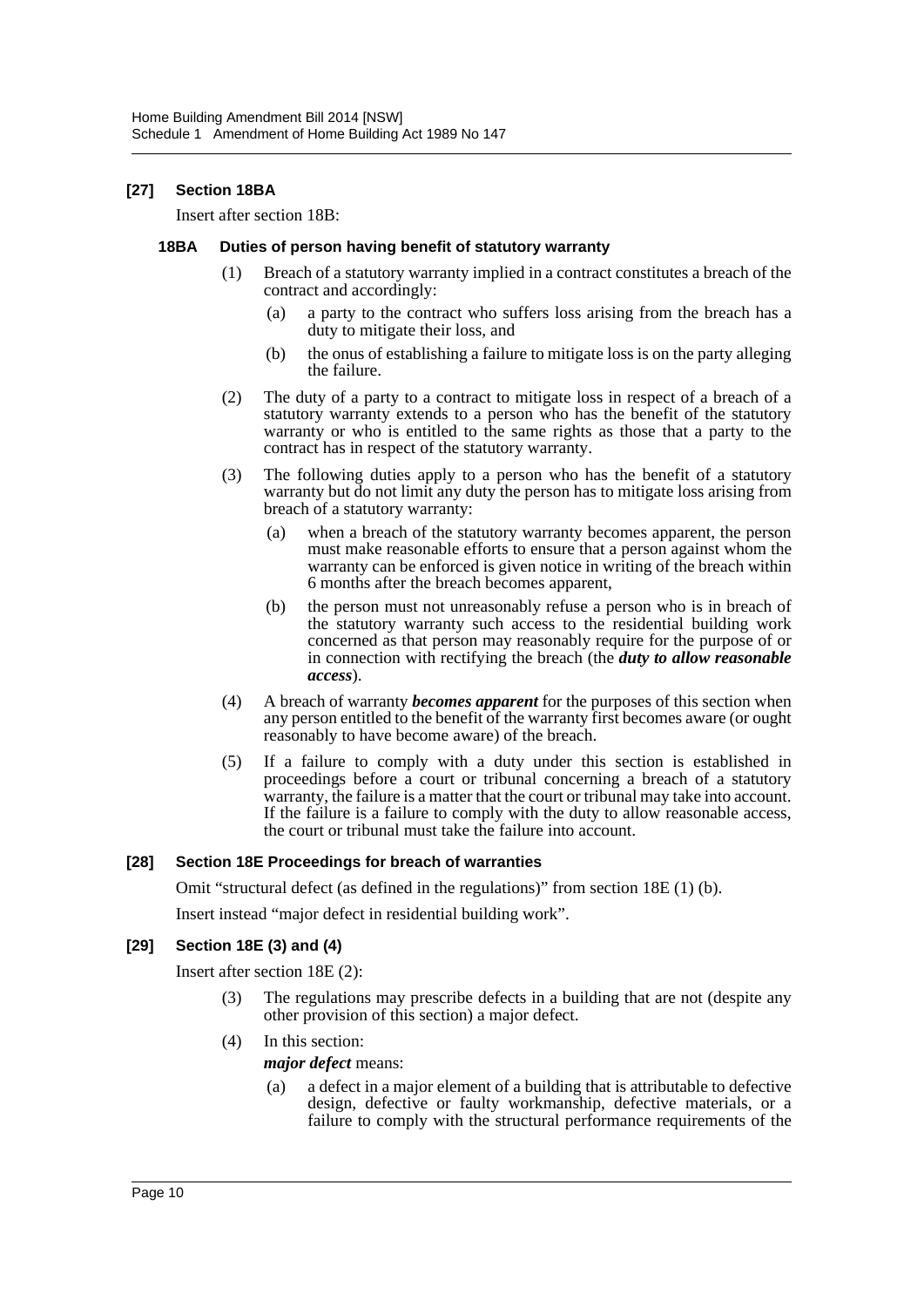National Construction Code (or any combination of these), and that causes, or is likely to cause:

- (i) the inability to inhabit or use the building (or part of the building) for its intended purpose, or
- (ii) the destruction of the building or any part of the building, or
- (iii) a threat of collapse of the building or any part of the building, or

(b) a defect of a kind that is prescribed by the regulations as a major defect. **Note.** The definition of *major defect* also applies for the purposes of section 103B (Period of cover).

*major element* of a building means:

- (a) an internal or external load-bearing component of a building that is essential to the stability of the building, or any part of it (including but not limited to foundations and footings, floors, walls, roofs, columns and beams), or
- (b) a fire safety system, or
- (c) waterproofing, or
- (d) any other element that is prescribed by the regulations as a major element of a building.

#### **[30] Section 18F**

Omit the section. Insert instead:

#### **18F Defences**

- (1) In proceedings for a breach of a statutory warranty, it is a defence for the defendant to prove that the deficiencies of which the plaintiff complains arise from:
	- (a) instructions given by the person for whom the work was contracted to be done contrary to the advice of the defendant or person who did the work, being advice given in writing before the work was done, or
	- (b) reasonable reliance by the defendant on instructions given by a person who is a relevant professional acting for the person for whom the work was contracted to be done and who is independent of the defendant, being instructions given in writing before the work was done or confirmed in writing after the work was done.
- (2) A relevant professional is independent of the defendant if the relevant professional was not engaged by the defendant to provide any service or do any work for the defendant in connection with the residential building work concerned.
- (3) A relevant professional is not independent of the defendant if it is established that the relevant professional:
	- (a) was engaged on the basis of a recommendation or referral of the defendant to act for the person for whom the work was contracted to be done, or
	- (b) is, or was within 3 years before the relevant instructions were given, a close associate of the defendant.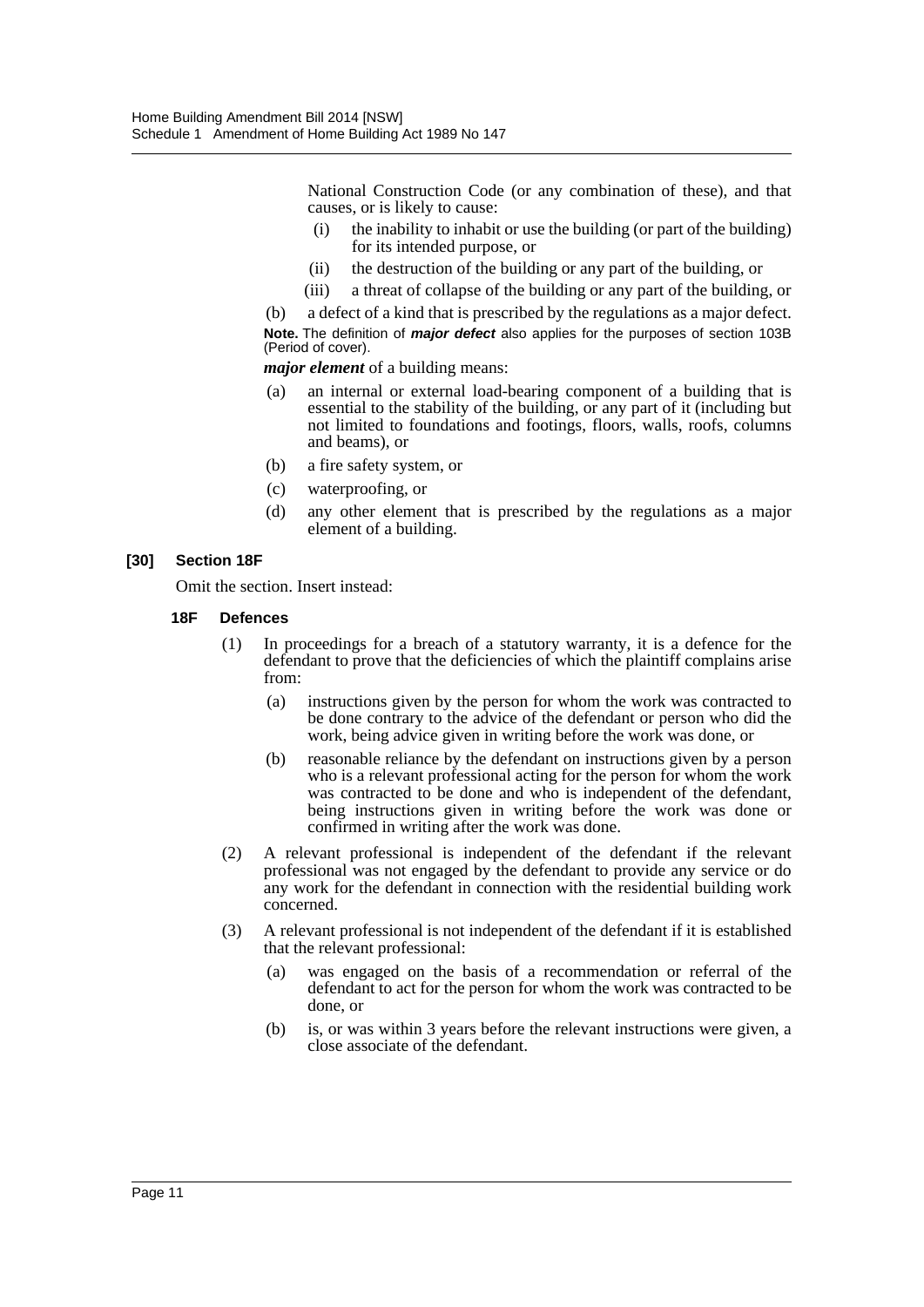- (4) In this section, *relevant professional* means a person who:
	- (a) represents himself or herself to be an architect, engineer or surveyor, or
	- (b) represents himself or herself to have expert or specialised qualifications or knowledge in respect of residential building work or any particular aspect of residential building work, or
	- (c) represents himself or herself to be engaged in a profession or to possess a qualification that is recognised by the regulations as qualifying a person as a relevant professional.

#### **[31] Section 20 Issue of contractor licences**

Insert after section 20 (1) (a):

(a1) the Chief Executive is not satisfied as to the matters of which the Chief Executive is required to be satisfied by sections 33B and 33C, or

#### **[32] Section 20 (1) (d)**

Insert at the end of section  $20(1)(c)$ :

, or

(d) the Chief Executive considers that a close associate of the applicant who would not be a fit and proper person to hold an authority exercises a significant influence over the applicant or the operation and management of the applicant's business.

#### **[33] Section 20 (6) (c)**

Omit the paragraph.

#### **[34] Section 22 Cancellation of contractor licences**

Omit section 22 (1) (h) and (i). Insert instead:

(h) the Chief Executive would be required to refuse an application for a contractor licence by the person.

#### **[35] Section 22 (2)**

Insert after section 22 (1):

- (2) The Chief Executive is not required to cancel a contractor licence under subsection  $(1)$  (c) if:
	- (a) the licence does not authorise its holder to do general building work or swimming pool building, and
	- (b) the Chief Executive is of the opinion that there is no evident risk to the public that the licensee will be unable to complete any contract (whether an existing contract or a contract in the future) to do residential building work or specialist work authorised by the licence, and
	- (c) the licence is subject to a condition that the holder not contract to do work if the contract price exceeds \$20,000 (inclusive of GST) or (if the contract price is not known) the reasonable cost of the labour and materials involved in the work exceeds \$20,000 (inclusive of GST).

#### **[36] Section 22 (5)**

Insert after section 22 (4):

(5) The holder of a contractor licence must, within 7 days after becoming aware of the occurrence in relation to the licence of any event or circumstance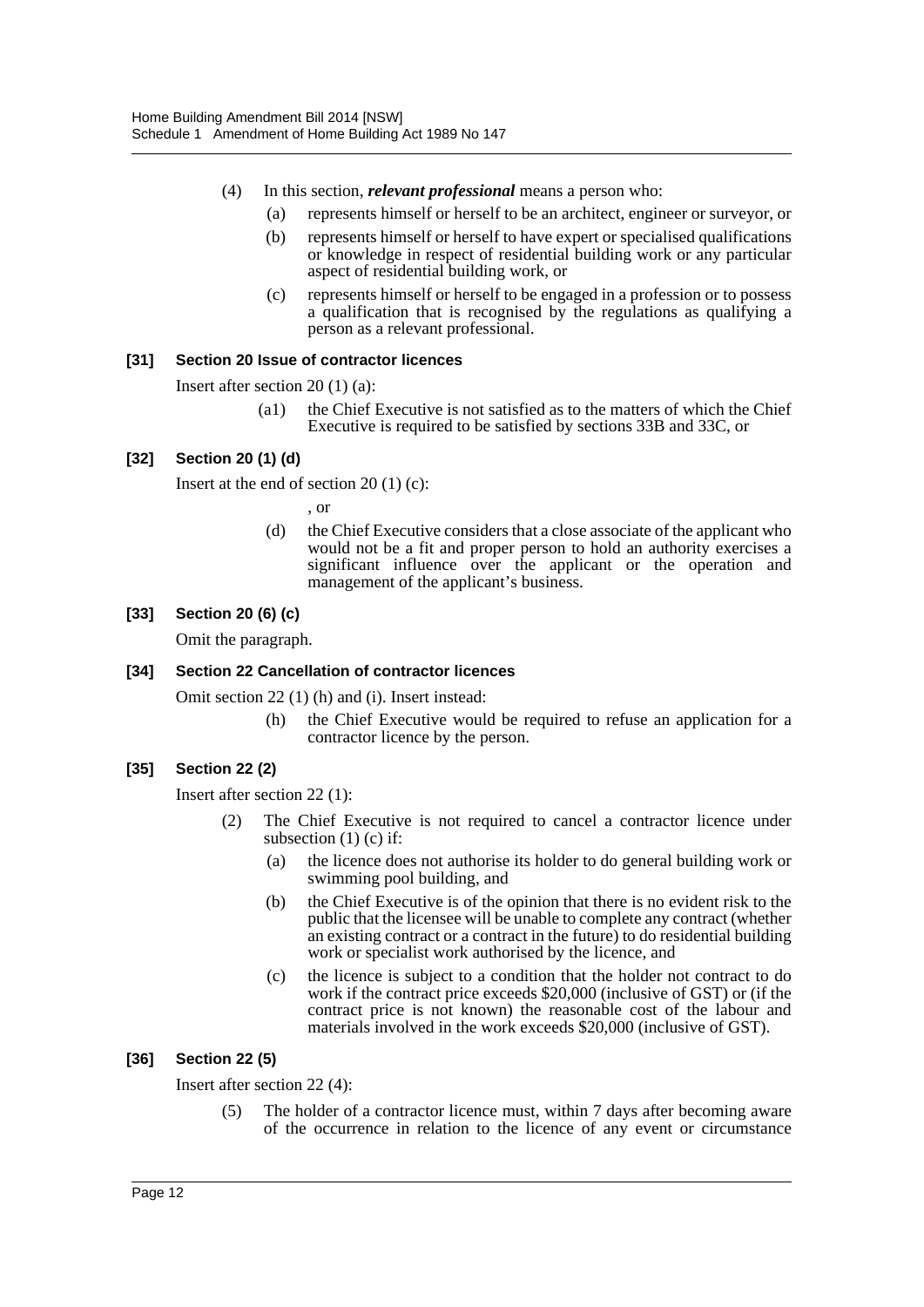referred to in subsection  $(1)$   $(c)$ ,  $(d)$  or  $(e)$ , notify the Chief Executive in writing of the event or circumstance.

Maximum penalty: 1,000 penalty units in the case of a corporation or 200 penalty units in any other case.

**Note.** An offence against subsection (1) committed by a corporation is an executive liability offence attracting executive liability for a director or other person involved in the management of the corporation (see section 137A).

#### **[37] Section 22A Suspension of contractor licences—failure to insure**

Omit section 22A (4). Insert instead:

- (4) Within 7 days after a contractor licence is so suspended, the holder of the contractor licence must:
	- (a) lodge the suspended contractor licence with the Chief Executive, or
	- (b) if unable to lodge the suspended contractor licence with the Chief Executive, provide the Chief Executive with a statement signed by the holder and providing accurate and complete details of why the contractor licence cannot be lodged.

Maximum penalty: 40 penalty units in the case of a corporation and 20 penalty units in any other case.

#### **[38] Section 22B Suspension of contractor licences—appointment of controller or administrator**

Omit section 22B (5). Insert instead:

- (5) Within 7 days after a contractor licence is so suspended, the holder of the contractor licence must:
	- (a) lodge the suspended contractor licence with the Chief Executive, or
	- (b) if unable to lodge the suspended contractor licence with the Chief Executive, provide the Chief Executive with a statement signed by the holder and providing accurate and complete details of why the contractor licence cannot be lodged.

Maximum penalty: 40 penalty units in the case of a corporation and 20 penalty units in any other case.

#### **[39] Section 25 Issue of certificates**

Insert after section 25 (1) (a):

(a1) the Chief Executive is not satisfied as to the matters of which the Chief Executive is required to be satisfied by sections 33B and 33D, or

#### **[40] Section 25 (1) (d)**

Insert at the end of section 25 (1) (c):

, or

(d) the Chief Executive considers that a close associate of the applicant who would not be a fit and proper person to hold an authority exercises a significant influence over the applicant or the operation and management of the applicant's business.

#### **[41] Section 29 Definitions**

Omit "In this Division" from section 29 (1). Insert instead "In this Act".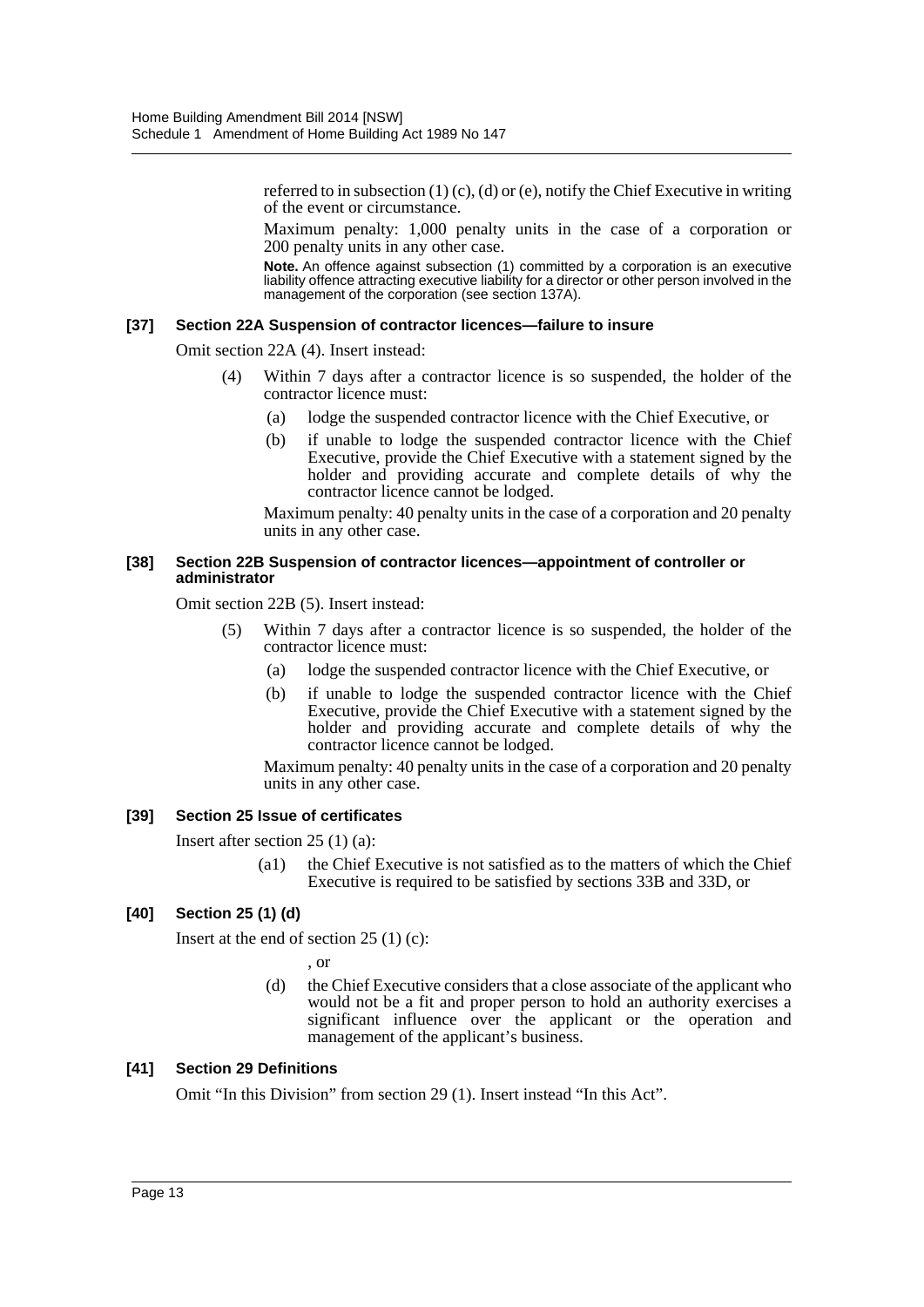#### **[42] Section 29 (1)**

Insert in alphabetical order:

*dual occupancy* and *secondary dwelling* have the same meanings as in the principal local environmental planning instrument prescribed by the *Standard Instrument (Local Environmental Plans) Order 2006*.

#### **[43] Section 29 (1)**

Omit "or a dual occupancy" from paragraph (b) of the definition of *owner-builder work*.

Insert instead ", dual occupancy or secondary dwelling".

#### **[44] Section 31 Issue of owner-builder permits**

Omit section 31 (2) (d). Insert instead:

(d) that the applicant has completed any education or training, or holds any qualification, required by the Chief Executive or the regulations for eligibility for the grant of an owner-builder permit.

#### **[45] Section 31 (3) and (4)**

Omit section 31 (3). Insert instead:

- (3) The Chief Executive must refuse an application for an owner-builder permit (the *current application*) if the applicant was an owner of other land when an owner-builder permit was issued in respect of that other land during the relevant period before the current application was lodged (whether or not that owner-builder permit was issued to the applicant), unless the Chief Executive is satisfied that special circumstances exist.
- (4) The *relevant period* is the period of 5 years or such other period as may be prescribed by the regulations.

#### **[46] Section 32 Authority conferred by owner-builder permits**

Insert after section 32 (1):

(1A) An owner-builder permit must not be issued to authorise its holder to do residential building work that relates to a dual occupancy unless the Chief Executive is satisfied that special circumstances exist that justify the owner-builder permit authorising its holder to do that work. The Chief Executive may issue guidelines as to the circumstances that will be considered to be special circumstances for the purposes of this subsection.

#### **[47] Section 33 Definition**

Omit the section.

#### **[48] Sections 33A–33D**

Insert before section 34:

#### **33A Disqualification from holding authorities**

- (1) A person is disqualified from holding an authority (other than an owner-builder permit) if the person:
	- (a) has been convicted in New South Wales or elsewhere of an offence involving dishonesty within the last 10 years, unless the Chief Executive has determined under subsection (2) that the offence should be ignored, or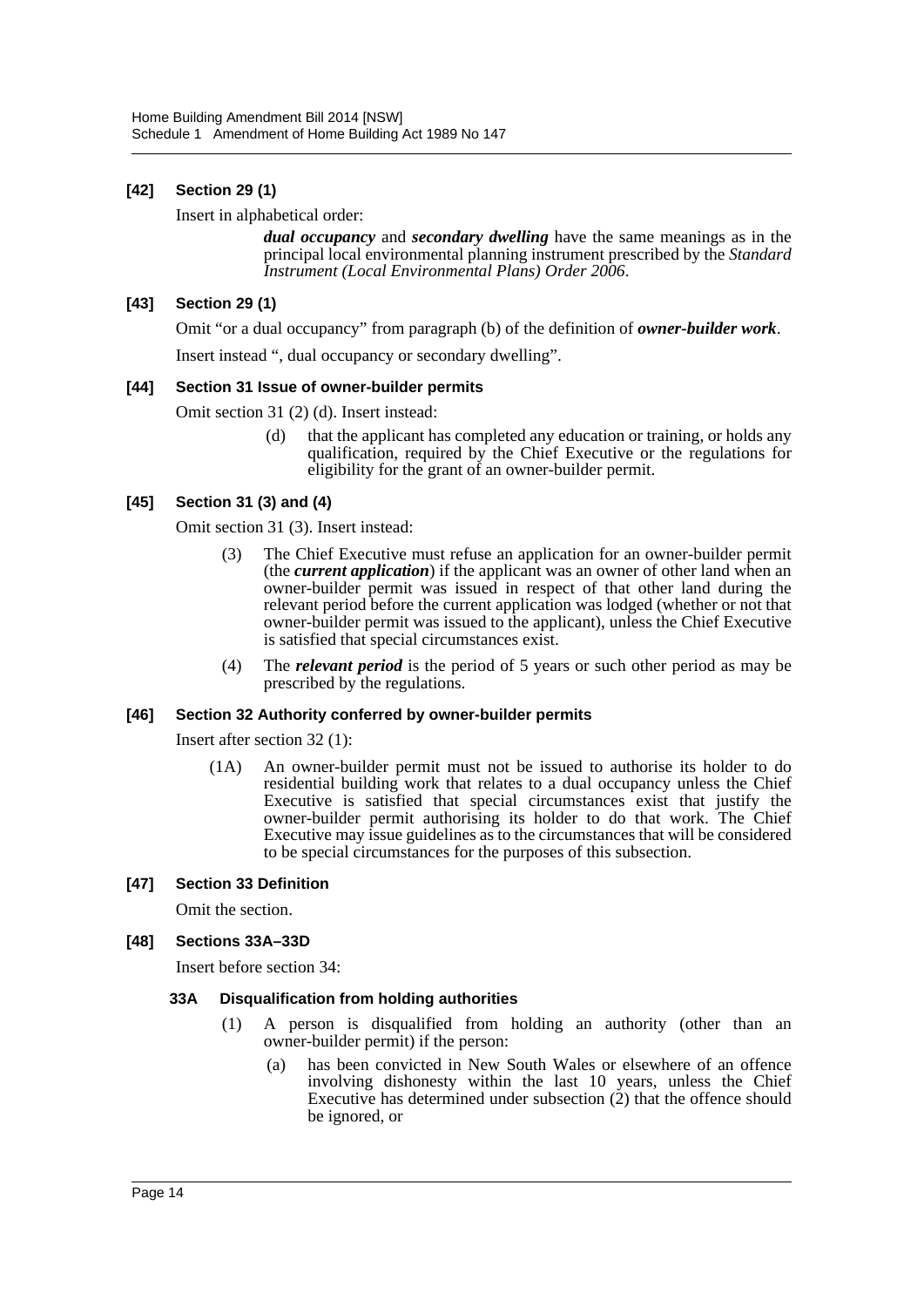- (b) has been convicted within the last 5 years of an offence under section 46A (Lending of authority prohibited), unless the Chief Executive has determined under subsection (2) that the offence should be ignored, or
- (c) is disqualified from holding a licence, certificate of registration or other authority under a corresponding law or is the holder of such a licence, certificate of registration or other authority that is suspended, or
- (d) is the holder of a licence, permit or other authority that is suspended under legislation administered by the Minister or is disqualified from holding a licence, permit or other authority under legislation administered by the Minister, unless the Chief Executive has determined under subsection (3) that the suspension or disqualification should be ignored, or
- (e) is in partnership with a person who is, or is a director of a body corporate that is, disqualified from holding an authority under this Act, or
- (f) is for the time being declared to be a person who is disqualified from holding an authority under Part 4 (Disciplinary proceedings), or
- (g) has failed to pay any monetary penalty payable by the person under Part 4 (Disciplinary proceedings) or has failed to comply with a condition imposed under section 62 (d), and the failure continues, or
- (h) is in breach of any provision of this Act or the regulations that is prescribed by the regulations as a disqualifying breach.
- (2) The Chief Executive may determine that an offence committed by a person should be ignored for the purposes of this section because of the time that has passed since the offence was committed or because of the triviality of the acts or omissions giving rise to the offence.
- (3) The Chief Executive may, in any case that the Chief Executive thinks it appropriate to do so, determine that a suspension or disqualification from holding a licence, permit or other authority under legislation administered by the Minister (as referred to in subsection  $(1)$   $(d)$ ) is to be ignored for the purposes of this section.
- (4) In this section:

*corresponding law* means a law of another Australian jurisdiction that is prescribed by the regulations as a law that corresponds to this Act.

#### **33B General requirements for issue of certain authorities**

- (1) An authority (other than an owner-builder permit) must not be issued unless the Chief Executive is satisfied that:
	- (a) each relevant person in relation to the application for the authority:
		- (i) is not disqualified from holding the authority or an authority of the kind applied for, or from being a member of a partnership or a director of a body corporate that is the holder of the authority or an authority of the kind applied for, and
		- (ii) is not a debtor under a judgment for money owed to the Chief Executive or the Administration Corporation that has not been satisfied, and
		- (iii) is not a debtor under a judgment for money that has not been satisfied where the judgment is for the payment of money in relation to a building claim under Part 3A or the payment of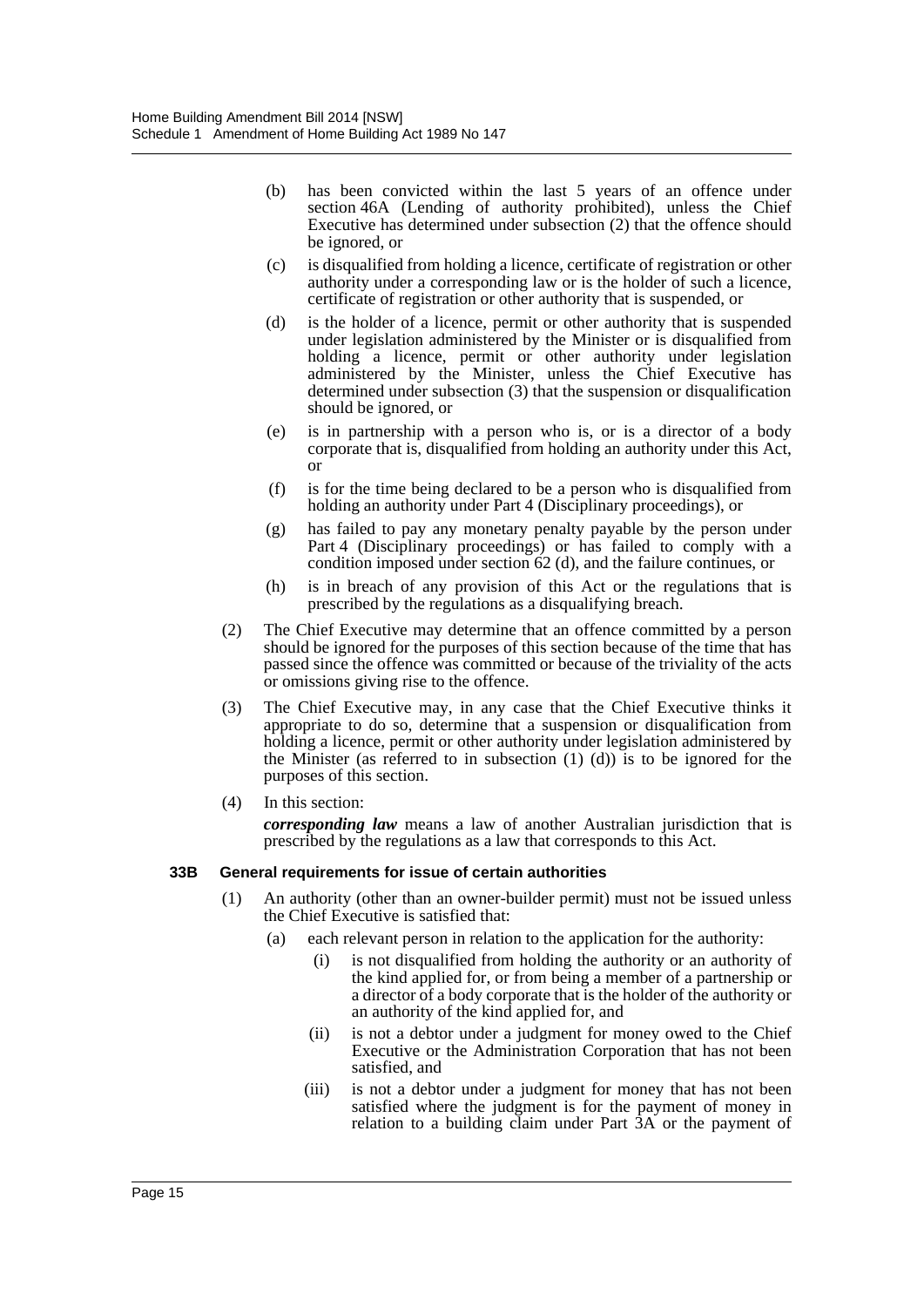money to an insurer in relation to a claim relating to insurance under the Home Building Compensation Fund, and

- (iv) is not (and has not been within the period of 3 years before the date of the application) a director of a body corporate that is a debtor under a judgment for money as referred to in subparagraph (iii), and
- (v) is not subject to any order of a court in relation to a building claim under Part 3A that has not been satisfied within the period required for satisfaction of the order, and
- (vi) is not subject to any order of the Tribunal that has not been satisfied within the period required by the Tribunal, and
- (vii) has not had what the Chief Executive considers to be an unreasonable number of complaints made against him, her or it and has not had a relevant involvement with a body corporate that has had what the Chief Executive considers to be an unreasonable number of complaints made against it, and
- (viii) has not had what the Chief Executive considers to be an unreasonable number of formal cautions given to him, her or it and has not had a relevant involvement with a body corporate that has had what the Chief Executive considers to be an unreasonable number of formal cautions given to it, and
	- (ix) has not had what the Chief Executive considers to be an unreasonable number of penalty notices issued against him, her or it and has not had a relevant involvement with a body corporate that has had what the Chief Executive considers to be an unreasonable number of penalty notices issued against it, being penalty notices for offences under this Act that were not dealt with by a court and dismissed, and
	- (x) has not carried out work in respect of which the Chief Executive considers an unreasonable number of insurance claims have been paid and has not had a relevant involvement with a body corporate that has carried out work in respect of which the Chief Executive considers an unreasonable number of insurance claims have been paid, and
- (xi) is not a director of, a partner of, or a person concerned in the management of, a body corporate or partnership that is disqualified from holding an authority, unless the Chief Executive is satisfied that the applicant took all reasonable steps to prevent the conduct that led to the disqualification, and
- (xii) within 12 months before the date of the application was not a director of, a partner of, or a person concerned in the management of, a body corporate or partnership that is disqualified from holding an authority or that would be disqualified from holding an authority had it not been dissolved or wound up, unless the Chief Executive is satisfied that the applicant took all reasonable steps to prevent the conduct that led (or would have led) to the disqualification, and
- (xiii) except in relation to an application for a tradesperson certificate—is not an undischarged bankrupt at the time of the application, and
- (xiv) except in relation to an application for a tradesperson certificate—was not an undischarged bankrupt at any time within 3 years before the date of the application, and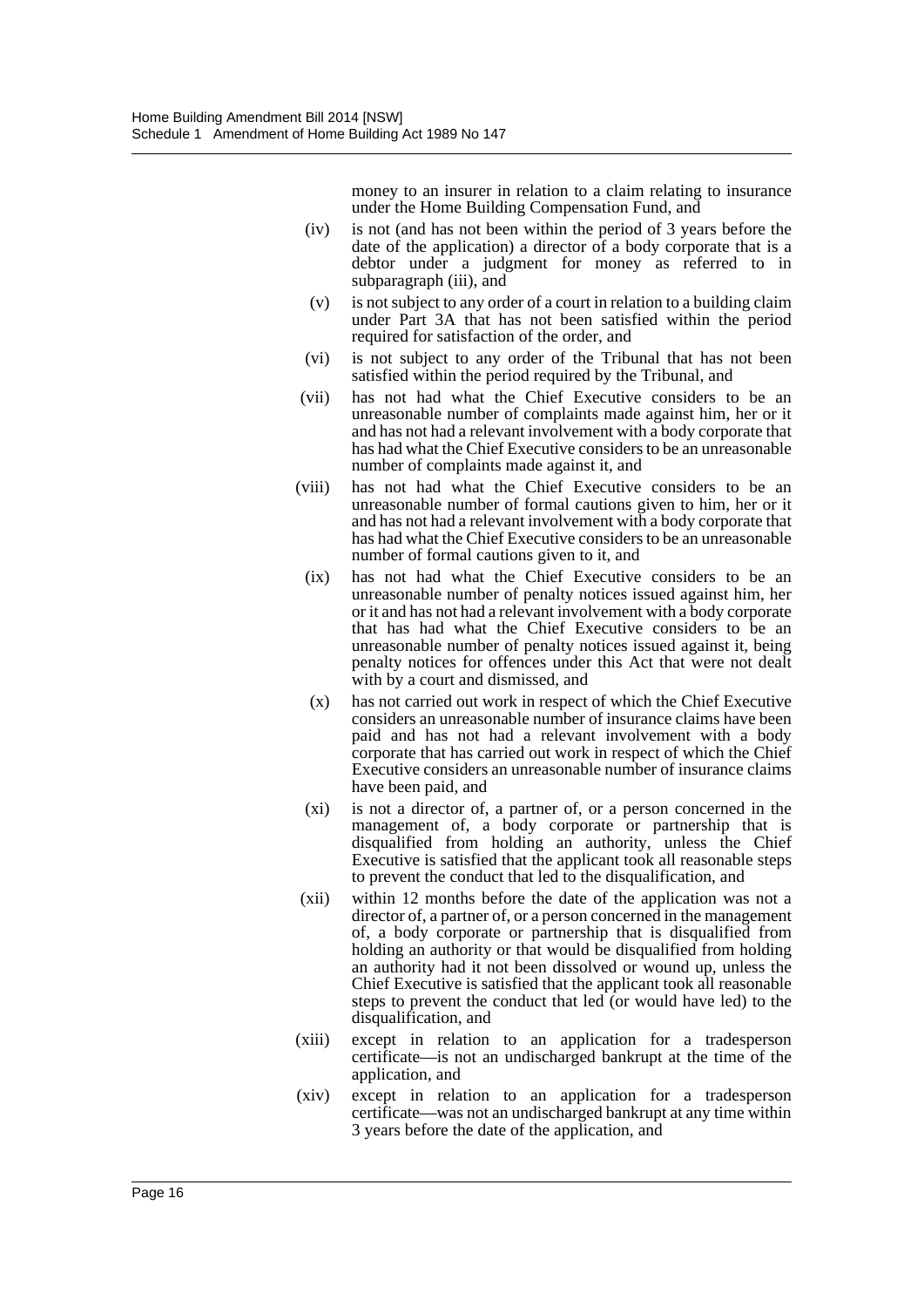- (xv) except in relation to an application for a tradesperson certificate—is not at the time of the application a director of or a person concerned in the management of externally-administered body corporate (other than external administration resulting from a members' voluntary winding up of the body corporate), and
- (xvi) except in relation to an application for a tradesperson certificate—within 3 years before the date of the application, was not a director of or a person concerned in the management of a body corporate that was an externally-administered body corporate at any time within that 3-year period (other than external administration resulting from a members' voluntary winding up of the body corporate), and
- (xvii) except in relation to an application for a tradesperson certificate—was not a director of or a person concerned in the management of a body corporate that became an externally-administered body corporate (other than external administration resulting from a members' voluntary winding up of the body corporate) at any time within 12 months after the person ceased to be a director of or a person concerned in the management of the body corporate and within 3 years before the date of the application, and
- (b) the applicant, if an individual, is not an apprentice or a trainee within the meaning of the *Apprenticeship and Traineeship Act 2001*.
- (2) For the purposes of this section, each of the following persons is a *relevant person* in relation to an application for an authority:
	- (a) the applicant,
	- (b) if the applicant is a partnership:
		- (i) every partner of the applicant, and
		- (ii) if a member of the partnership is a corporation—every director of that corporation,
	- (c) if the applicant is a corporation—every director of the applicant.

**Note.** Section 24 (4) provides that an application for a tradesperson certificate or supervisor certificate may be made only by an individual, and not by a corporation, partnership or other association.

- (3) For the purposes of this section, a person has a *relevant involvement* with a body corporate if the person is at the time of the making of the application for the authority, or was at any time within 3 years before the making of the application for the authority, a director of or a person concerned in the management of the body corporate.
- (4) Subsection (1) (a) (v) and (vi) do not prevent the issuing of an authority if the Chief Executive is satisfied that the person:
	- (a) has complied with the order of the court or Tribunal after the period required by the court or Tribunal, and
	- (b) has a reasonable excuse for the failure to comply with the order within that period.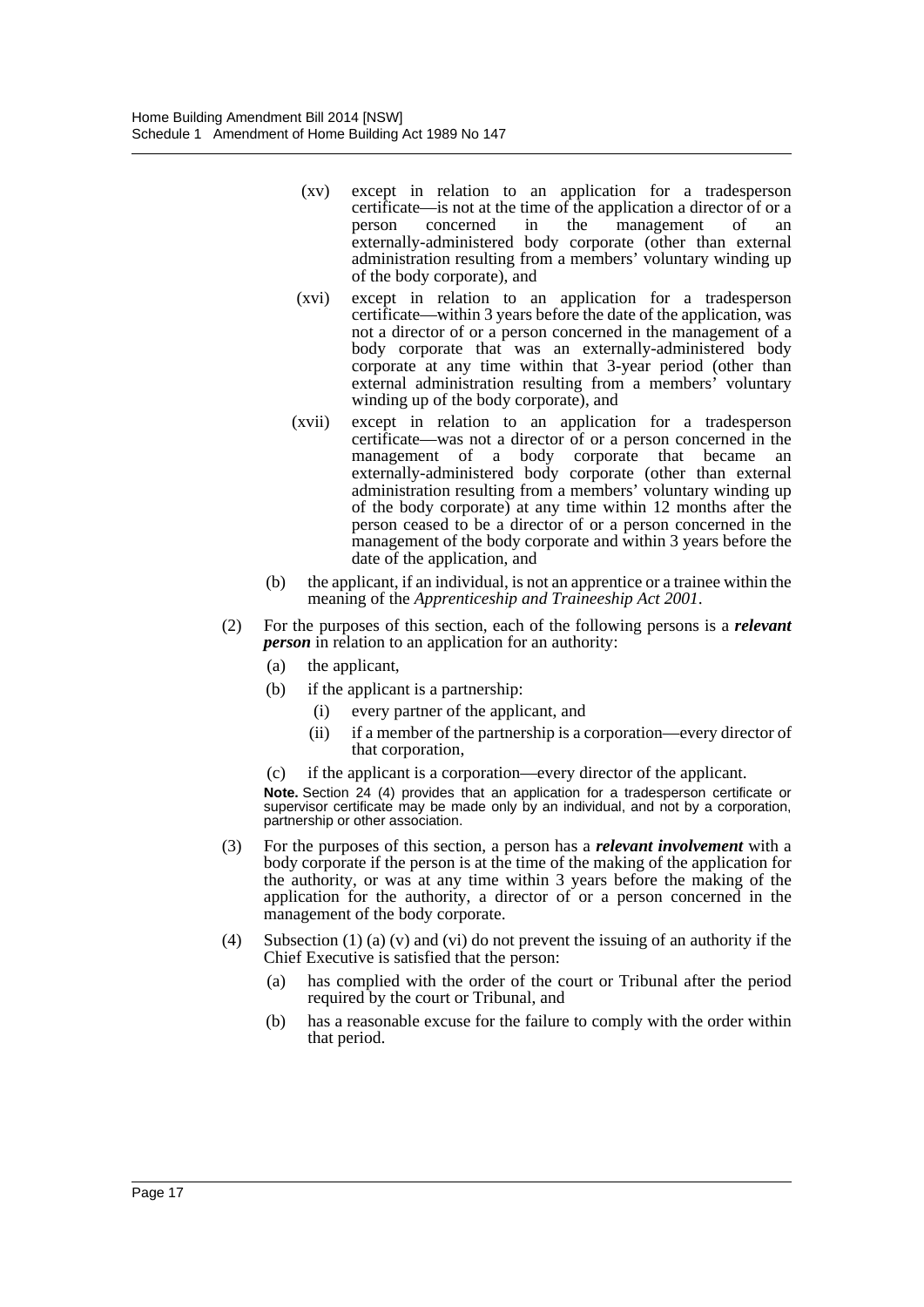#### **33C Additional requirements for obtaining contractor licences**

- (1) A contractor licence must not be issued unless the Chief Executive is satisfied that:
	- (a) the applicant has, or proposes to have, such numbers of nominated supervisors for the contractor licence as the Chief Executive considers are needed to ensure that all work for which the contractor licence is required will be done or supervised by qualified individuals, and
	- (b) the applicant, if also applying for an endorsement of the contractor licence to show that it is the equivalent of a supervisor certificate:
		- (i) satisfies the requirements of section 33D for the issue of a supervisor certificate to the applicant, and
		- (ii) is not disqualified from holding a supervisor certificate or a supervisor certificate of a particular kind, and
		- (iii) is not the holder of a supervisor certificate that is suspended.
- (2) Despite section 33B (1) (a) (xiii) and (xv), a contractor licence may be issued if:
	- (a) the licence does not authorise its holder to do general building work or swimming pool building, and
	- (b) the Chief Executive is of the opinion that there is no evident risk to the public that the applicant will be unable to complete contracts entered into in the future to do residential building work or specialist work, and
	- (c) the Chief Executive is of the opinion that the relevant person concerned took all reasonable steps to avoid the bankruptcy, liquidation or appointment of a controller or administrator, and
	- (d) the licence is subject to a condition that the holder must not enter into a contract to do work if the contract price exceeds \$20,000 (inclusive of GST) or (if the contract price is not known) the reasonable cost of the labour and materials involved in the work exceeds \$20,000 (inclusive of GST).
- (3) Despite section 33B (1) (a) (xiv), (xvi) and (xvii), a contractor licence may be issued if the Chief Executive is of the opinion that:
	- (a) there is no evident risk to the public that the applicant will be unable to complete contracts entered into in the future to do residential building work or specialist work, and
	- (b) the relevant person concerned took all reasonable steps to avoid the bankruptcy, liquidation or appointment of a controller or administrator.
- (4) A contractor licence issued under subsection (3) may be issued subject to a condition that the holder of the licence must not enter into a contract to do work if the contract price exceeds \$20,000 (inclusive of GST) or (if the contract price is not known) the reasonable cost of the labour and materials involved in the work exceeds \$20,000 (inclusive of GST).
- (5) A condition imposed under subsection (4) may be limited so that it does not apply to a subcontract entered into by the holder of the licence. A *subcontract* is a contract that is made between parties who each hold a contractor licence and that is for work that each party's contractor licence authorises the party to contract to do.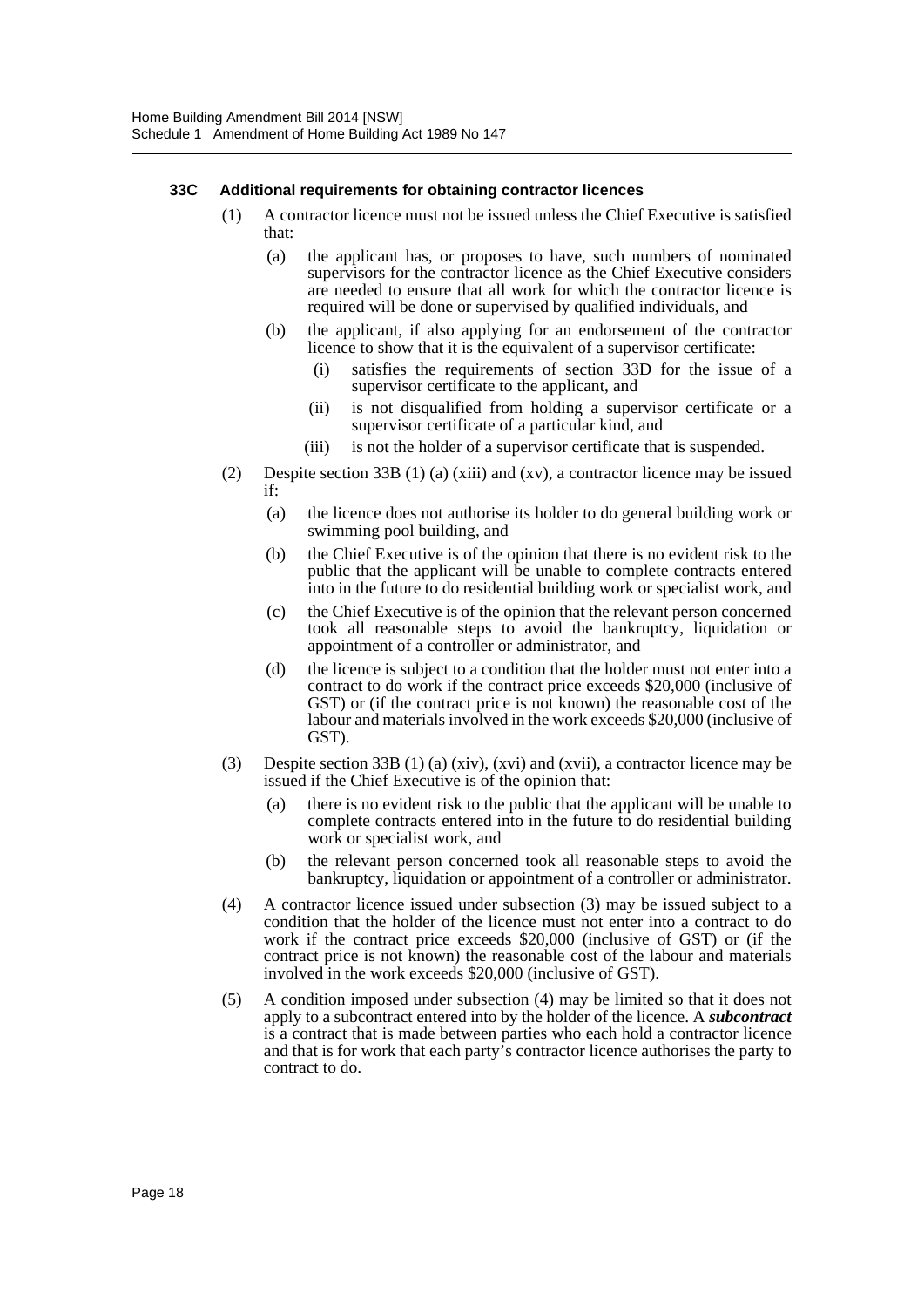- (6) An individual may be a nominated supervisor for a contractor licence only if the individual:
	- (a) holds an endorsed contractor licence or a supervisor certificate that authorises its holder to supervise some or all of the work done under contracts for which the contractor licence applied for or held is required, and
	- (b) is, or is proposed by the applicant or holder to be, an employee of, or a member of the partnership or director of the corporation that is, the applicant or holder, and
	- (c) made a consent declaration that is lodged with the Chief Executive and has not been revoked.
- (7) In subsection (6) (b), *employee* means an employee who is required, by the terms of employment, to work for his or her employer otherwise than on a casual or temporary basis.
- (8) An individual cannot be the nominated supervisor for more than one contractor licence unless the Chief Executive:
	- (a) is satisfied that special circumstances exist that will ensure that the individual, either alone or in conjunction with one or more other nominated supervisors, will supervise all work done under contracts for which each contractor licence is required, and
	- (b) gives written permission.
- (9) The holder of an endorsed contractor licence does not require the Chief Executive's permission to become the nominated supervisor for only one other contractor licence.
- (10) The Chief Executive may, by order, exempt an applicant from a requirement in relation to nominated supervisors if the Chief Executive is satisfied that there are special circumstances that warrant it.

#### **33D Additional requirements for obtaining supervisor and tradesperson certificates**

- (1) A supervisor or tradesperson certificate must not be issued unless the Chief Executive is satisfied that the applicant:
	- (a) has such qualifications or has passed such examinations or practical tests, or both, as the Chief Executive determines to be necessary to enable the applicant to do, or to supervise, the work for which the certificate is required, and
	- (b) has had experience of such a kind and for such a period as the Chief Executive considers would enable the applicant to do, or to supervise, the work for which the certificate is required, and
	- (c) is capable of doing or supervising work for which the certificate is required.
- (2) Despite section 33B (1) (a) (xiii)–(xvii), the Chief Executive may issue a supervisor certificate if the Chief Executive is satisfied that the relevant person took all reasonable steps to avoid the relevant bankruptcy, winding up or appointment of a controller or administrator.

#### **[49] Section 36 Conditions of authorities**

Insert before section 36 (1) (a):

(a1) the conditions set out in Schedule 3 for the authority, and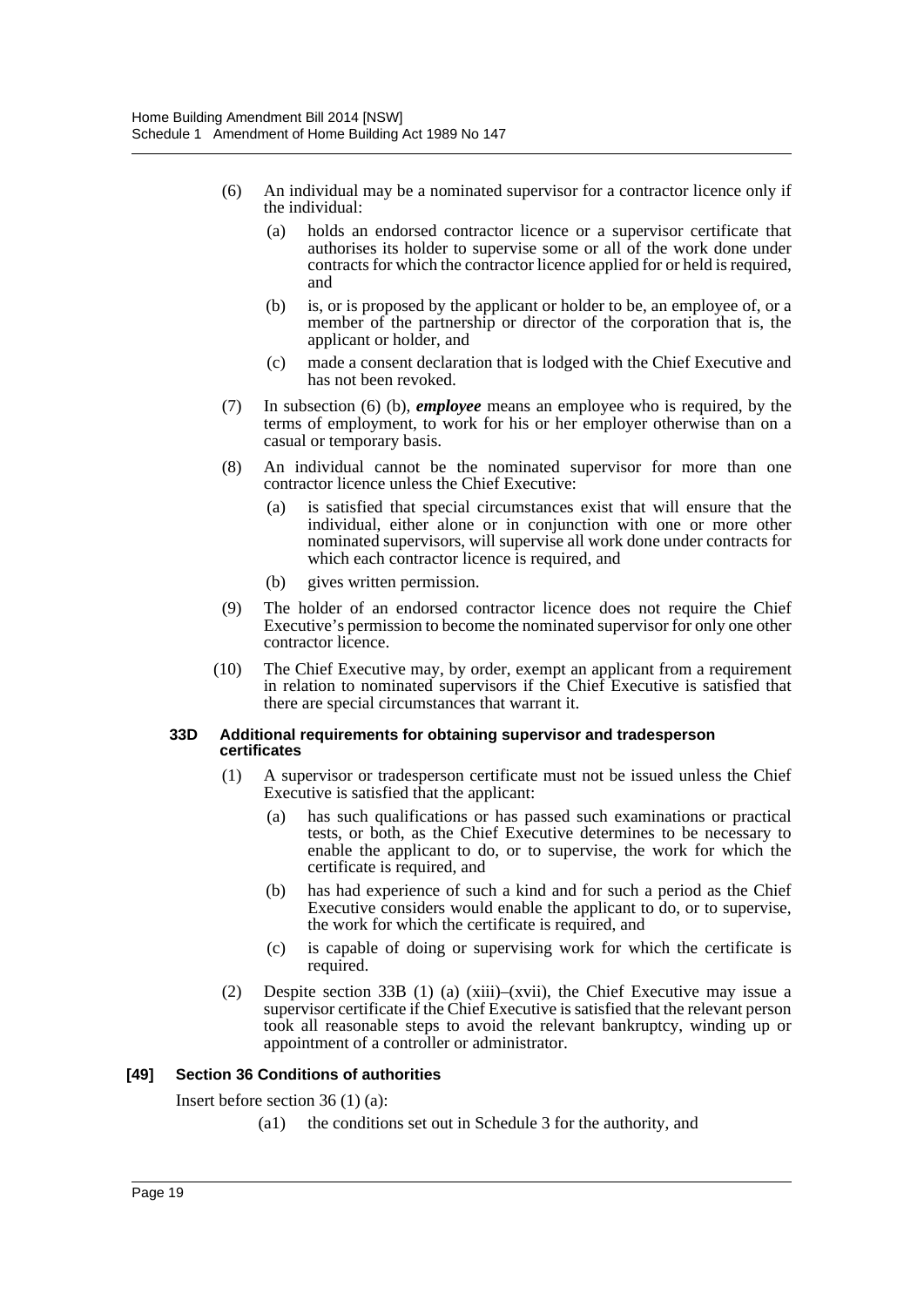#### **[50] Section 36 (1) (a)**

Insert "this Act or" after "prescribed by".

#### **[51] Section 38 Provisional authorities**

Insert after section 38 (4):

- (5) In deciding whether or not special circumstances exist that would warrant issuing a provisional supervisor certificate, the Chief Executive must at least be satisfied that:
	- (a) the applicant has passed a minimum standard test set or approved by the Chief Executive to establish the applicant's credentials as an experienced tradesperson in relation to the work that the certificate will authorise its holder to do or to supervise, and
	- (b) the applicant will have the opportunity within 3 years of being issued the certificate provisionally to satisfy the requirements imposed by or under this Act for the issue of the certificate.

#### **[52] Section 40**

Omit the section. Insert instead:

#### **40 Renewal or restoration of authorities**

- (1) The provisions of this Act and the regulations that apply in respect of the issue of an authority also apply to the renewal or restoration of an authority (as if the renewal or restoration of an authority were the issue of the authority).
- (2) The Chief Executive may also refuse an application for renewal or restoration of an authority if:
	- (a) the authority is surrendered or cancelled before it is due to expire, or
	- (b) the authority is a provisional authority.
- (3) The Chief Executive may approve further education courses, or other training, that must be completed by specified persons before an application for renewal or restoration of an authority can be accepted.
- (4) The Chief Executive may refuse an application for renewal or restoration of an authority if the Chief Executive is not satisfied that, in the period since the authority was most recently issued, renewed or restored:
	- (a) the applicant, or
	- (b) in the case of an applicant that is a corporation, the directors of that corporation or any class of persons specified by the Chief Executive, or
	- (c) in the case of an applicant that is a partnership, each partner or any class of persons specified by the Chief Executive, or
	- (d) an employee of the applicant,

has undertaken or completed, for at least as many hours as are required by the Chief Executive, the further education course or courses, or other training, approved by the Chief Executive for the purposes of this section.

- (5) The Chief Executive may also refuse an application for restoration of an authority if the Chief Executive is not satisfied that:
	- (a) in a case where the applicant failed to apply for renewal before the authority expired—the failure to apply for renewal of the authority before it expired was due to inadvertence, or
	- (b) it is just and equitable to restore the authority.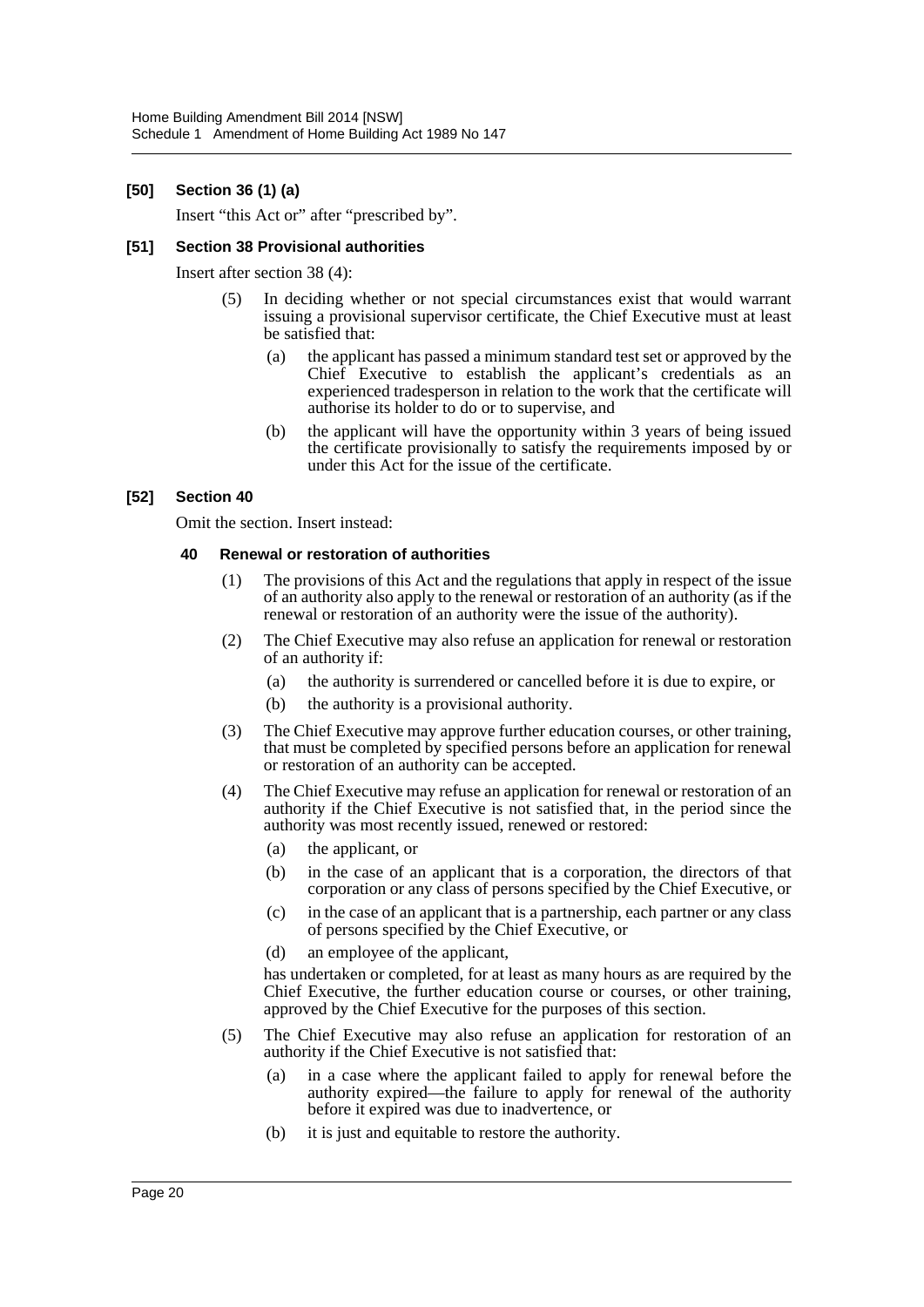- (6) The Chief Executive may, under subsection (5), refuse an application for restoration if:
	- (a) the Chief Executive requests the applicant or a nominee of the applicant to appear at a reasonable time and place to be examined concerning the merits of the application, and
	- (b) the applicant or nominee fails to so attend or fails to answer any question put (whether or not at such an examination) by or on behalf of the Chief Executive and reasonably related to ascertaining the merits of the application.

#### **[53] Section 42A Automatic suspension of licence for failure to comply with order to pay money in relation to building claim**

Omit section 42A (7). Insert instead:

- (7) If a licence is suspended by operation of this section, the holder of the licence must, as soon as practicable after the suspension takes effect:
	- (a) lodge the licence with the Chief Executive, or
	- (b) if unable to lodge the licence with the Chief Executive, lodge with the Chief Executive a statement signed by the person and providing accurate and complete details of why the licence cannot be lodged.

Maximum penalty: 40 penalty units in the case of a corporation and 20 penalty units in any other case.

#### **[54] Section 44 Return of cancelled or varied authority**

Omit section 44 (1). Insert instead:

- (1) Immediately after an authority is cancelled or the Chief Executive either varies the authority it confers or imposes a condition on it by service of a notice, the person to whom it was issued must:
	- (a) lodge the authority with the Chief Executive, or
	- (b) if unable to lodge the authority with the Chief Executive, lodge with the Chief Executive a statement signed by the person and providing accurate and complete details of why the authority cannot be lodged.

Maximum penalty: 40 penalty units in the case of a corporation and 20 penalty units in any other case.

#### **[55] Section 48D Investigation of dispute**

Omit "a member of staff of the Department of Fair Trading" from section 48D (1).

Insert instead "an employee of the Office of Finance and Services".

#### **[56] Section 48E Inspector may make rectification order**

Insert "due under the contract for the work or the supply of the kit home" after "money" in section 48E (3) (a).

#### **[57] Section 48E (3) (a1)**

Insert after section 48E (3) (a):

(a1) may be made as a staged rectification order (being an order that specifies stages in which the requirements of the order must be complied with), and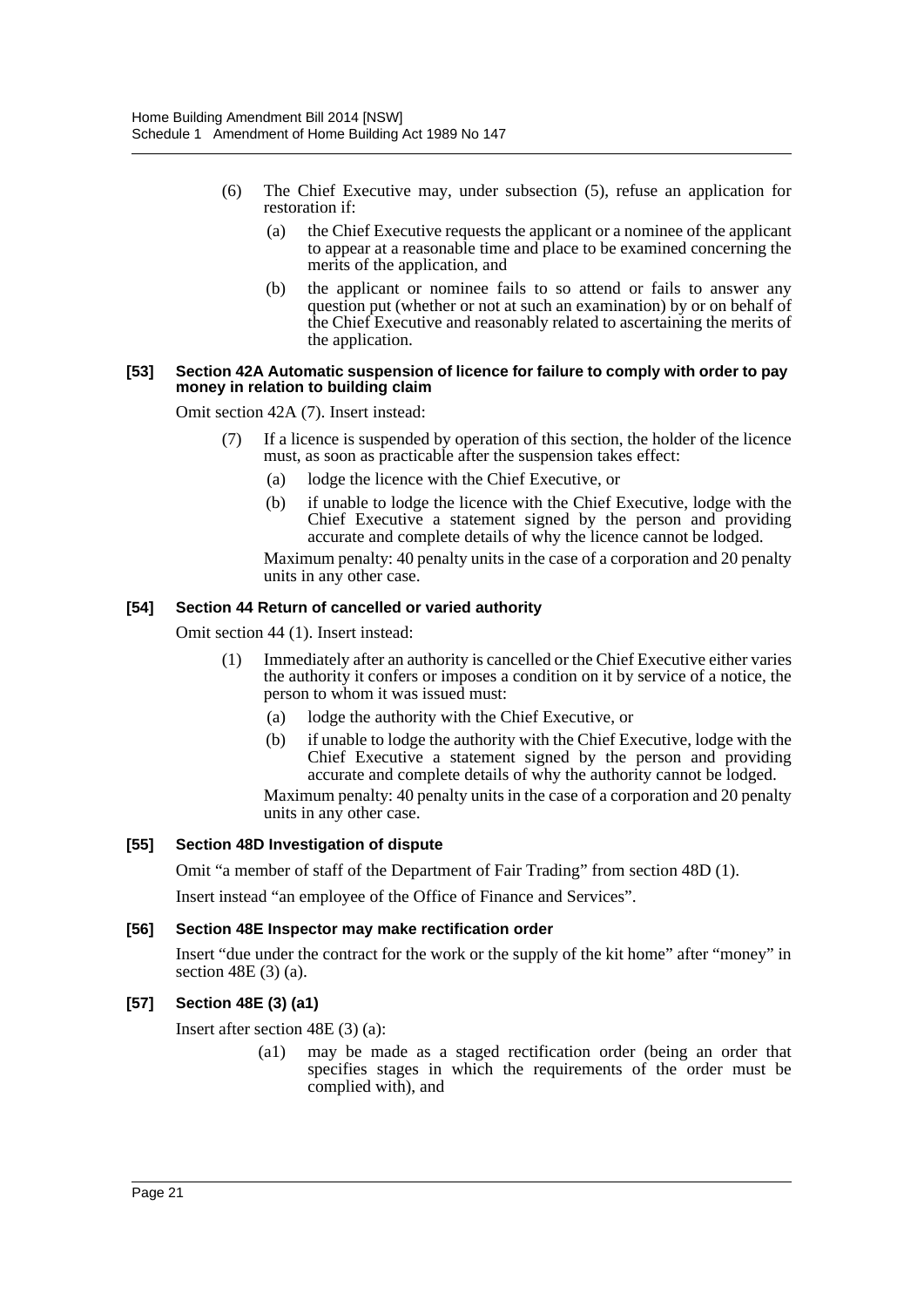#### **[58] Section 48E (3) (b)**

Omit the paragraph. Insert instead:

(b) must specify a date by which the requirements of the order must be complied with (or a date by which the requirements of each stage of the order must be complied with in the case of a staged rectification order), subject to the complainant's compliance with any condition referred to in paragraph (a), and

#### **[59] Section 48E (3) (c)**

Omit "before the date specified in accordance with paragraph (b)".

#### **[60] Section 48E (4) and (5)**

Insert after section 48E (3):

- (4) A rectification order may be amended by a further order of an inspector on the application of the person on whom the rectification order was served.
- (5) It is a condition of every contractor licence that the contractor must comply with the requirements of a rectification order.

#### **[61] Section 48F Effect of rectification order**

Omit "before the date specified in accordance with section 48E (3) (b)" from section 48F (2).

#### **[62] Section 48MA**

Insert after section 48M:

#### **48MA Rectification of defective work is preferred outcome in proceedings**

A court or tribunal determining a building claim involving an allegation of defective residential building work or specialist work by a party to the proceedings (the *responsible party*) is to have regard to the principle that rectification of the defective work by the responsible party is the preferred outcome.

#### **[63] Section 48O Powers of Tribunal**

Omit section 48O (2). Insert instead:

(2) The Tribunal can make an order even if it is not the order that the applicant asked for.

#### **[64] Section 51 Improper conduct: generally**

Omit "in a good and workmanlike manner" from section 51 (1) (d).

Insert instead "with due care and skill".

#### **[65] Section 53 Improper conduct: nominated supervisors**

Omit "in a good and workmanlike manner" from section 53 (1) (c). Insert instead "with due care and skill".

#### **[66] Section 56 Grounds for taking disciplinary action against holder of a contractor licence**

Omit "in a good and skilful manner" from section 56 (d) (ii). Insert instead "with due care and skill".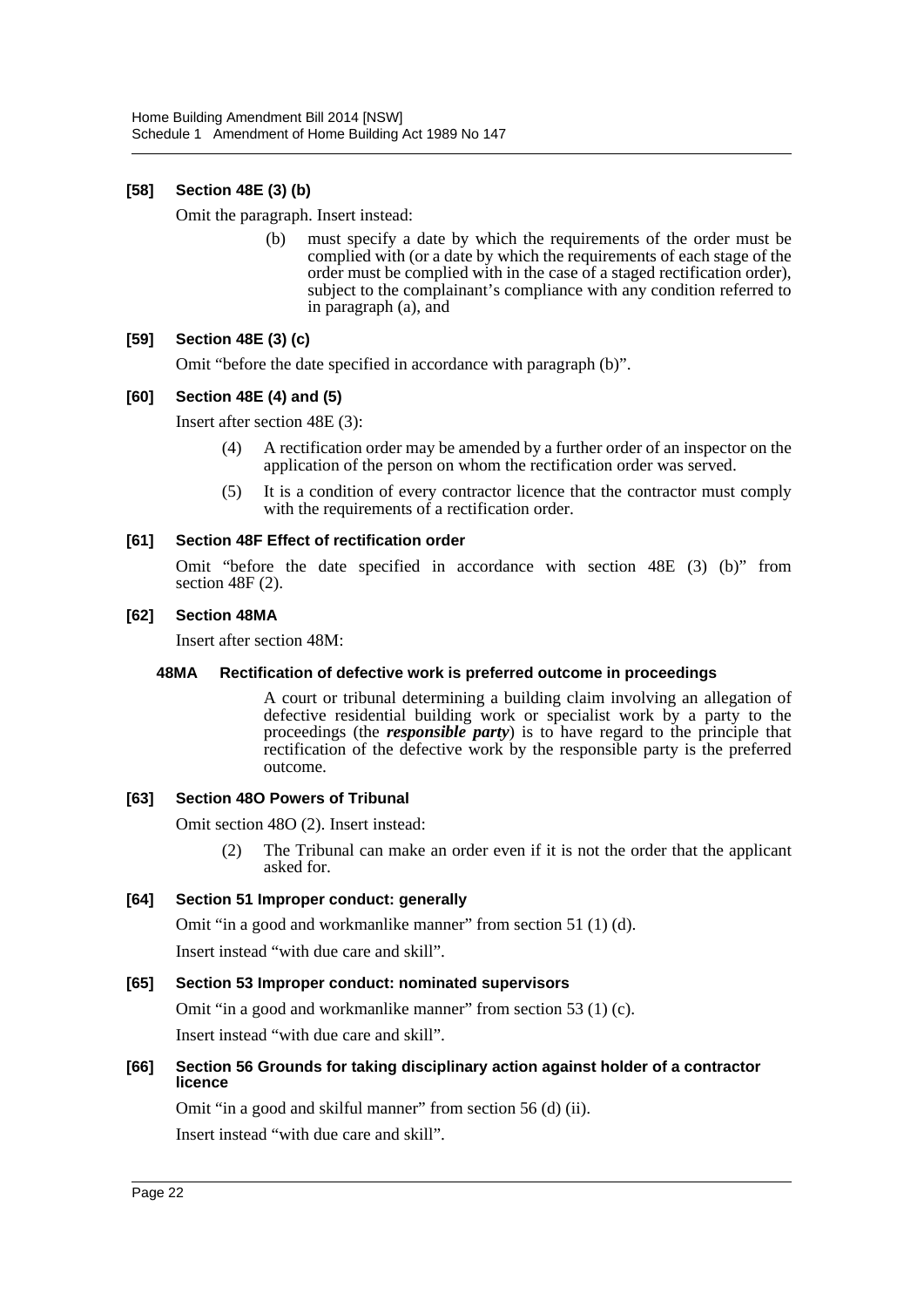#### **[67] Section 66 Return of cancelled, suspended or varied authority**

Omit section 66 (1). Insert instead:

- (1) If the Chief Executive suspends, varies or cancels an authority, the holder of the authority must return the authority within the period specified by the Chief Executive when suspending, varying or cancelling the authority by:
	- (a) lodging the authority with the Chief Executive, or
	- (b) if unable to lodge the authority with the Chief Executive, lodging with the Chief Executive a statement signed by the person providing accurate and complete details of why the authority cannot be lodged.

Maximum penalty: 40 penalty units in the case of a corporation and 20 penalty units in any other case.

#### **[68] Section 83B Administrative reviews by Tribunal**

Omit "at an office of the Department of Fair Trading" from section 83B (4) (a). Insert instead "with the Chief Executive".

#### **[69] Section 86 Time limits for appeals**

Omit "at an office of the Department of Fair Trading" from section 86 (2) (a). Insert instead "with the Chief Executive".

#### **[70] Part 6, heading**

Omit the heading. Insert instead:

#### **Part 6 Insurance under Home Building Compensation Fund**

**[71] Part 6, Division 1, heading**

Omit the heading. Insert instead:

## **Division 1 Home Building Compensation Fund Board**

**[72] Section 89E Constitution of Home Building Compensation Fund Board** Omit "Home Warranty Insurance Scheme Board".

Insert instead "Home Building Compensation Fund Board".

#### **[73] Section 89F Membership of Fund Board**

Omit "Scheme Board" wherever occurring in section 89F (1), (2) and (4). Insert instead "Fund Board".

#### **[74] Section 89F (2) (a)**

Omit the paragraph. Insert instead: (a) the Chief Executive or a nominee of the Chief Executive, and

#### **[75] Section 89F (4)**

Omit "Schedule 1". Insert instead "Schedule 5".

#### **[76] Section 89G Functions**

Omit "Scheme Board". Insert instead "Fund Board".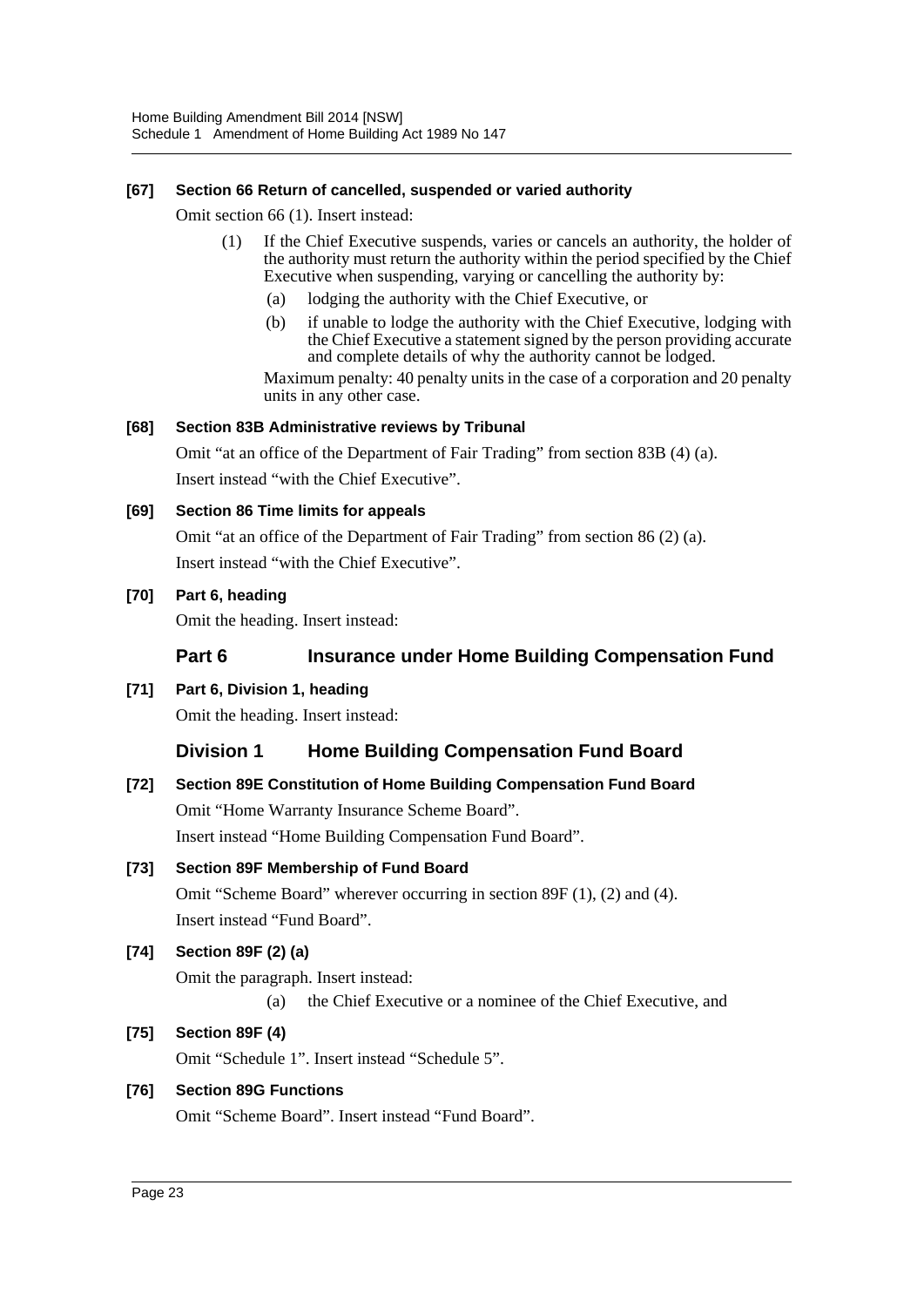#### **[77] Section 89G (d)**

Omit "the scheme established by this Part with respect to home warranty insurance".

Insert instead "the insurance scheme established by this Part".

#### **[78] Section 90 Definitions**

Omit the definitions of *home warranty insurance* and *owner-builder work* from section 90 (1).

#### **[79] Section 90 (1), definition of "insolvent"**

Omit "(within the meaning of the *Corporations Act 2001* of the Commonwealth)" from paragraph (b).

#### **[80] Section 90 (2)**

Omit the subsection. Insert instead:

A reference in this Part to the disappearance of a contractor, supplier or owner-builder is a reference to disappearance from Australia and includes a reference to the fact that, after due search and inquiry, the contractor, supplier or owner-builder cannot be found in Australia.

#### **[81] Section 91A Market practice and claims handling guidelines**

Omit "Scheme Board" from section 91A (1). Insert instead "Fund Board".

#### **[82] Section 91A (1)**

Omit "home warranty insurance".

Insert instead "insurance under the Home Building Compensation Fund".

#### **[83] Section 92 Contract work must be insured**

Omit "in the name of the person who contracted to do the work" wherever occurring in section 92 (1) (a) and (2) ( $a$ ).

Insert instead "in the name under which the person contracted to do the work".

#### **[84] Section 92 (2A)**

Insert after section 92 (2):

(2A) An individual who is convicted of a second or subsequent offence under subsection (1) or (2) is liable to a penalty not exceeding 500 penalty units or imprisonment for a term not exceeding 12 months, or both.

#### **[85] Section 92 (5) and (6)**

Omit section 92 (6). Insert instead:

(5) A contract of insurance that is in force in compliance with this section in relation to residential building work (the *original work*) done by a person extends to any residential building work done by the person by way of rectification of the original work.

**Note.** Accordingly, this section does not require a separate contract of insurance in relation to the rectification work.

(6) To avoid doubt, this section extends to residential building work that is also owner-builder work (when the work is done under a contract between the person who contracts to do the work and the owner-builder).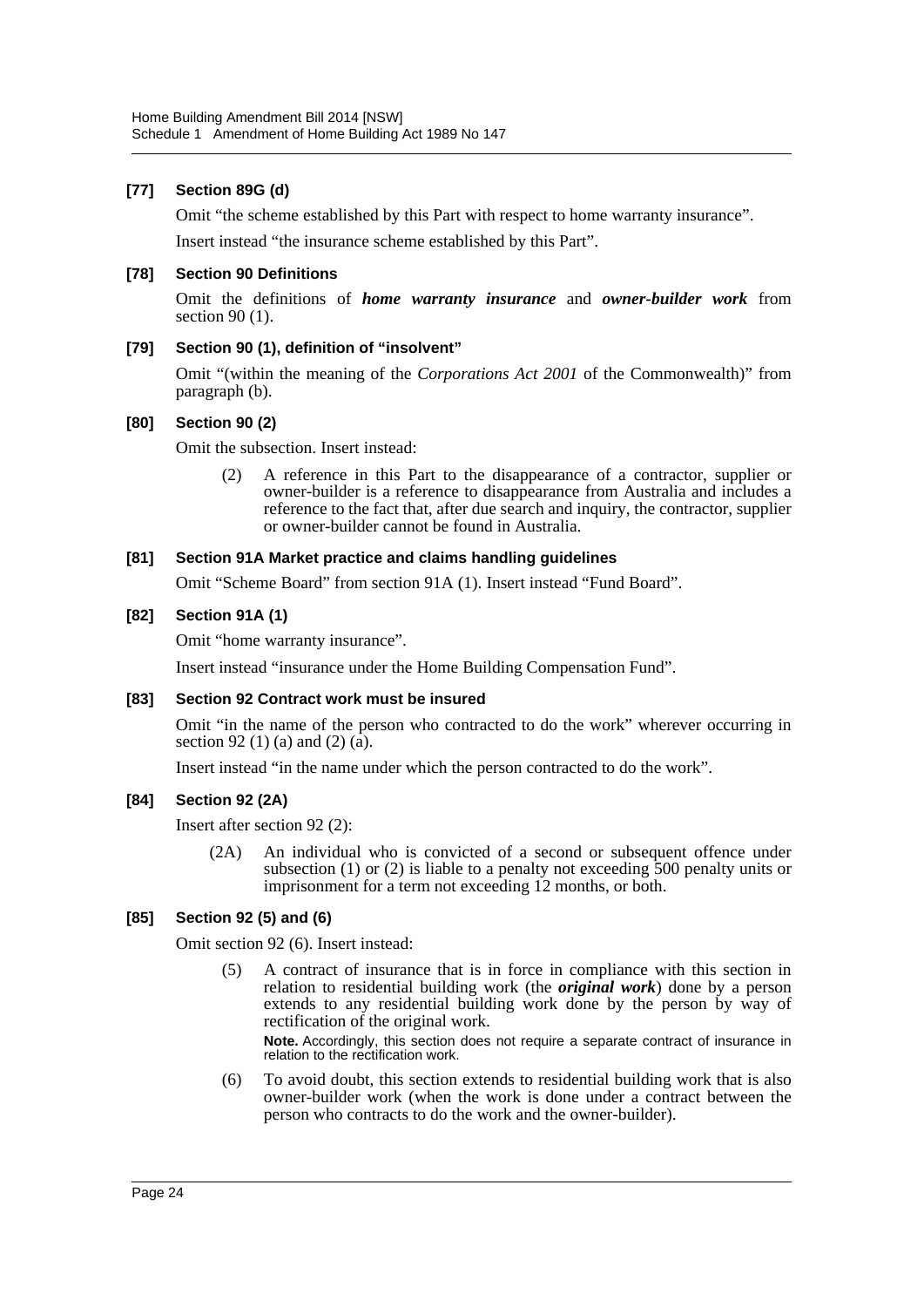#### **[86] Section 92B Operation of contract of insurance**

Omit the section.

#### **[87] Section 95**

Omit the section. Insert instead:

#### **95 No insurance for owner-builder work**

(1) A contract of insurance under this Part cannot be entered into in relation to owner-builder work carried out or to be carried out by a person as an owner-builder.

**Note.** Insurance under the Home Building Compensation Fund cannot be offered or obtained for owner-builder work done by an owner-builder. This does not affect the requirement of section 92 for insurance to be obtained for owner-builder work done under a contract.

- (2) A person who is the owner of land in relation to which an owner-builder permit was issued must not enter into a contract for the sale of the land unless the contract includes a conspicuous note (a *consumer warning*) stating:
	- (a) that an owner-builder permit was issued in relation to the land (specifying the date on which it was issued), and
	- (b) work done under an owner-builder permit is not required to be insured under this Act unless the work was done by a contractor to the owner-builder.

Maximum penalty: 1,000 penalty units in the case of a corporation and 200 penalty units in any other case.

- (3) The requirement for a contract of sale to include a consumer warning does not apply:
	- (a) to a sale of land more than 7 years and 6 months after the owner-builder permit was issued, or
	- (b) if the reasonable market cost of the labour and materials involved does not exceed the amount prescribed by the regulations for the purposes of this section, or
	- (c) if the owner-builder work carried out under the owner-builder permit is of a class prescribed by the regulations.
- (4) The requirement for a contract of sale to include a consumer warning applies to a person as the owner of land whether the person is the person to whom the owner-builder permit was issued or a successor in title to that person.
- (5) If a person contravenes this section in respect of a contract, the contract is voidable at the option of the purchaser before the completion of the contract. **Note.** Prior to its amendment by the *Home Building Amendment Act 2014*, section 95 required an owner-builder to obtain insurance under this Part before selling the land concerned. Schedule 4 provides for the continued application of the previous requirements of section 95 to sales of land before the amendment to that section.

#### **[88] Section 96 Insurance in relation to residential building work not carried out under contract**

Omit section 96 (3) (a) and (b). Insert instead:

(a) to a person who does owner-builder work (whether as the holder of an owner-builder permit or for the holder of such a permit), or

#### **[89] Section 96 (3) (e)**

Insert "if" before "the reasonable".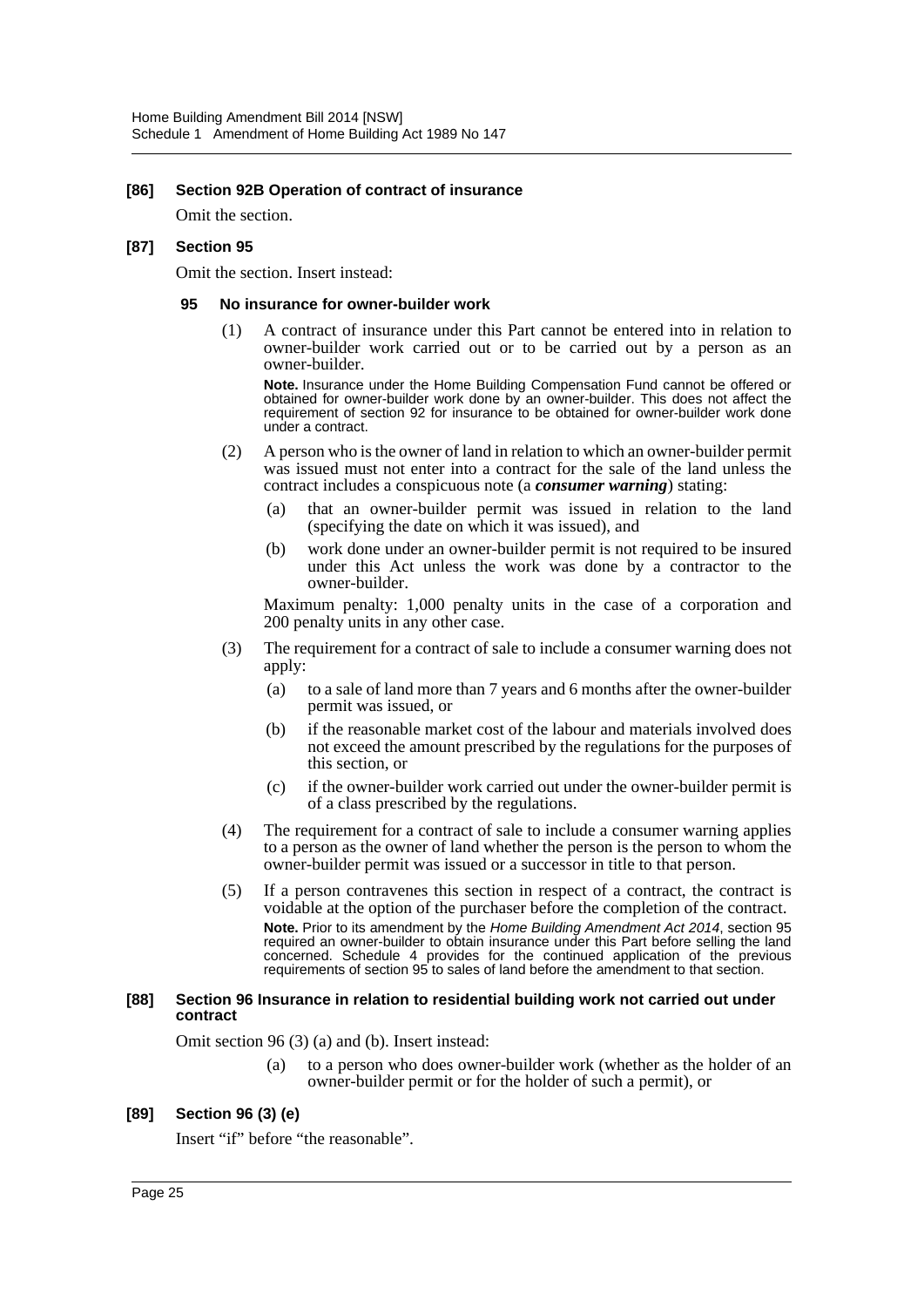#### **[90] Section 96 (4)**

Insert after section 96 (3B):

(4) A contract of insurance that is in force in compliance with this section in relation to residential building work (the *original work*) done by a person extends to any residential building work done by the person by way of rectification of the original work.

**Note.** Accordingly, this section does not require a separate contract of insurance in relation to the rectification work.

#### **[91] Section 96B**

Insert after section 96A:

#### **96B Obligations of sellers of excluded dwellings (houses and units used for commercial purposes)**

- (1) A contract for the sale of land comprising a house or unit that is excluded from the definition of *dwelling* in this Act because it was designed, constructed or adapted for commercial use as tourist, holiday or overnight accommodation must contain the warning required by this section if work has been done on the land in the previous 6 years that would have been residential building work had the house or unit not been excluded from the definition of *dwelling*.
- (2) The warning required by this section is a prominent statement to the effect that the property does not have the protection of the *Home Building Act 1989*.
- (3) A person must not as vendor enter into a contract for the sale of land that is required to contain a warning under this section unless the contract contains the required warning.

Maximum penalty: 1,000 penalty units in the case of a corporation and 200 penalty units in any other case.

(4) If a person contravenes this section in respect of a contract, the contract is voidable at the option of the purchaser before the completion of the contract.

#### **[92] Section 97 Exemptions from insurance requirements**

Omit "95 or" from section 97 (1).

#### **[93] Section 99 Requirements for insurance for residential building work done under contract**

Omit section 99 (1) (b) (i) and (ii). Insert instead:

- (i) to have the contractor rectify a breach of a statutory warranty in respect of the work, or
- (ii) to recover compensation from the contractor for any such breach.

#### **[94] Section 99 (3)**

Omit section 99 (3)–(6). Insert instead:

(3) If a partnership contracts to do residential building work, the insolvency of any of the partners constitutes the insolvency of the contractor for the purposes of a contract of insurance required by section 92 in relation to the work. The contract of insurance must include provision to that effect.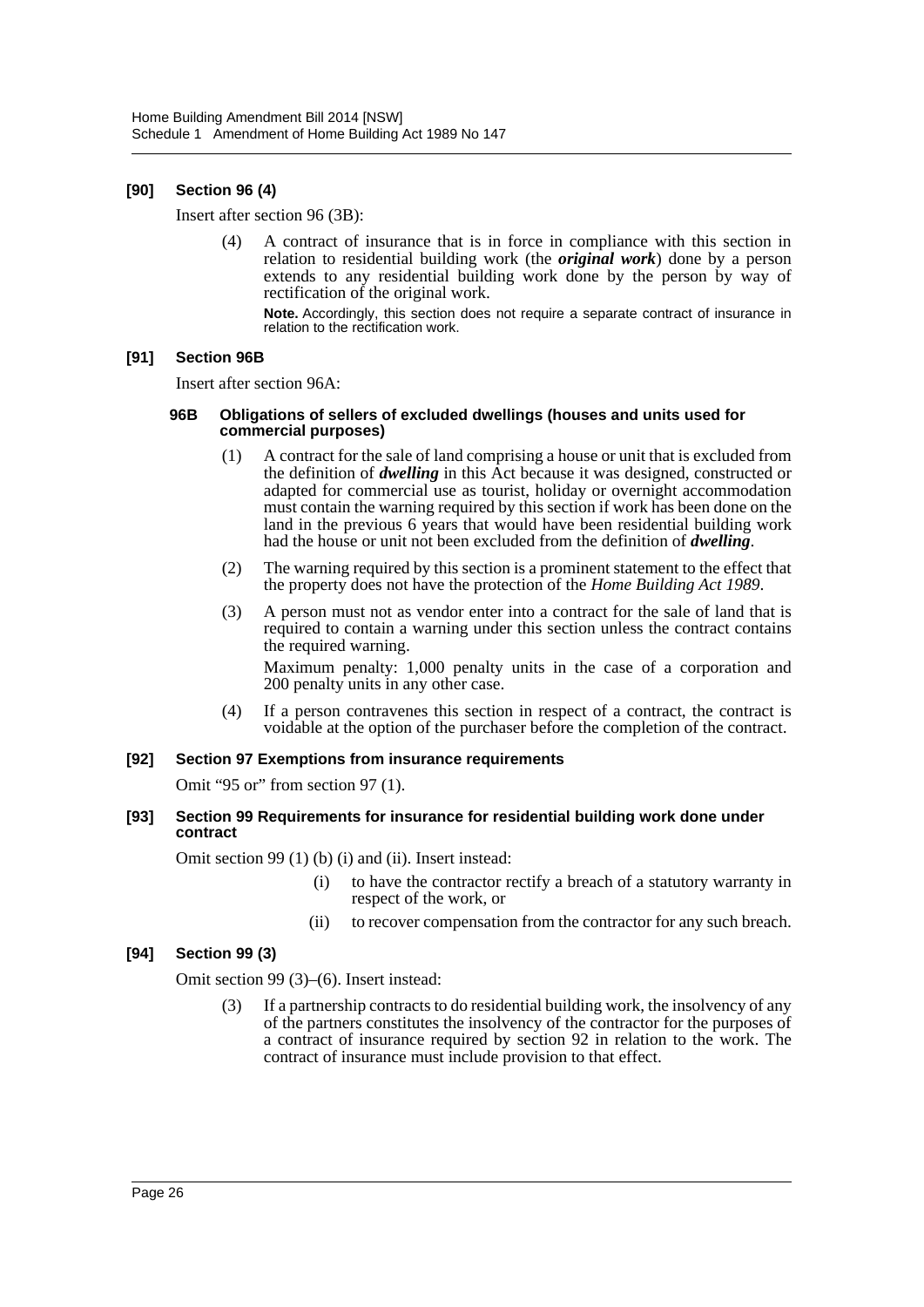#### **[95] Section 100**

Insert after section 99:

#### **100 Requirements for insurance of work not done under contract**

- (1) A contract of insurance in relation to residential building work required by section 96 must insure a purchaser of the land on which the work is done and the purchaser's successors in title against the risk of being unable, because of the insolvency, death or disappearance of the contractor concerned:
	- (a) to have the contractor rectify any such breach, or
	- (b) to recover compensation from the contractor for a breach of a statutory warranty in respect of the work.
- (2) If a partnership contracts to do residential building work, the insolvency of any of the partners constitutes the insolvency of the contractor for the purposes of a contract of insurance required by section 96 in relation to the work. The contract of insurance must include provision to that effect.
- (3) In this section:

*contractor* means a person to whom section 96 applies doing residential building work otherwise than under a contract.

#### **[96] Section 101**

Omit the section. Insert instead:

#### **101 Deemed insolvency of contractor for insurance purposes**

- (1) A contract of insurance in relation to residential building work required by section 92 or 96 must include provision that deems the suspension of a contractor's licence under section 42A to constitute the insolvency of the contractor for the purposes of the application of the contract to any loss that is the subject of a building claim order made against the contractor that remains unsatisfied.
- (2) The following provisions apply to a claim under a contract of insurance that arises because of the operation of this section in connection with a building claim order:
	- (a) the claim is limited to a loss that would have been covered by the contract in the event of the contractor's insolvency,
	- (b) the amount of the claim need not be the same as the amount of the building claim order (and in particular is not limited by the amount of the building claim order),
	- (c) the building claim order does not limit any right of a beneficiary to appeal against a decision of the insurer in respect of a claim under the contract (and any such right of appeal may be exercised as if the building claim order had not been made),
	- (d) the building claim order does not limit any right of recovery of the insurer against the contractor in respect of the loss to which the claim relates (whether that right arises pursuant to any rights of the beneficiary to which the insurer is subrogated, or otherwise).
- (3) For the purposes of the operation of a provision of a contract of insurance referred to in subsection (2), a contractor's licence that would have been suspended under section 42A were it not for the fact that the licence expired, or was surrendered or cancelled, before the suspension took effect is taken to have been suspended under that section.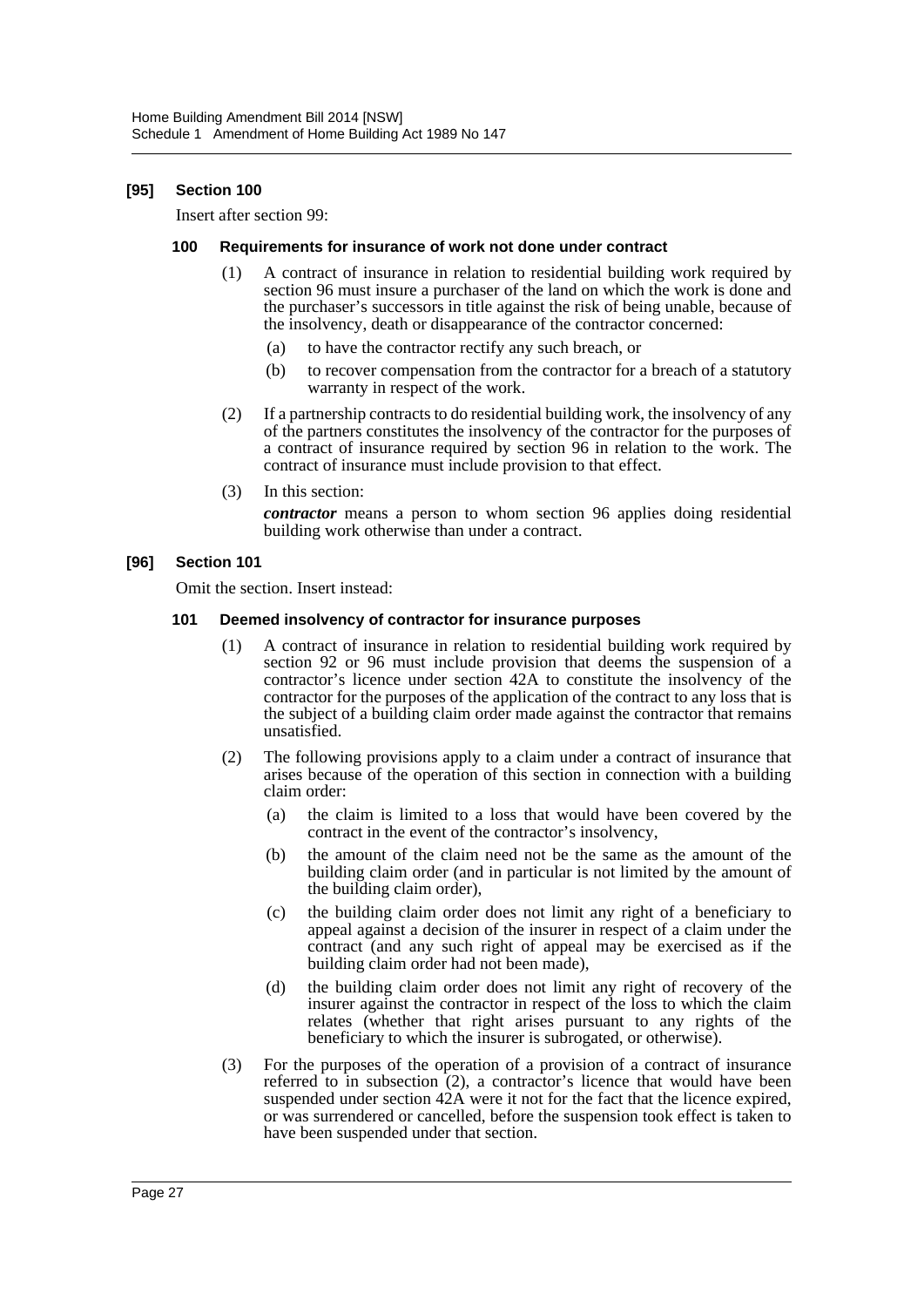(4) In this section:

*building claim* has the same meaning as in Part 3A, and includes a claim for the payment of an unspecified sum of money that arises from a supply of building goods or services as defined in section 48A.

*building claim order* means an order of a court or the Tribunal in respect of a building claim.

#### **[97] Section 102A**

Insert after section 102:

#### **102A Register of insurance particulars**

- (1) The Chief Executive of the Office of Finance and Services is to maintain or cause to be maintained a register of such particulars of the following as he or she considers appropriate:
	- (a) insurance certificates issued to evidence contracts of insurance under the Home Building Compensation Fund entered into for the purposes of this Act on or after 1 July 2010,
	- (b) claims successfully made under such contracts of insurance,
	- (c) such other matters concerning contracts of insurance under the Home Building Compensation Fund as the regulations may prescribe.
- (2) Particulars included in the register can include information that is personal information under the *Privacy and Personal Information Protection Act 1998* unless the regulations under this Act otherwise provide.
- (3) The Chief Executive of the Office of Finance and Services is to make the contents of the register publicly available in such manner as he or she considers appropriate.

#### **[98] Section 103B Period of cover**

Omit "structural defect within the meaning of the regulations" from section 103B (2) (a).

Insert instead "major defect in residential building work (within the meaning of section 18E)".

#### **[99] Section 103B (2) (b)**

Omit the paragraph. Insert instead:

(b) in the case of any other loss—2 years after completion of the work.

#### **[100] Section 103BA Time limits for policies issued between 1.5.1997 and 30.6.2002**

Omit "home warranty insurance" wherever occurring in section 103BA (1) and (4). Insert instead "insurance under the Home Building Compensation Fund".

#### **[101] Section 103BB Time limits for policies issued from 1.7.2002**

Omit "home warranty insurance" from section 103BB (1).

Insert instead "insurance under the Home Building Compensation Fund".

#### **[102] Section 103BB (5)**

Omit the subsection.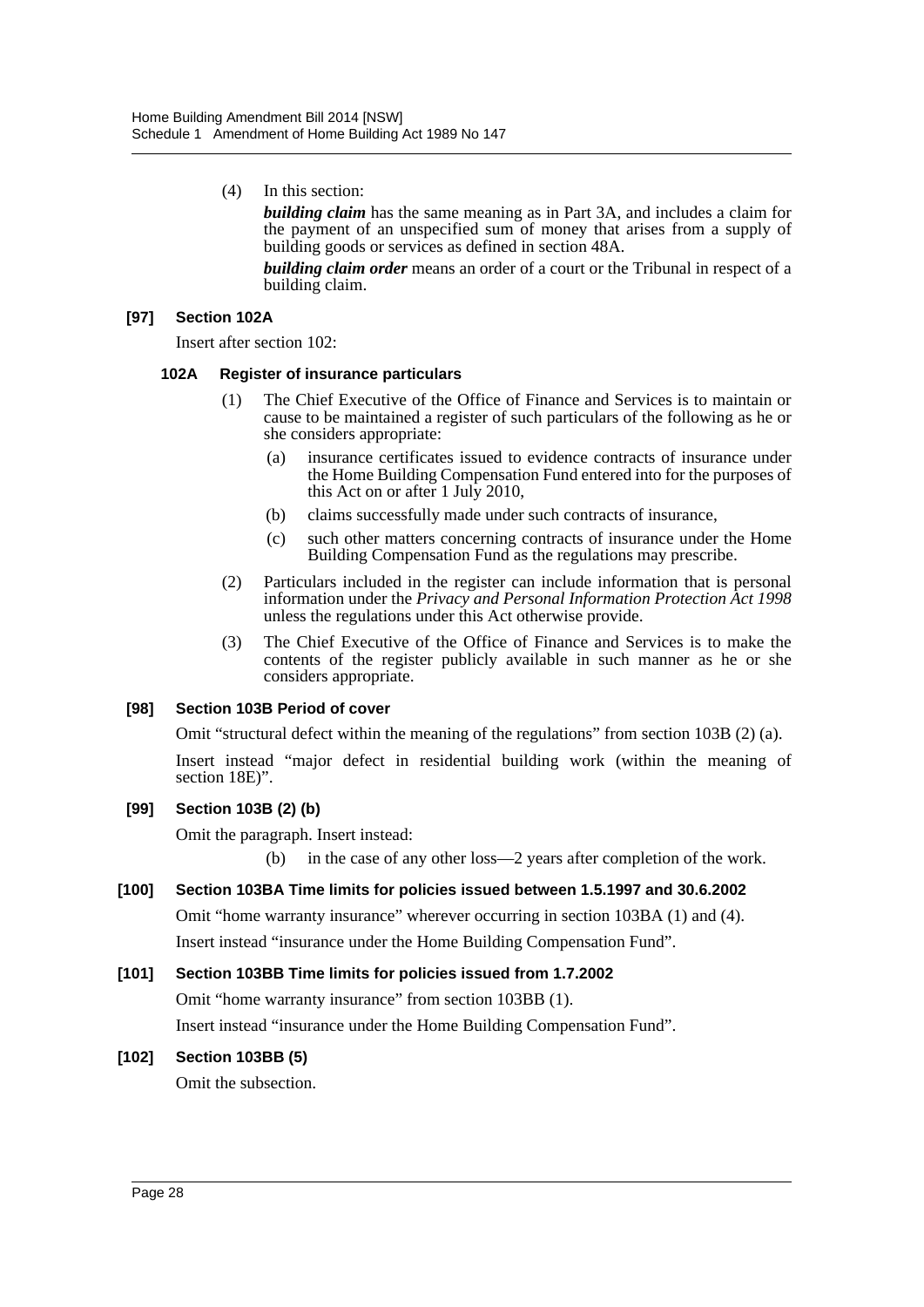#### **[103] Section 103BC 10-year "long stop" limit on claims under existing policies**

Omit "home warranty insurance" from section 103BC (1).

Insert instead "insurance under the Home Building Compensation Fund".

#### **[104] Section 103EA False or misleading applications for insurance**

Omit "home warranty insurance" from section 103EA (1).

Insert instead "insurance under the Home Building Compensation Fund".

#### **[105] Section 103T Combined financial and other reporting by Guarantee Corporation and Office of Finance and Services**

Omit "Department of Fair Trading". Insert instead "Office of Finance and Services".

#### **[106] Section 114 Home Building Administration Fund**

Omit "Department of Fair Trading" from section 114 (1). Insert instead "Office of Finance and Services".

#### **[107] Section 115C Functions**

Omit "Scheme Board" from section 115C (a). Insert instead "Fund Board".

#### **[108] Section 115D Membership of Advisory Council**

Omit "Scheme Board" wherever occurring in section 115D (1) (a) and (b). Insert instead "Fund Board".

#### **[109] Section 115D (1) (c)**

Omit the paragraph. Insert instead:

(c) the Chief Executive or a nominee of the Chief Executive, and

#### **[110] Section 115D (3)**

Omit "Schedule 1". Insert instead "Schedule 5".

#### **[111] Section 119 Liability for report**

Omit "each of the Department of Fair Trading's staff" from section 119 (b). Insert instead "each employee of the Office of Finance and Services".

#### **[112] Section 120 Register**

Omit section 120 (2) and (2A). Insert instead:

- (2) The register is to be in the form determined by the Chief Executive and is to be available for inspection by the public.
- (2A) The Chief Executive may determine the fees (if any) to be paid for inspection of the register or the provision of copies of information contained on the register.

#### **[113] Section 123 Service of notices or other documents**

Insert after section  $123(1)(a)(iii)$ :

(iv) by sending it to an email address provided by him or her for the purpose of the service of notices or other documents, or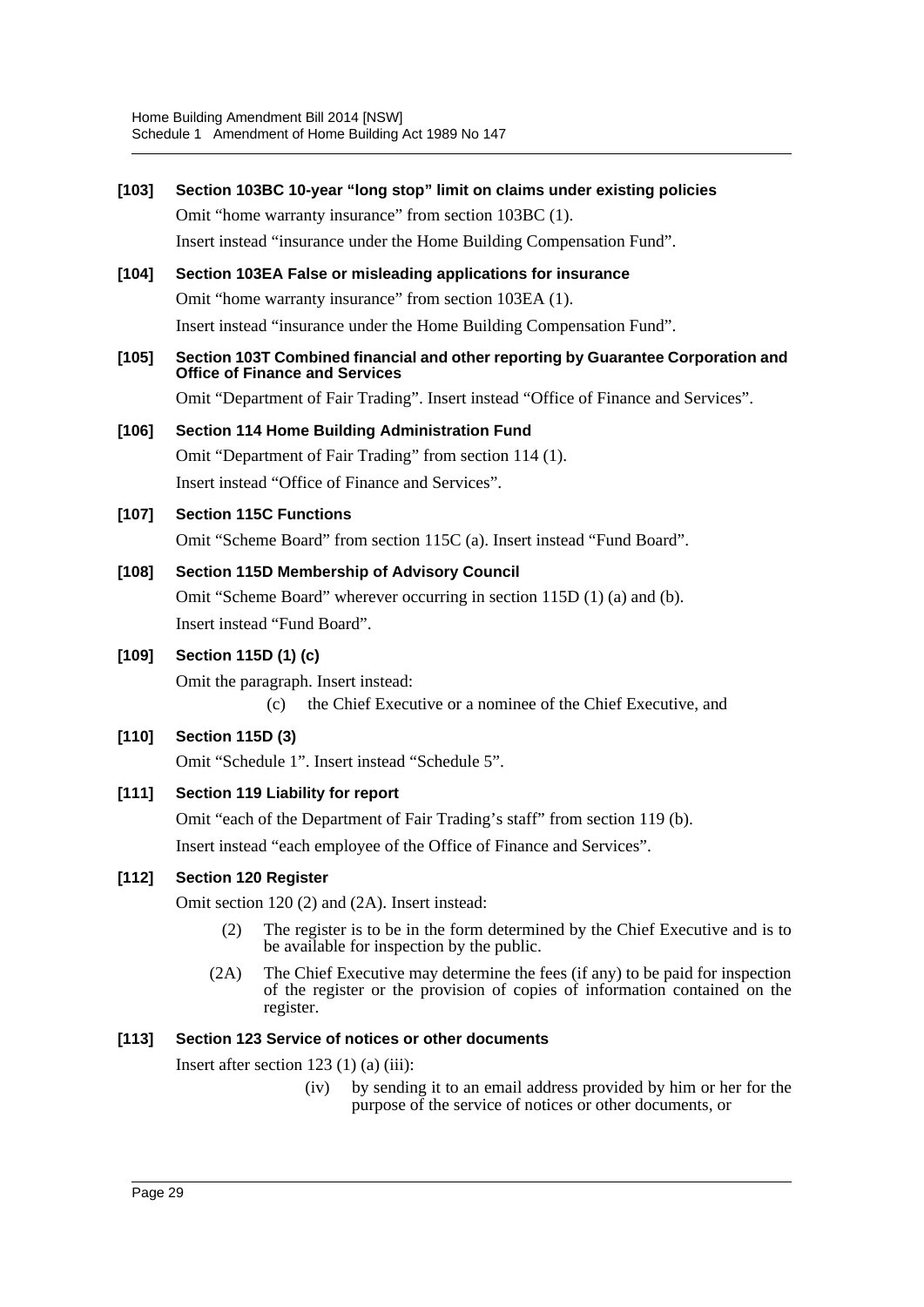(v) by sending it by facsimile transmission to a facsimile number provided by him or her for the purpose of the service of notices or other documents, or

### **[114] Section 123 (1) (b) (iv) and (v)**

Insert at the end of section  $123(1)$  (b) (iii):

, or

- (iv) by sending it to an email address provided for the firm or corporation, by a person apparently concerned in the management of the firm or corporation, for the purpose of the service of notices or other documents on the firm or corporation, or
- (v) by sending it by facsimile transmission to a facsimile number provided for the firm or corporation, by a person apparently concerned in the management of the firm or corporation, for the purpose of the service of notices or other documents on the firm or corporation.

#### **[115] Section 127A Power to request name and address of persons undertaking residential building work or specialist work**

Omit section 127A (6). Insert instead:

(6) In this section:

*authorised officer* means an employee of the Office of Finance and Services authorised by the Chief Executive for the purposes of this section and holding a certificate issued by the Chief Executive as to that authority.

#### **[116] Section 128 Obstruction of employees and others**

Omit "officer of the Department of Fair Trading" from section 128 (1) (a).

Insert instead "employee of the Office of Finance and Services".

#### **[117] Section 128 (1) (a)**

Omit "officer's". Insert instead "employee's".

#### **[118] Section 131 Certificate evidence**

Omit "a prescribed officer of the Department of Fair Trading".

Insert instead "an employee of the Office of Finance and Services prescribed by the regulations".

#### **[119] Section 137 Offence by body corporate—general liability of directors etc**

Insert "or a contravention that constitutes an executive liability offence for the purposes of section 137A" after "Part 6A" in section 137 (1A).

#### **[120] Section 137A**

Insert after section 137:

#### **137A Liability of directors etc for specified offences by corporation—offences attracting executive liability**

(1) For the purposes of this section, an *executive liability offence* is an offence against section 22 (5) that is committed by a corporation.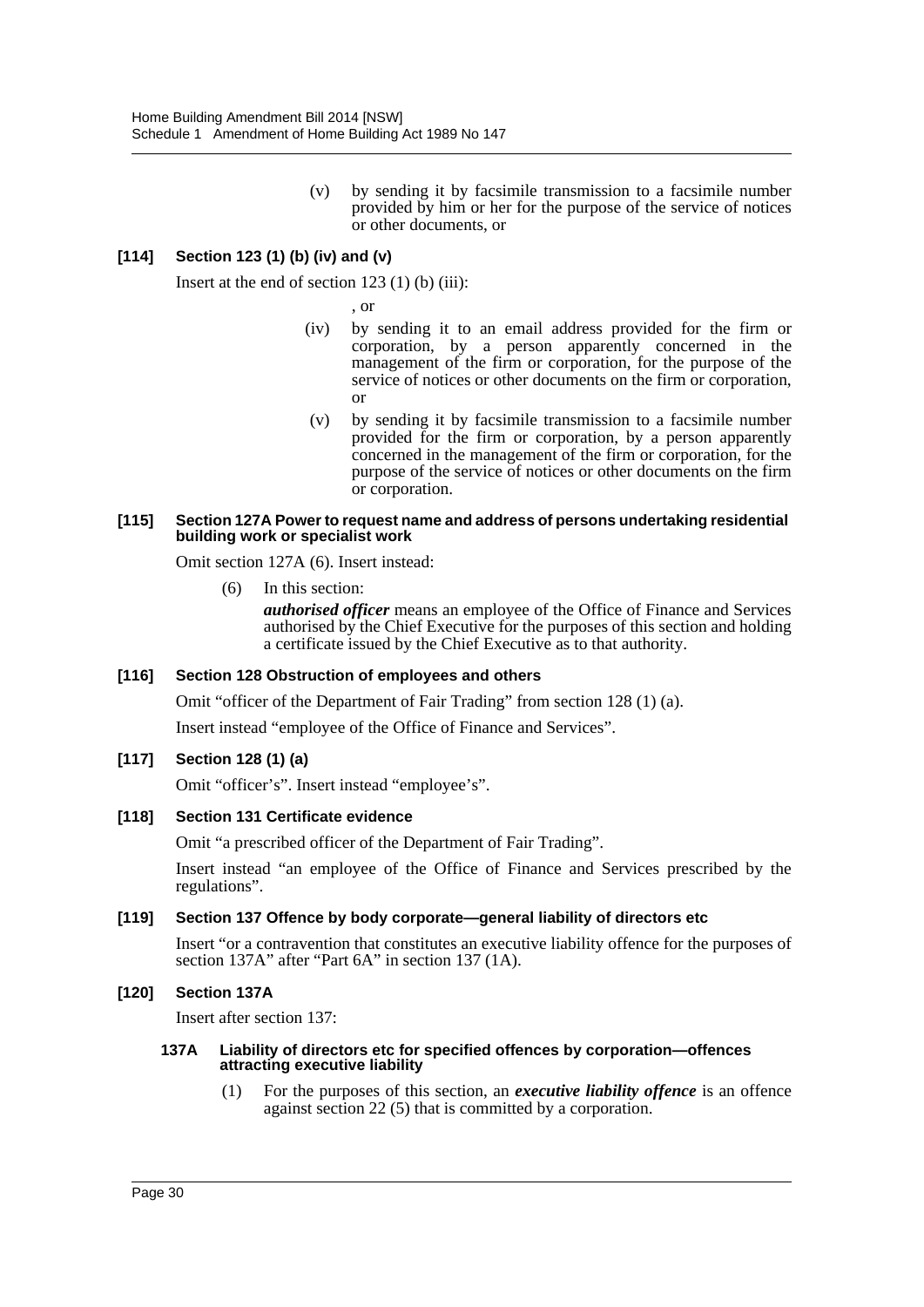- (2) A person commits an offence against this section if:
	- (a) a corporation commits an executive liability offence, and
	- (b) the person is:
		- (i) a director of the corporation, or
		- (ii) an individual who is involved in the management of the corporation and who is in a position to influence the conduct of the corporation in relation to the commission of the executive liability offence, and
	- (c) the person:
		- (i) knows or ought reasonably to know that the executive liability offence (or an offence of the same type) would be or is being committed, and
		- (ii) fails to take all reasonable steps to prevent or stop the commission of that offence.

Maximum penalty: 200 penalty units.

- (3) The prosecution bears the legal burden of proving the elements of the offence against this section.
- (4) The offence against this section can only be prosecuted by a person who can bring a prosecution for the executive liability offence.
- (5) This section does not affect the liability of the corporation for the executive liability offence, and applies whether or not the corporation is prosecuted for, or convicted of, the executive liability offence.
- (6) This section does not affect the application of any other law relating to the criminal liability of any persons (whether or not directors or other managers of the corporation) who are accessories to the commission of the executive liability offence or are otherwise concerned in, or party to, the commission of the executive liability offence.
- (7) In this section:

*director* has the same meaning it has in the *Corporations Act 2001* of the Commonwealth.

*reasonable steps*, in relation to the commission of an executive liability offence, includes, but is not limited to, such action (if any) of the following kinds as is reasonable in all the circumstances:

- (a) action towards:
	- (i) assessing the corporation's compliance with the provision creating the executive liability offence, and
	- (ii) ensuring that the corporation arranged regular professional assessments of its compliance with the provision,
- (b) action towards ensuring that the corporation's employees, agents and contractors are provided with information, training, instruction and supervision appropriate to them to enable them to comply with the provision creating the executive liability offence so far as the provision is relevant to them,
- (c) action towards ensuring that:
	- (i) the plant, equipment and other resources, and
	- (ii) the structures, work systems and other processes,

relevant to compliance with the provision creating the executive liability offence are appropriate in all the circumstances,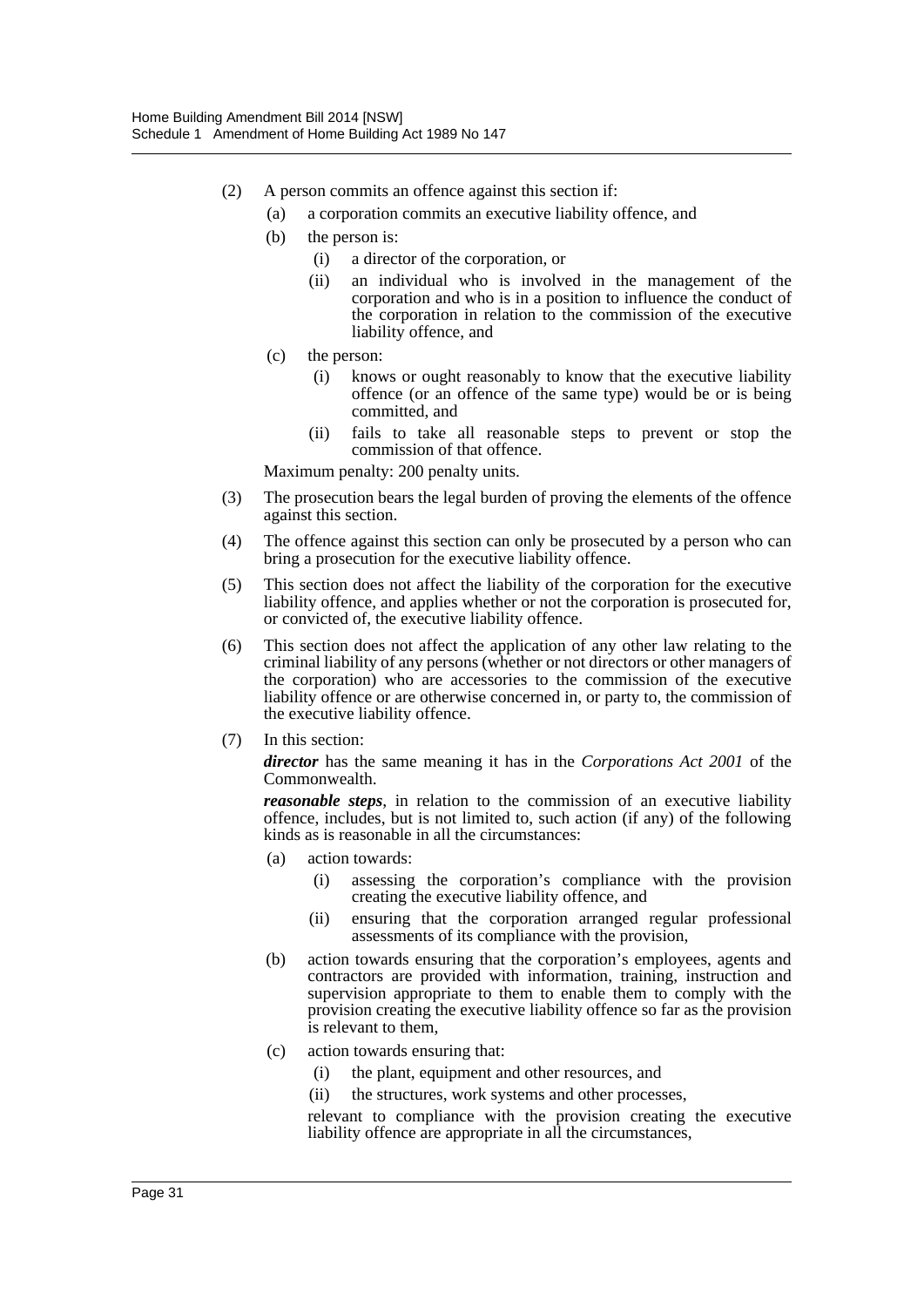(d) action towards creating and maintaining a corporate culture that does not direct, encourage, tolerate or lead to non-compliance with the provision creating the executive liability offence.

#### **[121] Section 141 Repeals**

Omit the section.

#### **[122] Section 144**

Omit the section. Insert instead:

#### **144 Limitation of liability**

A matter or thing done or omitted to be done by the Chief Executive, a member of the Advisory Council or the Fund Board or a person acting under the direction of the Chief Executive, the Advisory Council or the Fund Board, does not, if the matter or thing was done or omitted in good faith for the purposes of executing this Act, subject the Chief Executive, the member or a person so acting personally to any action, liability, claim or demand.

#### **[123] Schedule 1 Provisions relating to advisory bodies**

Renumber the Schedule as Schedule 5.

#### **[124] Schedule 5 (as renumbered)**

Omit "Scheme Board" wherever occurring in clauses 1 (a) and 2 (2).

Insert instead "Fund Board".

#### **[125] Schedule 1**

Insert as Schedule 1:

# **Schedule 1 Definitions and other interpretative provisions**

#### **1 Definitions**

(1) In this Act:

*Administration Corporation* means the Fair Trading Administration Corporation constituted under Part 7.

*Advisory Council* means the Home Building Advisory Council constituted under Part 7B.

*authority* means the following:

- (a) a contractor licence (whether or not an endorsed contractor licence),
- (b) a supervisor or tradesperson certificate,
- (c) an owner-builder permit.

*Building Code of Australia* has the same meaning as in the *Environmental Planning and Assessment Act 1979*.

#### *Chief Executive* means:

- (a) the Commissioner for Fair Trading, Office of Finance and Services, or
- (b) if there is no such position in that Office—the Chief Executive of that Office.

*close associate*—see clause 5.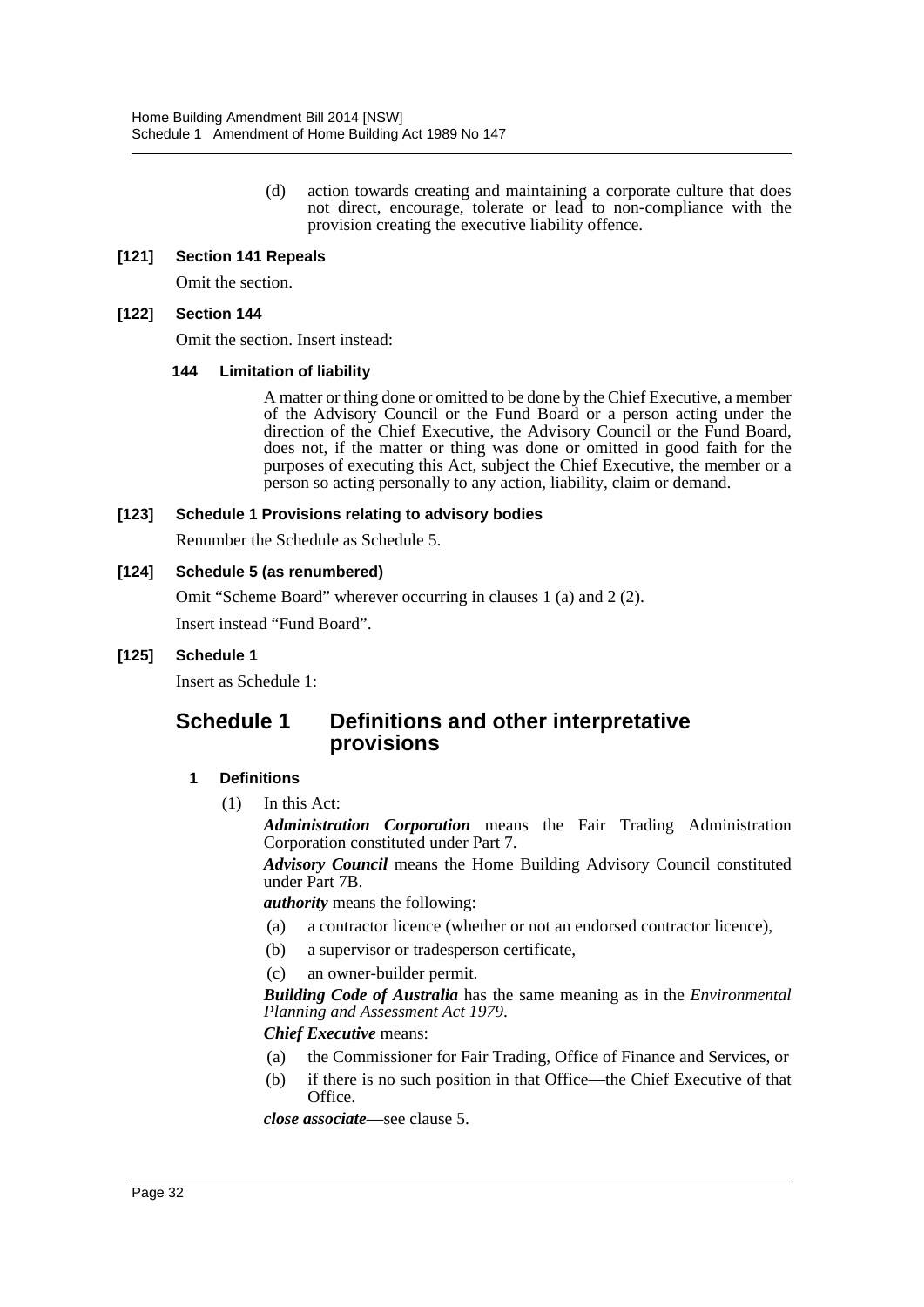*complying development certificate* has the same meaning as in the *Environmental Planning and Assessment Act 1979*.

*consent declaration* means a declaration by an individual who is, or is proposed to be, the nominated supervisor for a contractor licence, being a declaration to the effect that the individual understands the responsibilities of a nominated supervisor and consents to being that nominated supervisor.

*contract price* means the total amount payable under a contract to do work or to supply a kit home and includes:

- (a) the amount that the person contracting to do the work or to supply a kit home is to receive and retain under the contract, and
- (b) the amount that the person is to receive under the contract for payment to any other person, and
- (c) the amount any third person is to receive (or it is reasonably estimated will receive) directly from the person for whom the work is done or to whom the kit home is supplied in relation to the work done, or the kit home supplied, under the contract:
	- (i) for conveying to the building site or connecting or installing services such as gas, electricity, telephone, water and sewerage, or
	- (ii) for the issue of development or building consents.

*contractor licence* means a contractor licence referred to in section 4 or 5.

*developer*—see section 3A.

*development consent* has the same meaning as in the *Environmental Planning and Assessment Act 1979*.

*dual occupancy*—see section 29.

*dwelling*—see clause 3.

*electrical wiring work* has the same meaning as it has in the *Electricity (Consumer Safety) Act 2004*.

*endorsed contractor licence* means a contractor licence endorsed under this Act to show that it is the equivalent of a supervisor certificate.

*externally-administered body corporate* has the same meaning as in the *Corporations Act 2001* of the Commonwealth.

*fixed apparatus* means apparatus fixed to a dwelling or part of a dwelling with the intention that it should remain in that position permanently.

*function* includes a power, authority or duty, and *exercise* a function includes perform a duty.

*Fund Board* means the Home Building Compensation Fund Board constituted under Part 6.

*gasfitting work* has the same meaning as it has in the *Gas Supply Act 1996*.

*insurance under the Home Building Compensation Fund* means insurance under a contract of insurance required to be entered into by or under Part 6.

*kit home*—see clause 4.

*major defect*—see section 18E.

*National Construction Code* means the National Construction Code produced and maintained by the Australian Building Codes Board, as in force from time to time.

*nominated supervisor* means an individual:

(a) who holds an endorsed contractor licence or a supervisor certificate, and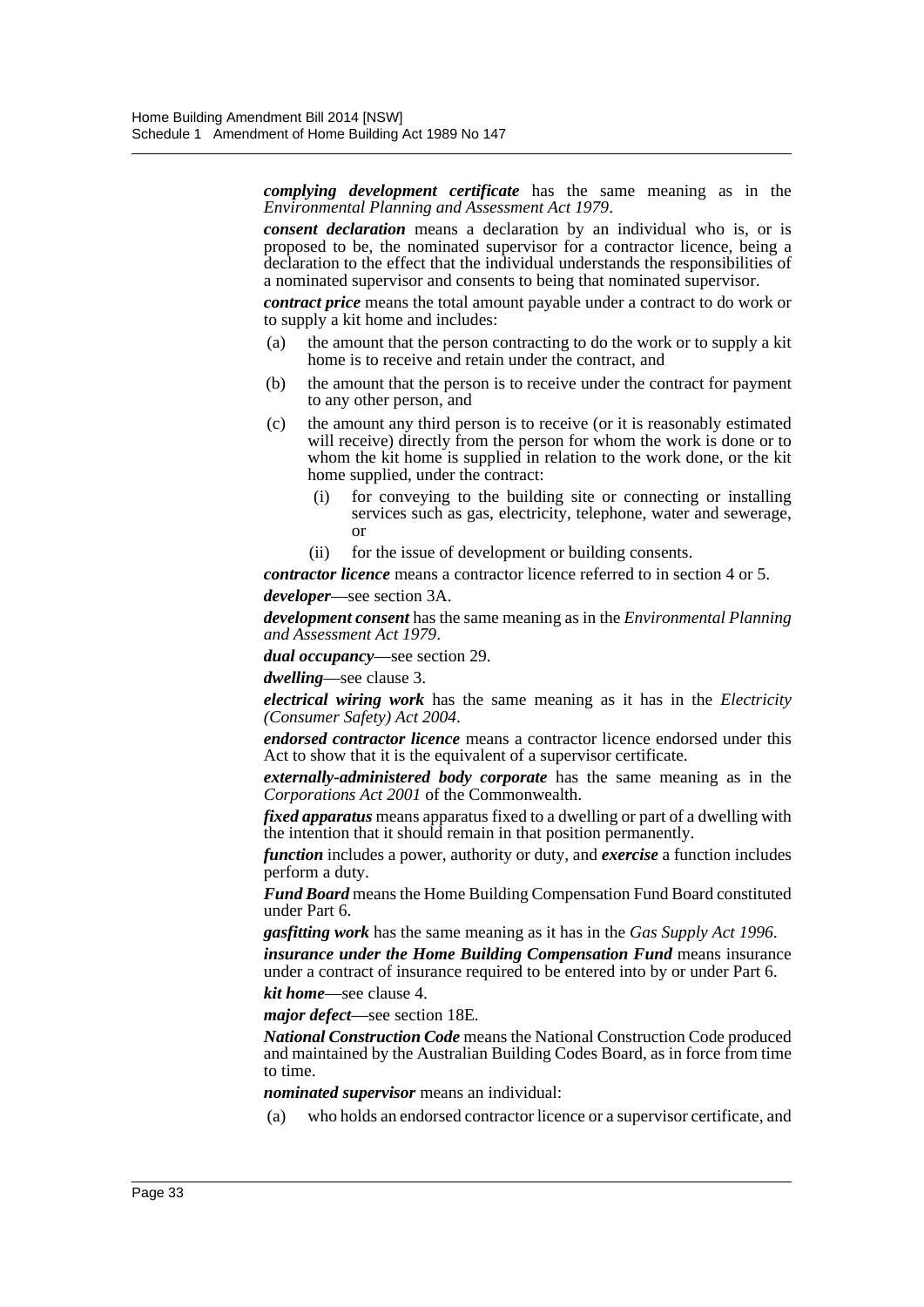(b) who is for the time being registered in accordance with the regulations for the purpose of supervising the doing of residential building work or specialist work.

*non-contracting owner*, in relation to a contract to do residential building work on land, means an individual, partnership or corporation that is the owner of the land but is not a party to the contract and includes any successor in title to the owner.

*officer*, in relation to a corporation, has the same meaning as it has in the *Corporations Act 2001* of the Commonwealth.

*owner* of land means the only person who, or each person who jointly or severally, at law or in equity:

- (a) is entitled to the land for an estate of freehold in possession, or
- (b) is entitled to receive, or receives, or if the land were let to a tenant would be entitled to receive, the rents and profits of the land, whether as beneficial owner, trustee, mortgagee in possession or otherwise.

*owner-builder* means a person who does owner-builder work under an owner-builder permit issued to the person for that work.

*owner-builder permit* means an owner-builder permit issued under Division 3 of Part 3.

*owner-builder work*—see section 29.

*plumbing and drainage work* means:

- (a) plumbing and drainage work within the meaning of the *Plumbing and Drainage Act 2011*, or
- (b) any plumbing work or drainage work that, because of a relevant law, can be done lawfully only by the holder of an endorsed contractor licence, a supervisor or a tradesperson certificate or some other specified person, or
- (c) water plumbing work comprising the construction of or work on a fire suppression system that is connected or to be connected to a water main.

*progress payment* for residential building work means any payment on account after work is commenced under a contract to do residential building work.

*relevant law* means an Act or a statutory instrument that is declared by the regulations to be an Act or statutory instrument that regulates the specialist work concerned.

#### *residential building work*—see clause 2.

*roof plumbing work* means any work involved in the fixing, installation, renovation, alteration, repair and maintenance of guttering, downpipes, roof flashing and roof coverings on any building or structure, except work in relation to roof coverings consisting of:

- (a) non-metallic tiles and slates, or
- (b) glass (being work usually performed by glaziers), or
- (c) concrete, or
- (d) timber and timber products, or
- (e) thatching, or
- (f) malthoid, bituminous or similar membrane material.

*secondary dwelling*—see section 29.

*Self Insurance Corporation* means the NSW Self Insurance Corporation constituted by the *NSW Self Insurance Corporation Act 2004*.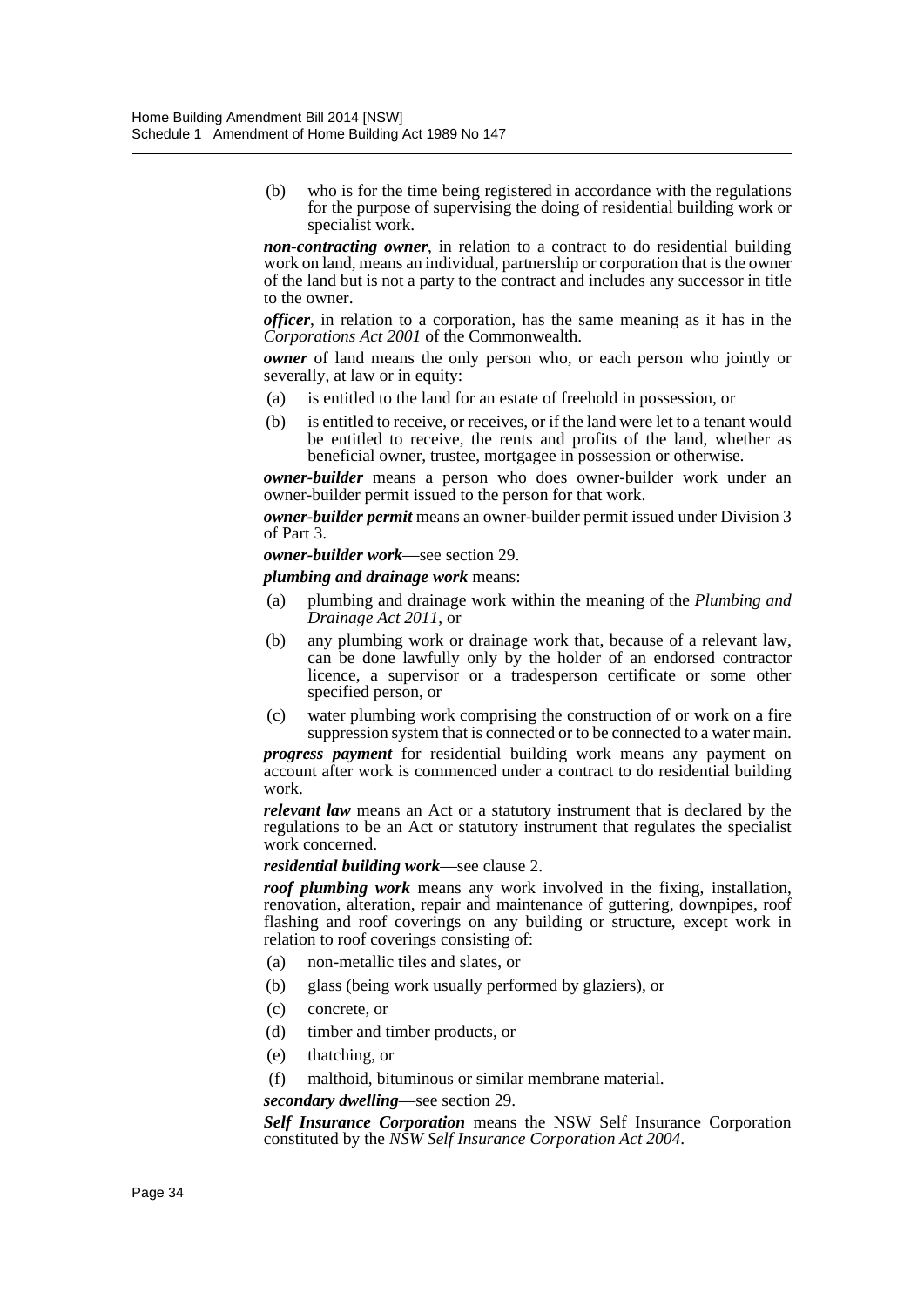*specialist work* means the following work whether or not done in connection with a dwelling:

- (a) plumbing and drainage work, other than roof plumbing work,
- (b) gasfitting work,
- (c) electrical wiring work,
- (d) any work declared by the regulations to be refrigeration work or air-conditioning work.

**Note.** Work can be specialist work whether or not it is done in connection with a dwelling (so it can include work done in connection with commercial or industrial work). *statutory warranty* means a warranty established by Part 2C.

*supervisor certificate* means a supervisor certificate issued under Division 2 of Part 3.

*supply* means supply for consideration, but does not include supply for the purposes of resale.

*tradesperson certificate* means a tradesperson certificate issued under Division 2 of Part 3

*Tribunal* means the Civil and Administrative Tribunal established by the *Civil and Administrative Tribunal Act 2013*.

#### **2 Definition of "residential building work"**

- (1) In this Act, *residential building work* means any work involved in, or involved in co-ordinating or supervising any work involved in:
	- (a) the construction of a dwelling, or
	- (b) the making of alterations or additions to a dwelling, or
	- (c) the repairing, renovation, decoration or protective treatment of a dwelling.
- (2) Each of the following is included in the definition of *residential building work*:
	- (a) roof plumbing work done in connection with a dwelling,
	- (b) specialist work done in connection with a dwelling,
	- (c) work concerned in installing in a dwelling any fixture or fixed apparatus that is designed for the heating or cooling of water, food or the atmosphere or for air ventilation or the filtration of water in a swimming pool or spa (or in adding to, altering or repairing any such installation).
- (3) Each of the following is excluded from the definition of *residential building work*:
	- (a) any work (other than specialist work) the reasonable market cost of the labour and materials involved in which does not exceed the amount prescribed by the regulations,
	- (b) any work (other than specialist work) involved in the manufacturing of a moveable dwelling, within the meaning of the *Local Government Act 1993* (other than a moveable dwelling that is a manufactured home within the meaning of that Act),
	- (c) any work involved in the manufacture, assembly or erection of a moveable dwelling that is a manufactured home within the meaning of the *Local Government Act 1993*, other than:
		- (i) specialist work, or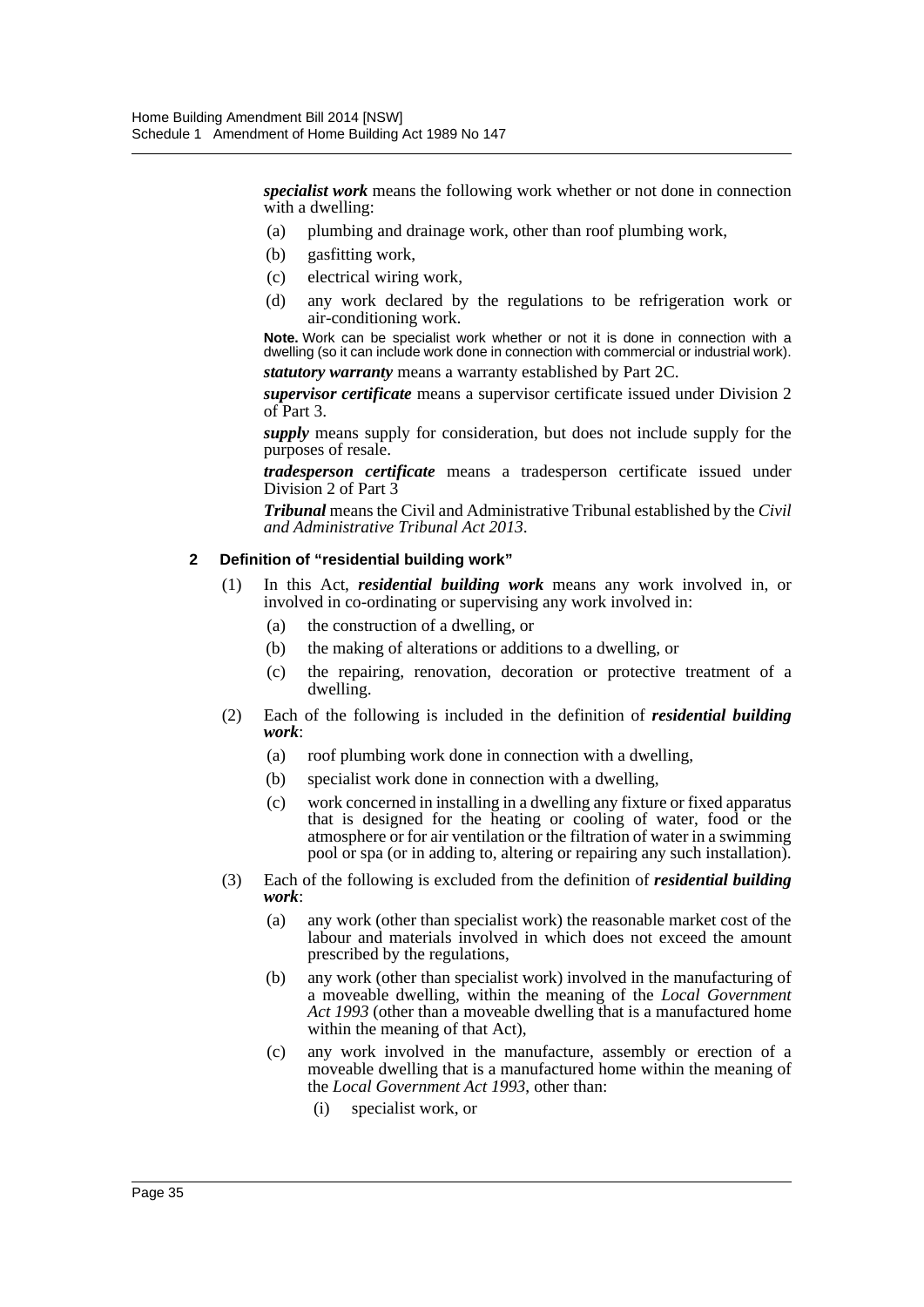- (ii) work involving the connecting together on the site on which the manufactured home is installed of its major sections and any associated structures forming part of the manufactured home and attaching them to footings,
- (d) any work (other than specialist work) involved in the site preparation for, or the assembling or erection on site of, a moveable dwelling excluded by paragraph (b), unless the work requires development consent,
- (e) any work referred to in paragraph (d) done in relation to land on which a council has authorised a moveable dwelling to be placed by issuing an approval under the *Local Government Act 1993*, whether or not a development consent is also required,
- (f) any work that would otherwise be residential building work but that by or under another Act a person is prohibited from doing unless the person is the holder of a contractor licence or another authority under that other Act, but subject to subclause (4),
- (g) internal painting work, but subject to subclause (5),
- (h) any work (other than specialist work) done in relation to the removal and transport of a dwelling, but subject to subclause (6),
- (i) the supervision only of residential building work:
	- (i) by a person registered as an architect under the *Architects Act 2003*, or
	- (ii) by a person supervising owner-builder work for no reward or other consideration, or
	- (iii) by any other person, if all the residential building work is being done or supervised by the holder of a contractor licence authorising its holder to contract to do that work,
- (j) demolition work,
- (k) any work involved in the installation of any material that forms an upper layer or wearing surface of a floor (even if installed as a fixture) and that does not involve any structural changes to the floor, but not including work involved in the installation of floor tiles unless the regulations otherwise provide,
- (l) any work that involves the installation or maintenance of any fixed apparatus such as a lift, an escalator, an inclinator or a garage door by means of which persons or things are raised or lowered or moved in some direction that is restricted by fixed guides.
- (4) Work referred to in subclause (3) (f) is not excluded from the definition of *residential building work* if it is part only of the work to be done under a contract to do residential building work.
- (5) Internal painting work is not excluded from the definition of *residential building work* (under subclause  $(3)(g)$ ) if it is part only of the work to be done under a contract to do residential building work.
- (6) Work referred to in subclause (3) (h) is not excluded from the definition of *residential building work* if it is part only of the work to be done under a contract to do residential building work at the new site of the dwelling (whether or not that work is done under the same contract as the contract to remove and transport the dwelling).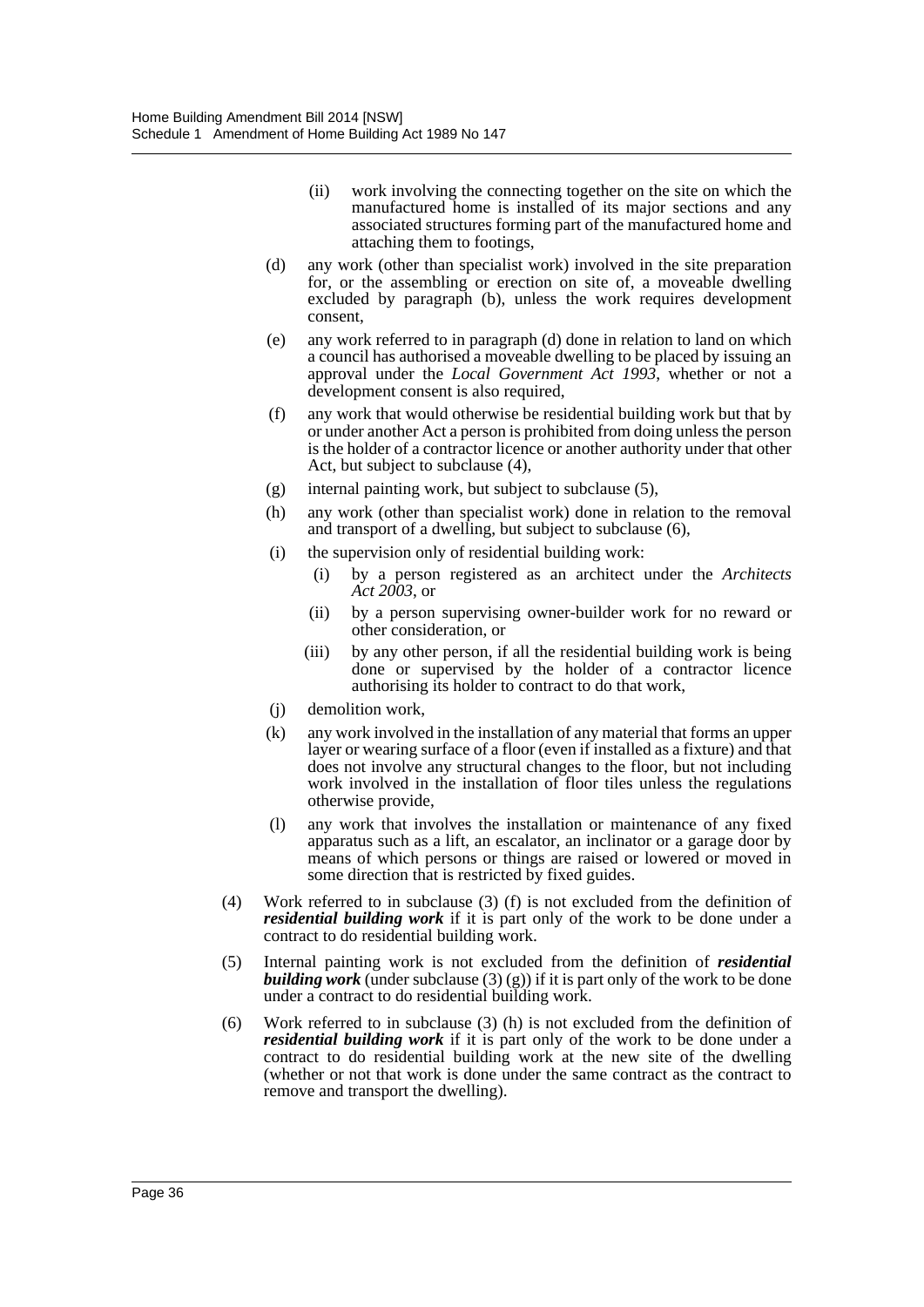- (7) The regulations may:
	- (a) declare any work to be included in the definition of *residential building work*, or
	- (b) declare any work to be excluded from the definition of *residential building work*.

#### **3 Definition of "dwelling"**

- (1) In this Act, *dwelling* means a building or portion of a building that is designed, constructed or adapted for use as a residence (such as a detached or semi-detached house, transportable house, terrace or town house, duplex, villa-home, strata or company title home unit or residential flat).
- (2) Each of the following structures or improvements is included in the definition of *dwelling* if it is constructed for use in conjunction with a dwelling:
	- (a) a swimming pool or spa,
	- (b) parts of a building containing more than one dwelling (whether or not the building is also used for non-residential purposes), being stairways, passageways, rooms, and the like, that are used in common by the occupants of those dwellings, together with any pipes, wires, cables or ducts that are not for the exclusive enjoyment of any one dwelling,
	- (c) parts of a building containing one dwelling only (where the building is also used for non-residential purposes), being stairways, passageways and the like which provide access to that dwelling,
	- (d) if non-residential parts of a building containing one or more dwellings give support or access to the residential part—the major elements of the non-residential parts giving such support or access,
	- (e) cupboards, vanity units and the like fixed to a dwelling,
	- (f) detached garages and carports,
	- (g) detached decks, porches, verandahs, pergolas and the like,
	- (h) cabanas and non-habitable shelters,
	- (i) detached workshops, sheds and other outbuildings (but not jetties, slipways, pontoons or boat ramps and any structures ancillary to these exceptions),
	- (j) concrete tennis courts and the like but only if the work involved is to be done under a contract to do other work that is residential building work,
	- (k) driveways, paths and other paving,
	- (l) retaining walls,
	- (m) agricultural drainage designed or constructed to divert water away from the footings of a dwelling or a retaining wall,
	- (n) fences and gates,
	- (o) ornamental ponds and water features, and other structural ornamentation, the construction or installation of which requires development consent but only if the work involved is to be done under a contract to do other work that is residential building work,
	- (p) any other structure or improvement prescribed by the regulations.
- (3) Each of the following is excluded from the definition of *dwelling*:
	- (a) a boarding house, guest house, hostel or lodging house,
	- (b) all residential parts of a hotel or motel,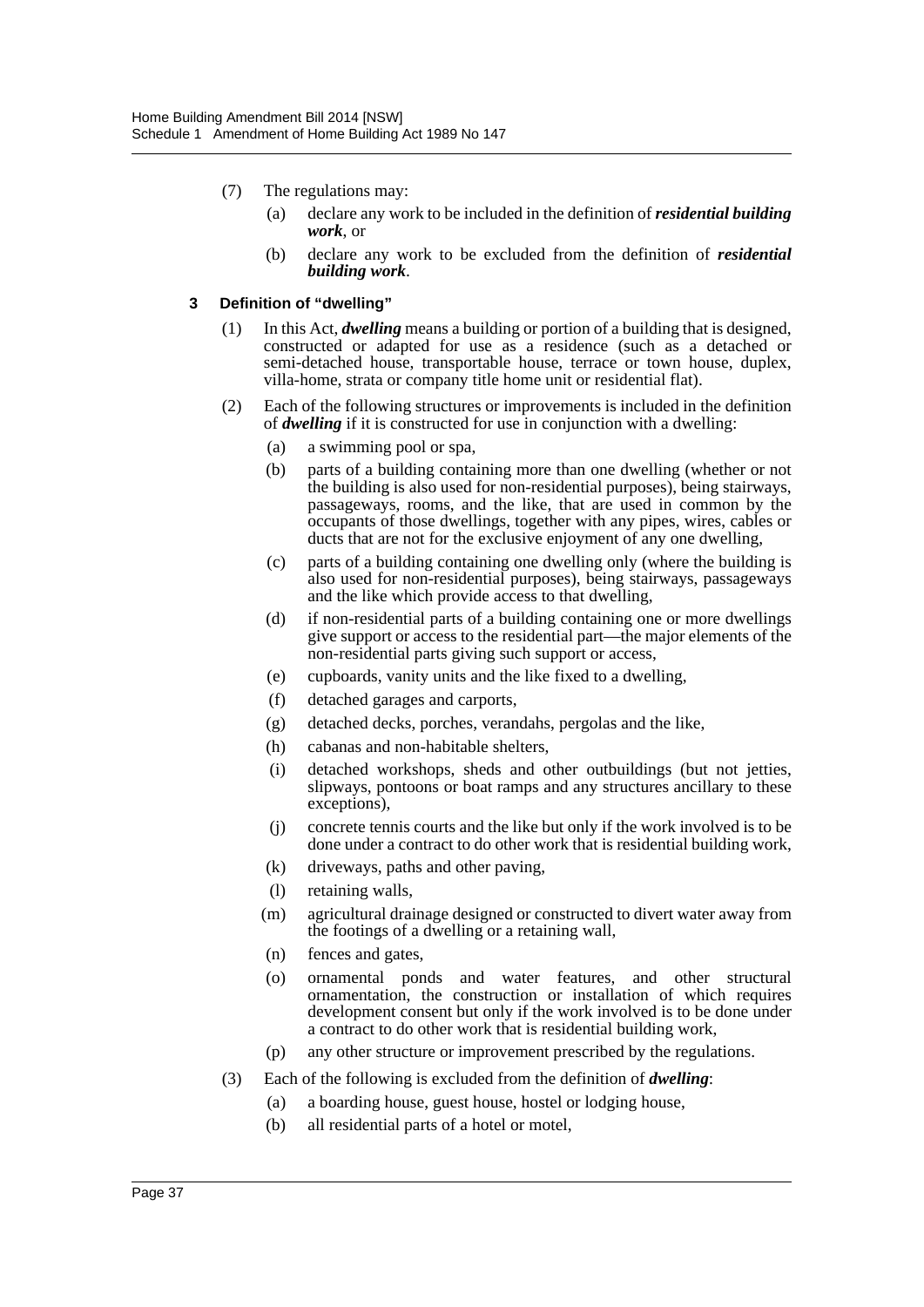- (c) any residential part of an educational institution,
- (d) accommodation (other than self-contained units) specially designed for the aged, persons with a disability or children,
- (e) any residential part of a health care building that accommodates staff,
- (f) a house or unit designed, constructed or adapted for commercial use as tourist, holiday or overnight accommodation,
- (g) any part of a non-residential building that is constructed or adapted for use as a caretaker's residence,
- (h) a moveable dwelling (with or without a flexible annexe) within the meaning of the *Local Government Act 1993* that is, or is a vehicle of a kind capable of being, registered within the meaning of the *Road Transport Act 2013* (such as a caravan or a motor home),
- (i) a residential building for the purposes of which development consent can be granted only because of *State Environmental Planning Policy No 15—Rural Landsharing Communities*,
- (j) concrete tennis courts and the like, except as expressly included under subclause (2),
- (k) ornamental ponds and water features and other structural ornamentation, except as expressly included under subclause (2),
- (l) a building or portion of a building that is prescribed by the regulations as excluded from the definition.
- (4) A structure or improvement that is included in the definition of *dwelling* if it is constructed for use in conjunction with a dwelling is to be regarded as a dwelling whether or not there exists any dwelling of which it could be taken to form part.

#### **4 Definition of "kit home"**

- (1) In this Act, *kit home* means a set of building components that, when offered for sale, is represented as sufficient for the construction of a dwelling, garage, carport or other structure prescribed by the regulations, according to a plan or instructions furnished by the supplier of the set to the purchaser in connection with the sale.
- (2) Despite subclause (1), the following are not kit homes for the purposes of this Act:
	- (a) a set of components for the construction of a moveable dwelling (within the meaning of the *Local Government Act 1993*) that is not a vehicle of a kind capable of being registered within the meaning of the *Road Transport Act 2013*,
	- (b) a set of components for the construction of a dwelling, structure or improvement prescribed by the regulations.

#### **5 Meaning of "close associate"**

- (1) For the purposes of this Act, a person is a *close associate* of another person if the person:
	- (a) is a business partner of the other person, or
	- (b) is an employee or agent of the other person, or
	- (c) is a corporation, or a member of a corporation, partnership, syndicate or joint venture, in which the other person or a person referred to in paragraph (a), (b) or (d) has a beneficial interest, or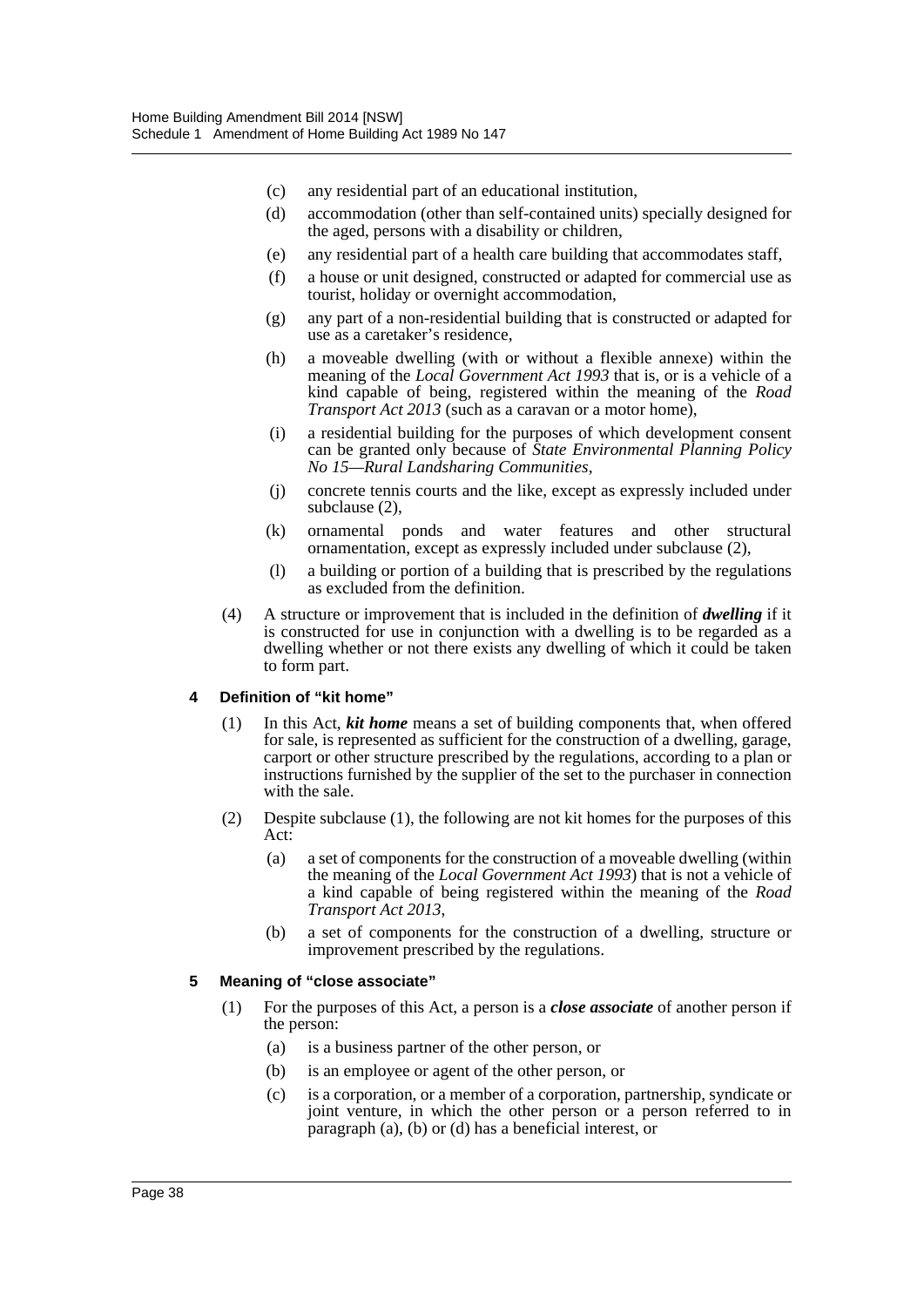- (d) bears a relationship to the other person that is a prescribed relationship under subclause (2), or
- (e) is a corporation that is a subsidiary (within the meaning of the *Corporations Act 2001* of the Commonwealth) of the other person, or
- (f) holds or is entitled to exercise, in respect of the other person or the business of the other person, any other relevant financial interest, relevant position or relevant power.
- (2) For the purposes of subclause (1) (d), a person bears a *prescribed relationship* to another person if the relationship is that of:
	- (a) a spouse or former spouse, or
	- (b) an existing or former de facto partner, or
	- (c) a child, grandchild, sibling, parent or grandparent, whether derived through paragraph (a) or (b) or otherwise, or
	- (d) a kind prescribed by the regulations for the purposes of this clause.
	- **Note.** *De facto partner* is defined in section 21C of the *Interpretation Act 1987*.
- (3) For the purposes of subclause (1) (f):

*relevant financial interest* means:

- (a) any share in the capital of the business, or
- (b) any entitlement to receive any income derived from the business, whether the entitlement arises at law or in equity or otherwise.

*relevant position* means the position of director, manager, and other executive positions and secretary, however those positions are designated.

*relevant power* means any power, whether exercisable by voting or otherwise and whether exercisable alone or in association with others:

- (a) to participate in any directorial, managerial or executive decision, or
- (b) to elect or appoint any person to any relevant position.

#### **6 References to conditions**

In this Act, a reference to conditions includes a reference to terms, restrictions and prohibitions.

#### **7 Notes**

Notes included in this Act do not form part of this Act.

#### **[126] Schedules 2 and 3**

Omit Schedule 3. Insert instead:

# **Schedule 2 Terms to be included in certain contracts**

(Sections 7E and 16DE)

# **Part 1 Contracts to do residential building work**

#### **1 Plans and specifications**

(1) All plans and specifications for work to be done under this contract, including any variations to those plans and specifications, are taken to form part of this contract.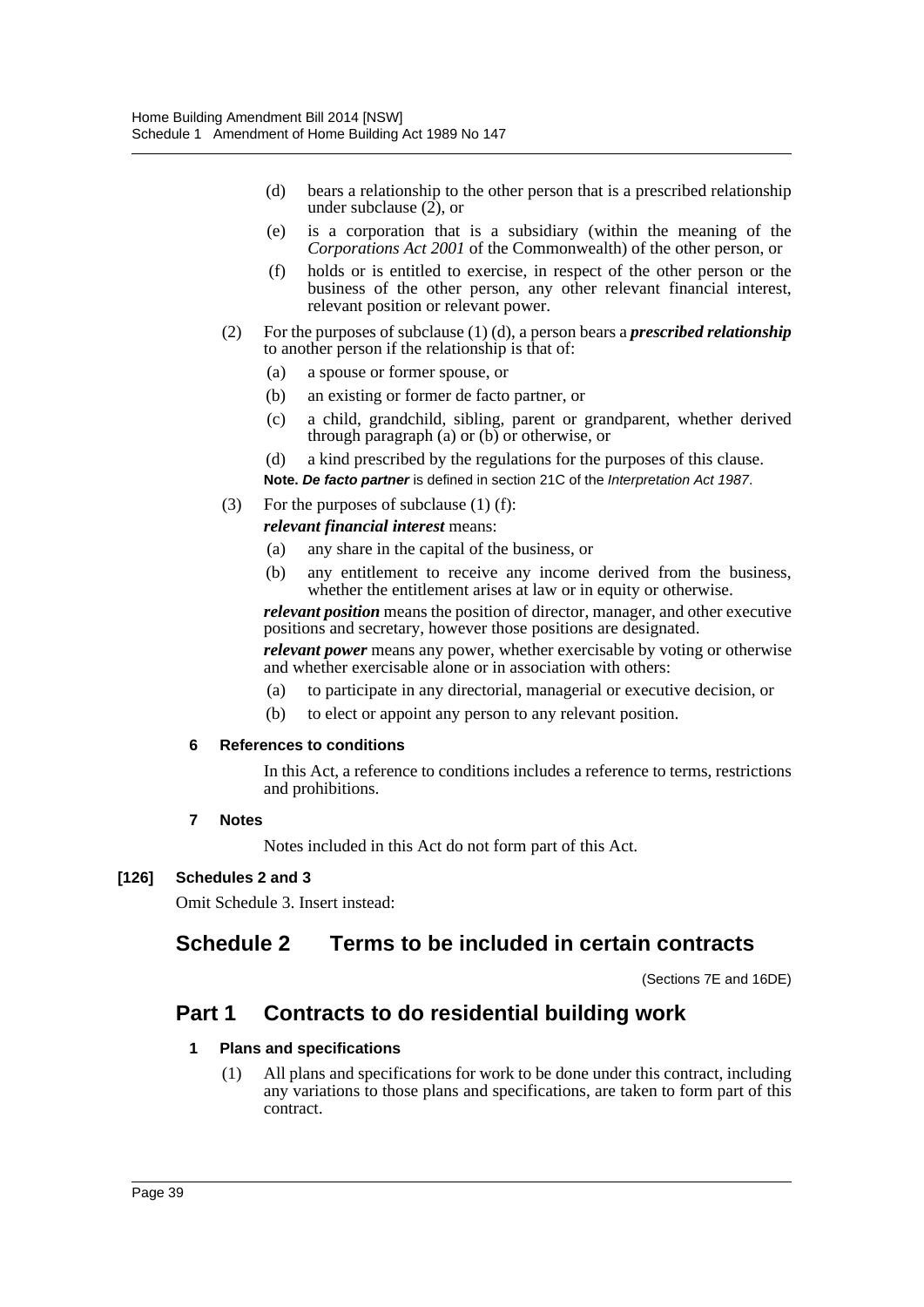- (2) Any agreement to vary this contract, or to vary the plans and specifications for work to be done under this contract, must be in writing signed by or on behalf of each party to this contract.
- (3) This clause only applies to a contract to which section 7AA (Consumer information) of the *Home Building Act 1989* applies.

#### **2 Quality of construction**

- (1) All work done under this contract will comply with:
	- (a) the *Building Code of Australia* (to the extent required under the *Environmental Planning and Assessment Act 1979*, including any regulation or other instrument made under that Act), and
	- (b) all other relevant codes, standards and specifications that the work is required to comply with under any law, and
	- (c) the conditions of any relevant development consent or complying development certificate.
- (2) Despite subclause (1), this contract may limit the liability of the contractor for a failure to comply with subclause (1) if the failure relates solely to:
	- (a) a design or specification prepared by or on behalf of the owner (but not by or on behalf of the contractor), or
	- (b) a design or specification required by the owner, if the contractor has advised the owner in writing that the design or specification contravenes subclause (1).

# **Part 2 Contracts to supply kit homes**

#### **3 Plans and specifications**

- (1) All plans and specifications for building components to be supplied under this contract, including any variations to those plans and specifications, are taken to form part of this contract.
- (2) Any agreement to vary this contract, or to vary the plans and specifications for building components to be supplied under this contract, must be in writing signed by or on behalf of each party to this contract.

#### **4 Quality of construction**

- (1) All building components supplied under this contract will comply with:
	- (a) the *Building Code of Australia* (to the extent required under the *Environmental Planning and Assessment Act 1979*, including any regulation or other instrument made under that Act), and
	- (b) all other relevant codes, standards and specifications that the work is required to comply with under any law, and
	- (c) the conditions of any relevant development consent or complying development certificate.
- (2) Despite subclause (1), this contract may limit the liability of the contractor for a failure to comply with subclause (1) if the failure relates solely to:
	- (a) a design or specification prepared by or on behalf of the owner (but not by or on behalf of the contractor), or
	- (b) a design or specification required by the owner, if the contractor has advised the owner in writing that the design or specification contravenes subclause (1).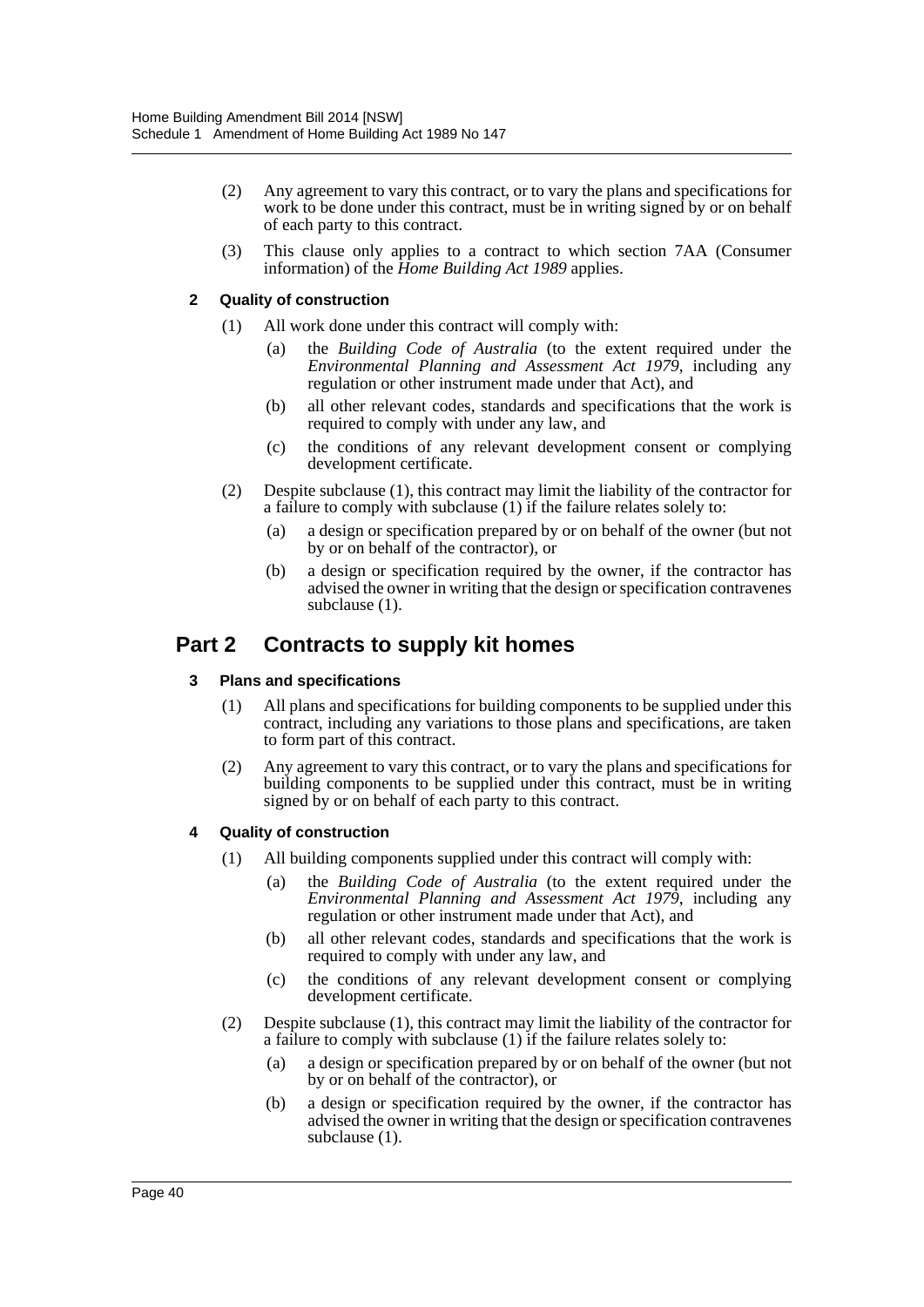# **Schedule 3 Conditions of authorities**

(Section 36)

#### **1 Contractor licences generally**

The holder of a contractor licence must notify the Chief Executive in writing of the following particulars within 7 days of the specified events occurring and must provide any specified documents:

- (a) if the holder becomes aware of any material change in the circumstances that warranted the Chief Executive giving permission allowing an individual to be a nominated supervisor for more than one contractor licence or making an order exempting a licensee from having a nominated supervisor—the date on which the holder became aware of that change and the details of the change,
- (b) if a nominated supervisor for the contractor licence ceases to be an employee, member or director of the holder—the date of cessation, the supervisor's name, and the type of authority held by the supervisor and its number,
- (c) if a person is selected to be a nominated supervisor for the contractor licence after it has been issued—the supervisor's name, the type of authority held and its number. (The person's consent declaration must accompany any such notification.)

#### **2 Individual contractor licences**

**Note.** Under section 24 (1) of the *Licensing and Registration (Uniform Procedures) Act 2002* (as modified by section 19 (3) (d) of the *Home Building Act 1989*), it is a condition of each contractor licence that the licensee must notify the Chief Executive, within 7 days after the change, of any change that occurs in the licensee's name, address or other registered particulars.

- (1) An individual who is the holder of a contractor licence must, within 7 days of becoming or ceasing to be a nominated supervisor, notify the Chief Executive in writing of the following particulars:
	- (a) if the holder becomes a nominated supervisor for another contractor licence—the date of the consent declaration and the name of the holder of the other contractor licence and its number,
	- (b) if the holder ceases to be a nominated supervisor for another contractor licence—the date of so ceasing and the name of the holder of the other contractor licence and its number.
- (2) An individual who is the holder of a contractor licence and the nominated supervisor for more than one contractor licence must, within 7 days after becoming aware of any material change in the circumstances that warranted the Chief Executive giving permission allowing the individual to be a nominated supervisor for more than one contractor licence, notify the Chief Executive in writing of the following particulars:
	- (a) the date on which the holder became aware of the change,
	- (b) details of the change.

#### **3 Partnership contractor licences**

**Note.** Under section 24 (1) of the *Licensing and Registration (Uniform Procedures) Act 2002* (as modified by section 19 (3) (d) of the *Home Building Act 1989*), it is a condition of each contractor licence that the licensee must notify the Chief Executive, within 7 days after the change, of any change that occurs in the licensee's name, address or other registered particulars.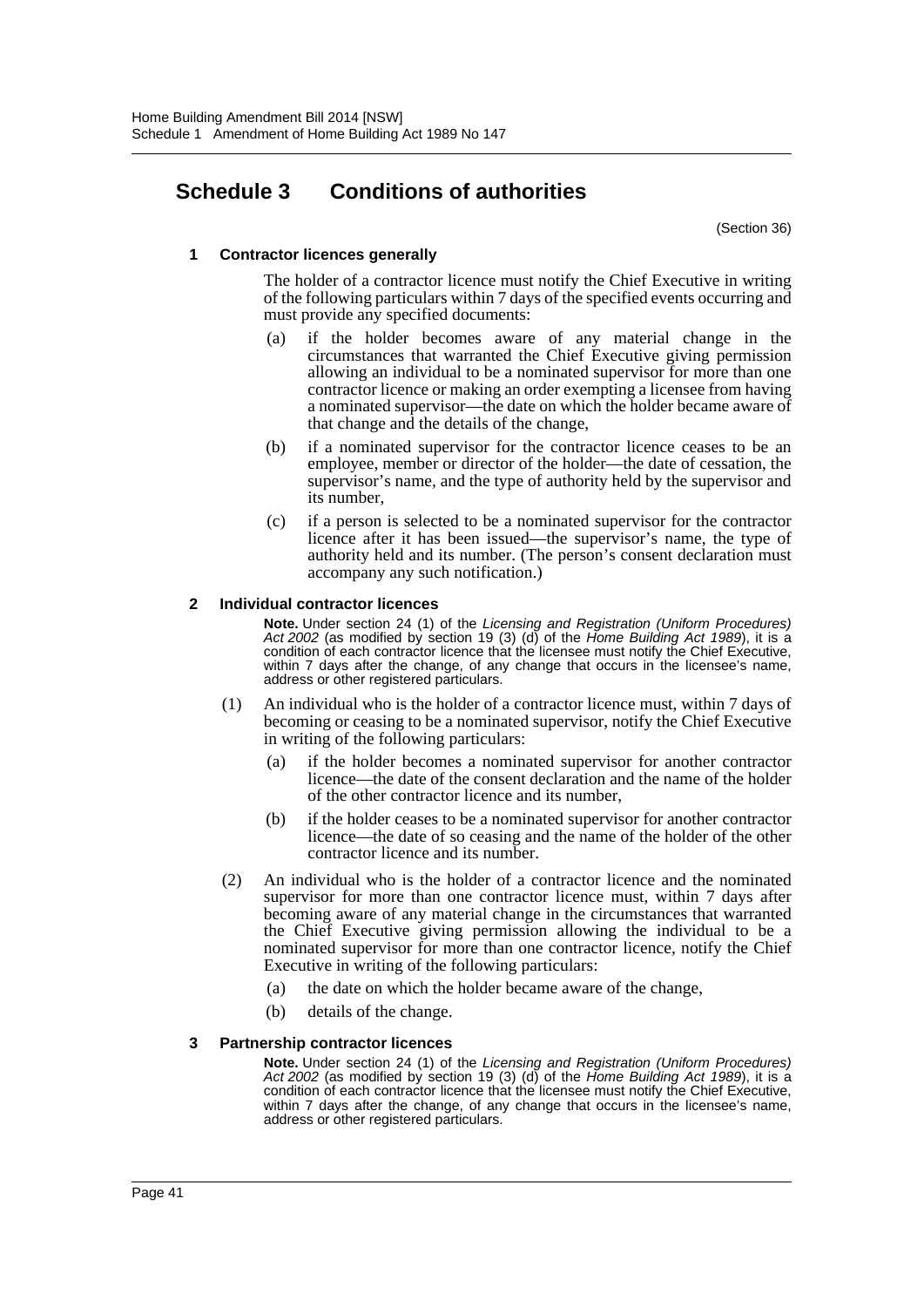A partnership that is the holder of a contractor licence must notify the Chief Executive in writing of the following particulars within 7 days of the specified events occurring:

- (a) if a corporation is a member of the partnership holding the contractor licence—particulars of the events and details required by clause 4 for each corporation which is such a member,
- (b) if there is a change in the membership or in the name of a member of the partnership or the partnership is dissolved—the date and details of the change or dissolution, including the name, date of birth and address of each former partner and new partner (if applicable).

#### **4 Corporation contractor licences**

**Note.** Under section 24 (1) of the *Licensing and Registration (Uniform Procedures) Act 2002* (as modified by section 19 (3) (d) of the *Home Building Act 1989*), it is a condition of each contractor licence that the licensee must notify the Chief Executive, within 7 days after the change, of any change that occurs in the licensee's name, address or other registered particulars.

- (1) A corporation that is the holder of a contractor licence must notify the Chief Executive in writing within 7 days of any change of directors of the corporation.
- (2) The notification referred to in subclause (1) must include the name, date of birth and address of each new and former director.

#### **5 Supervisor certificates and tradesperson certificates**

**Note.** Under section 24 (1) of the *Licensing and Registration (Uniform Procedures) Act 2002* (as modified by section 24 (3) (d) of the *Home Building Act 1989*), it is a condition of each tradesperson certificate and supervisor certificate that the holder of the certificate must notify the Chief Executive, within 7 days after the change, of any change that occurs in the holder's name, address or other registered particulars.

- (1) The holder of a supervisor certificate must, within 7 days of becoming or ceasing to be a nominated supervisor, notify the Chief Executive in writing of the following particulars:
	- (a) if the holder becomes a nominated supervisor for a contractor licence the date of the consent declaration and the name of the holder of the contractor licence and its number,
	- (b) if the holder ceases to be a nominated supervisor for a contractor licence—the date of so ceasing and the name of the holder of the contractor licence and its number.
- (2) The holder of a supervisor certificate who is the nominated supervisor for more than one contractor licence must, within 7 days after becoming aware of any material change in the circumstances that warranted the Chief Executive giving permission allowing the individual to be a nominated supervisor for more than one contractor licence, notify the Chief Executive in writing of the following particulars:
	- (a) the date on which the holder became aware of the change,
	- (b) details of the change.

#### **6 Further details**

The holder of an authority must provide further details of the changes referred to in this Schedule if requested to do so by the Chief Executive and, if the Chief Executive so requests, must provide those further details in a form approved by the Chief Executive.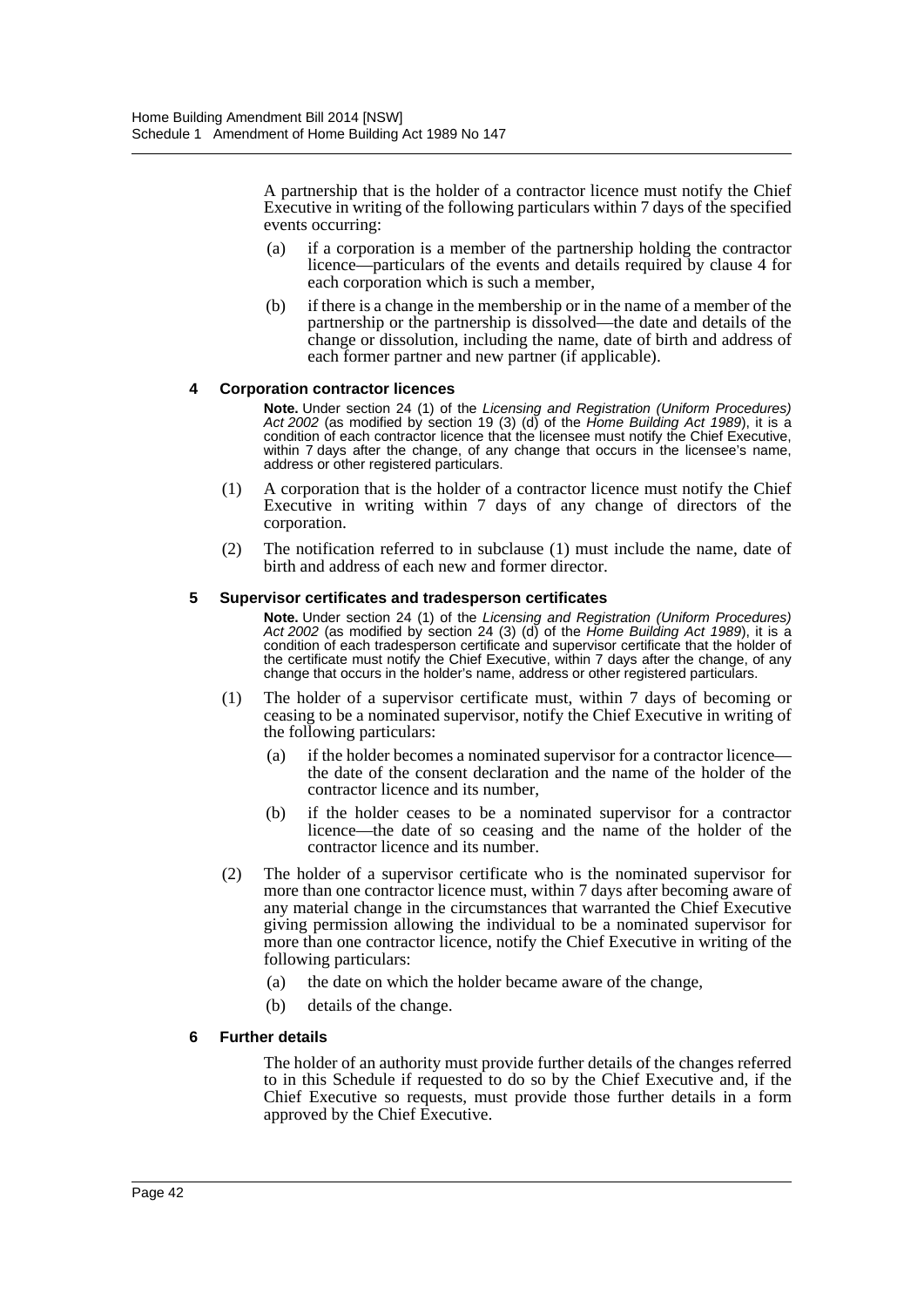#### **7 Lost, stolen, defaced or destroyed authorities**

The holder of an authority that is lost, stolen, defaced or destroyed must notify the Chief Executive in writing of the event or condition within 7 days of becoming aware of it.

#### **[127] Schedule 4 Savings and transitional provisions**

Omit clause 2 (1). Insert instead:

(1) The regulations may contain provisions of a savings or transitional nature consequent on the enactment of this Act and any Act that amends this Act.

#### **[128] Schedule 4**

Insert at the end of the Schedule with appropriate Part and clause numbering:

# **Part Provisions consequent on enactment of Home Building Amendment Act 2014**

#### **Definitions**

In this Part: *amending Act* means the *Home Building Amendment Act 2014*. *amendment* of a provision includes:

- (a) substitution or omission of the provision, and
- (b) in the case of a new provision, the insertion of that provision.

#### **Application of Part**

- (1) This Part prevails to the extent of any inconsistency with any other provision of this Schedule.
- (2) Regulations made under clause 2 of this Schedule have effect despite any provision of this Part.

#### **General operation of amendments**

- (1) Except as otherwise provided by this Part or the regulations, an amendment made by the amending Act extends to:
	- (a) residential building work or specialist work commenced or completed before the commencement of the amendment, and
	- (b) a contract to do residential building work or specialist work entered into before the commencement of the amendment (including a contract completed before that commencement), and
	- (c) a contract of insurance entered into before the commencement of the amendment, and
	- (d) a loss, liability, claim or dispute that arose before the commencement of the amendment, and
	- (e) an application for a licence or certificate that is pending on the commencement of the amendment.
- (2) However, an amendment made by the amending Act does not apply to or in respect of:
	- (a) proceedings commenced in a court or tribunal before the commencement of the amendment (whether or not the proceedings were finally determined before that commencement), or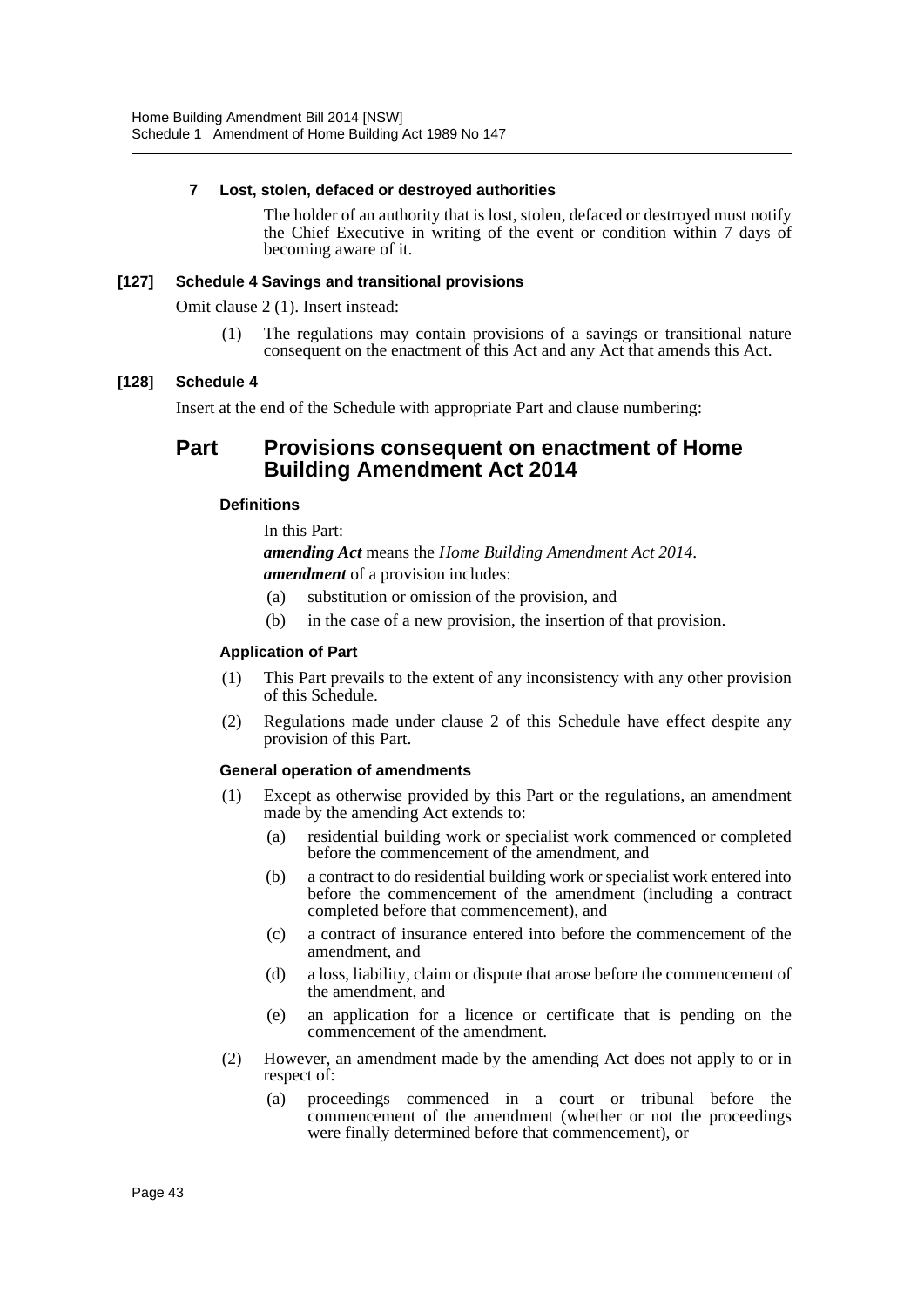(b) a claim made before the commencement of the amendment under a contract of insurance (whether or not the claim was finalised before that commencement).

#### **New offences and increased penalties**

- (1) An amendment made by the amending Act that creates a new offence (or that extends an existing offence to conduct that is currently not the subject of the offence) does not apply in respect of conduct occurring before the commencement of the amendment.
- (2) Sections 4 (6), 5 (3) and 92 (2A) apply only to a second or subsequent offence under the provision concerned committed after the commencement of the provision and so apply even if the first offence concerned was committed before that commencement.

#### **Form of contracts**

- (1) An amendment of section 7 (except section 7 (8)) by the amending Act does not apply to a contract entered into before the commencement of the amendment.
- (2) The amendment of section 7A by the amending Act does not apply to a contract entered into before the commencement of the amendment.

#### **Deposits and progress payments**

An amendment of section 8, 8A or 16E by the amending Act does not apply in respect of a contract entered into before the commencement of the amendment.

#### **Statutory warranties**

- (1) Section 18BA (Duties of person having benefit of statutory warranty) does not apply in respect of a contract entered into before the commencement of the section.
- (2) The amendment of section 18F by the amending Act does not apply in respect of a contract entered into before the commencement of the amendment.

#### **Issue of licences and certificates**

An amendment of section 20 or 25 by the amending Act does not apply to an application for a contractor licence or a supervisor or tradesperson certificate made before the commencement of the amendment.

#### **Cancellation of contractor licence**

- (1) An amendment of section 22 by the amending Act extends to a contractor licence in force immediately before the commencement of the amendment.
- (2) Section 22 (5) applies to an event or circumstance that occurs before the commencement of that provision and of which the holder of a contractor licence became aware before that commencement as if the holder became aware of the event or circumstance on that commencement.

#### **Owner-builder permits**

(1) Section 32 (1A) does not apply to an owner-builder permit issued before the commencement of that provision or issued after the commencement of that provision pursuant to an application made before that commencement.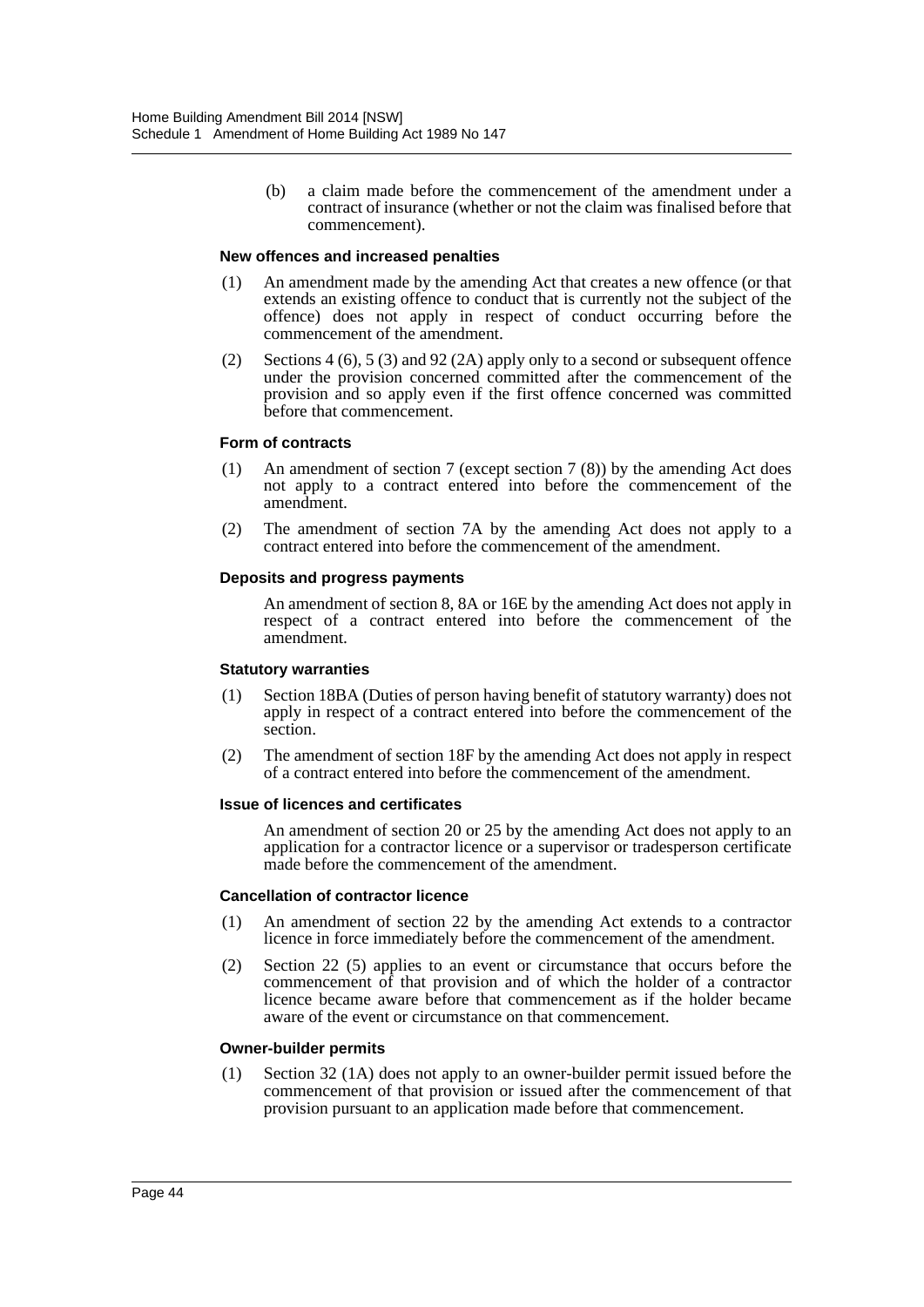(2) An amendment of section 31 by the amending Act does not apply to an application for an owner-builder permit made before the commencement of the amendment.

#### **Rectification orders**

An amendment of section 48E by the amending Act does not apply to an order under that section made before the commencement of the amendment.

#### **Insurance contracts—name of contractor**

An amendment of section 92 (1) or (2) by the amending Act does not apply to a contract of insurance entered into before the commencement of the amendment.

#### **Insurance obligations of owner-builders**

Section 95 (and sections 97 and 101 in their operation in respect of that section) as in force before being amended by the amending Act continues to apply to and in respect of the following contracts:

- (a) a contract of insurance or a contract for the sale of land entered into before the commencement of the amendment of section 95,
- (b) a contract for the sale of land entered into after that commencement if a contract of insurance that complies with this Act is in force in relation to the work concerned when the contract is entered into.

#### **Contracts for sale of exempt dwellings**

Section 96B (Obligations of sellers of excluded dwellings (houses and units used for commercial purposes)) does not apply to a contract for the sale of land entered into before the commencement of that section.

#### **Effect of partnership insolvency**

An amendment of section 99 (3)–(6) or 100 (2) by the amending Act does not apply to a contract of insurance entered into before the commencement of the amendment.

#### **Insurance in relation to work not carried out under contract**

The amendment of section 101 by the amending Act does not apply to a contract of insurance entered into under section 96 before the commencement of the amendment.

#### **Non-completion claims as delayed claims**

The repeal of section 103BB (5) by the amending Act does not apply in respect of a contract of insurance entered into before that repeal.

#### **Executive liability offences**

Section 137A does not apply to an executive liability offence committed before the commencement of that section.

#### **Limitation of liability**

The amendment of section 144 by the amending Act does not apply to any matter or thing done or omitted to be done before the commencement of the amendment.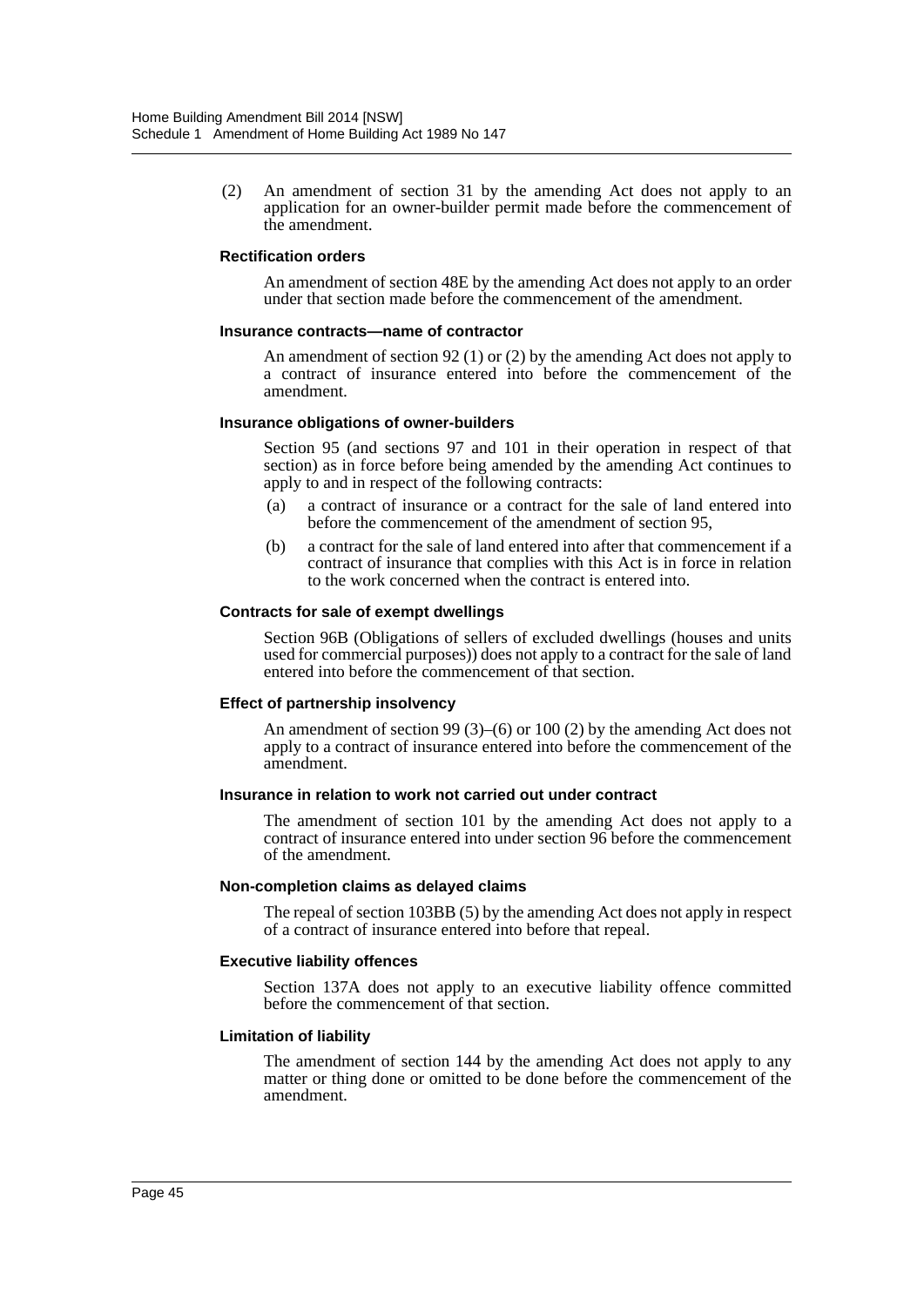#### **Grounds for refusal of authority**

- (1) A ground under a provision of this Act for refusing the issue, renewal or restoration of an authority that was not a ground for that refusal before the commencement of the provision (whether the ground was under this Act or a regulation under this Act) does not apply to an application for the issue, renewal or restoration of an authority made before the commencement of the provision, and does not apply to an authority issued, renewed or restored before that commencement until the first renewal of the authority after that commencement.
- (2) A reference in a provision of section 33B to a members' voluntary winding up applies in respect of an authority in force immediately before the commencement of the provision as if the reference included a reference to a creditors' voluntary winding up, but only until the first renewal of the authority after that commencement.

#### **Definitions of "residential building work" and "dwelling"**

An amendment made by the amending Act that results in a change to the meaning of *residential building work* or *dwelling* does not apply to a contract to do residential building work entered into before the commencement of the amendment.

#### **Changes to terms of contract**

An amendment made by the amending Act that changes the terms that a contract must contain applies only to a contract entered into after the commencement of the amendment.

#### **References to home warranty insurance etc**

- (1) The amendments made by the amending Act to change references to home warranty insurance to references to insurance under the Home Building Compensation Fund effect a change of terminology only, and accordingly:
	- (a) the amendments do not affect the validity of any contract of insurance entered into before the commencement of the amendments, and
	- (b) a reference in this Act to insurance under the Home Building Compensation Fund includes a reference to home warranty insurance under a contract of insurance entered into before the commencement of the amendments.
- (2) The Home Building Compensation Fund Board provided for by the amendments made by the amending Act is a continuation of the Home Warranty Insurance Scheme Board as constituted under this Act immediately before the commencement of those amendments.
- (3) Guidelines in force under section 91A immediately before the amendment of that section by the amending Act are taken to have been issued under that section as amended by the amending Act.

#### **Lodgment at office of Department of Fair Trading**

Anything lodged at an office of the Department of Fair Trading before the commencement of an amendment made by the amending Act to a provision of this Act that requires it to be so lodged is, for the purposes of the operation of the provision after the commencement of the amendment, taken to have been lodged with the Chief Executive.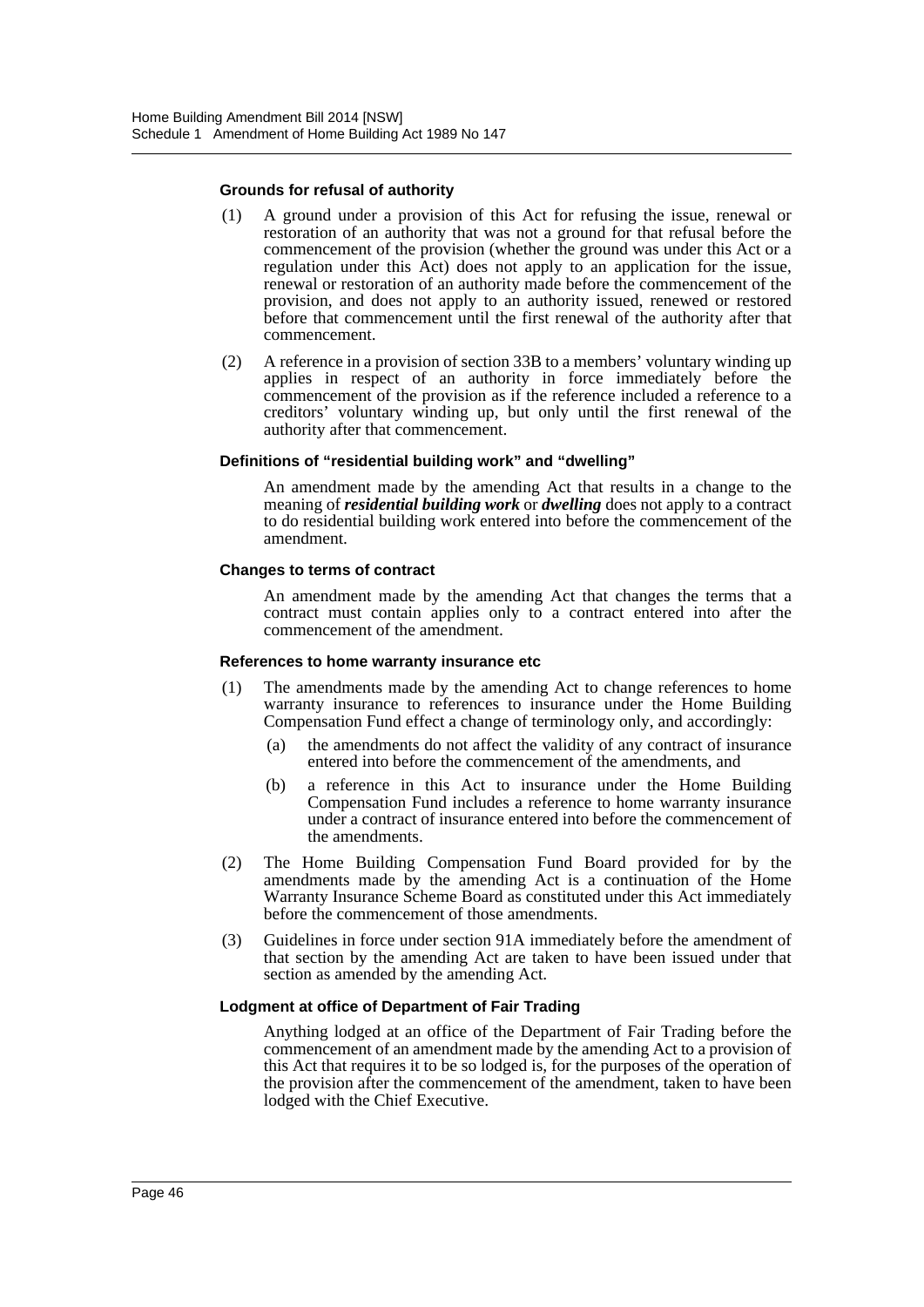#### **Provisions of regulations transferred to Act**

An amendment made by the amending Act that imposes a requirement that was a requirement of the regulations before the amendment commenced extends to any contract or other matter to which the requirement was subject under the regulations immediately before the commencement of the amendment.

#### **[129] The whole Act**

Omit "Director-General" and "Director-General's" wherever occurring (except where otherwise amended by this Schedule and in Schedule 4 to the Act).

Insert instead "Chief Executive" and "Chief Executive's" respectively.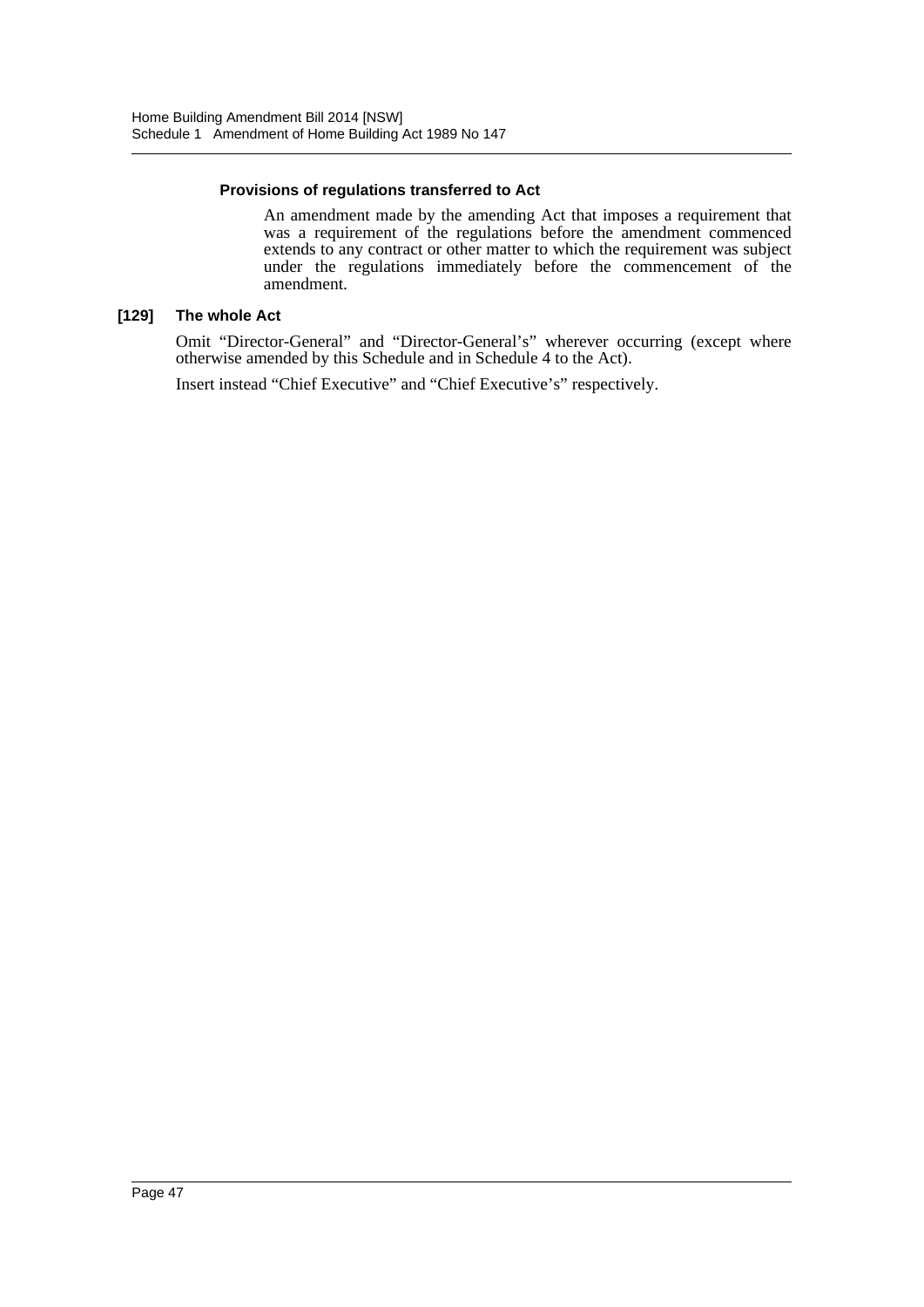# <span id="page-48-0"></span>**Schedule 2 Amendment of NSW Self Insurance Corporation Act 2004 No 106**

#### **[1] Section 3 Definitions**

Omit paragraph (c) of the definition of *Government managed fund scheme* in section 3 (1). Insert instead:

> (c) insurance under the Home Building Compensation Fund is provided (or the Home Building Compensation Fund is managed) by or on behalf of the Self Insurance Corporation, or

#### **[2] Section 3 (1)**

Omit the definitions of *home warranty insurance* and *Home Warranty Insurance Fund*.

#### **[3] Section 3 (1)**

Insert in alphabetical order:

*Home Building Compensation Fund* means the Fund established under section 12A.

*insurance under the Home Building Compensation Fund* means insurance under a contract of insurance required to be entered into by or under Part 6 of the *Home Building Act 1989*.

#### **[4] Section 3 (1), definition of "insurance intermediary"**

Omit "home warranty insurance".

Insert instead "insurance under the Home Building Compensation Fund".

#### **[5] Section 8A Specific functions in relation to insurance under Home Building Compensation Fund**

Omit "home warranty insurance" wherever occurring.

Insert instead "insurance under the Home Building Compensation Fund".

#### **[6] Section 8A (1)**

Omit "Home Warranty Insurance Fund" wherever occurring.

Insert instead "Home Building Compensation Fund".

#### **[7] Section 11 Self Insurance Fund**

Omit "Home Warranty Insurance Fund" and "home warranty insurance" wherever occurring.

Insert instead "Home Building Compensation Fund" and "insurance under the Home Building Compensation Fund" respectively.

#### **[8] Part 4, Division 2, heading**

Omit "**Home Warranty Insurance Fund**".

Insert instead "**Home Building Compensation Fund**".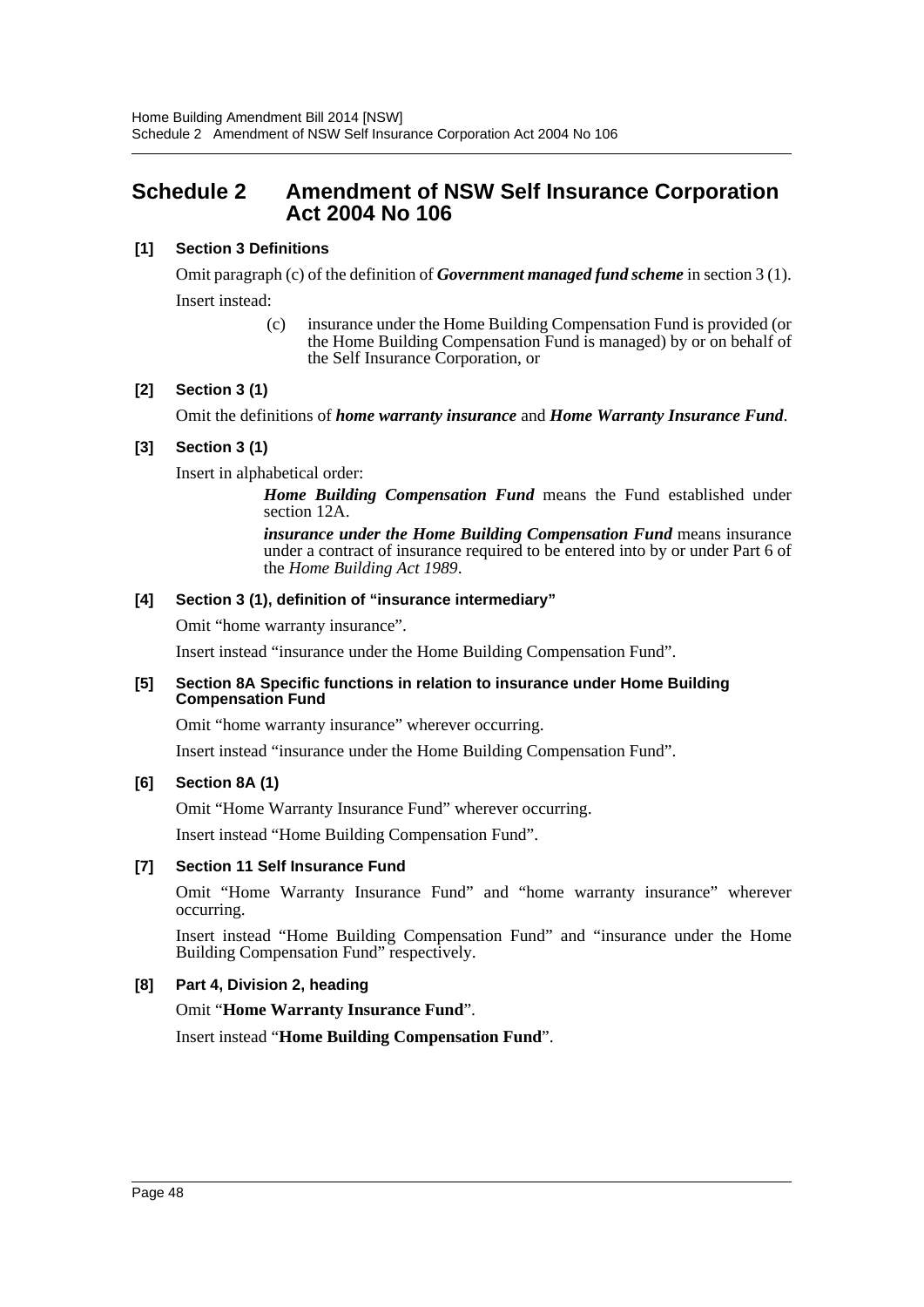#### **[9] Section 12A Home Building Compensation Fund**

Omit "Home Warranty Insurance Fund" and "home warranty insurance" wherever occurring.

Insert instead "Home Building Compensation Fund" and "insurance under the Home Building Compensation Fund" respectively.

#### **[10] Section 12B Investment of money in Home Building Compensation Fund**

Omit "Home Warranty Insurance Fund".

Insert instead "Home Building Compensation Fund".

#### **[11] Section 13 Regulations**

Omit "home warranty insurance" from section 13 (1A) (f).

Insert instead "insurance under the Home Building Compensation Fund".

#### **[12] Schedule 1 Savings, transitional and other provisions**

Insert at the end of the Schedule with appropriate Part and clause numbers:

# **Part Provisions consequent on enactment of Home Building Amendment Act 2014**

#### **Home Building Compensation Fund**

The Home Building Compensation Fund provided for by section 12A is a continuation of the Home Warranty Insurance Fund provided for by that section before the commencement of this clause.